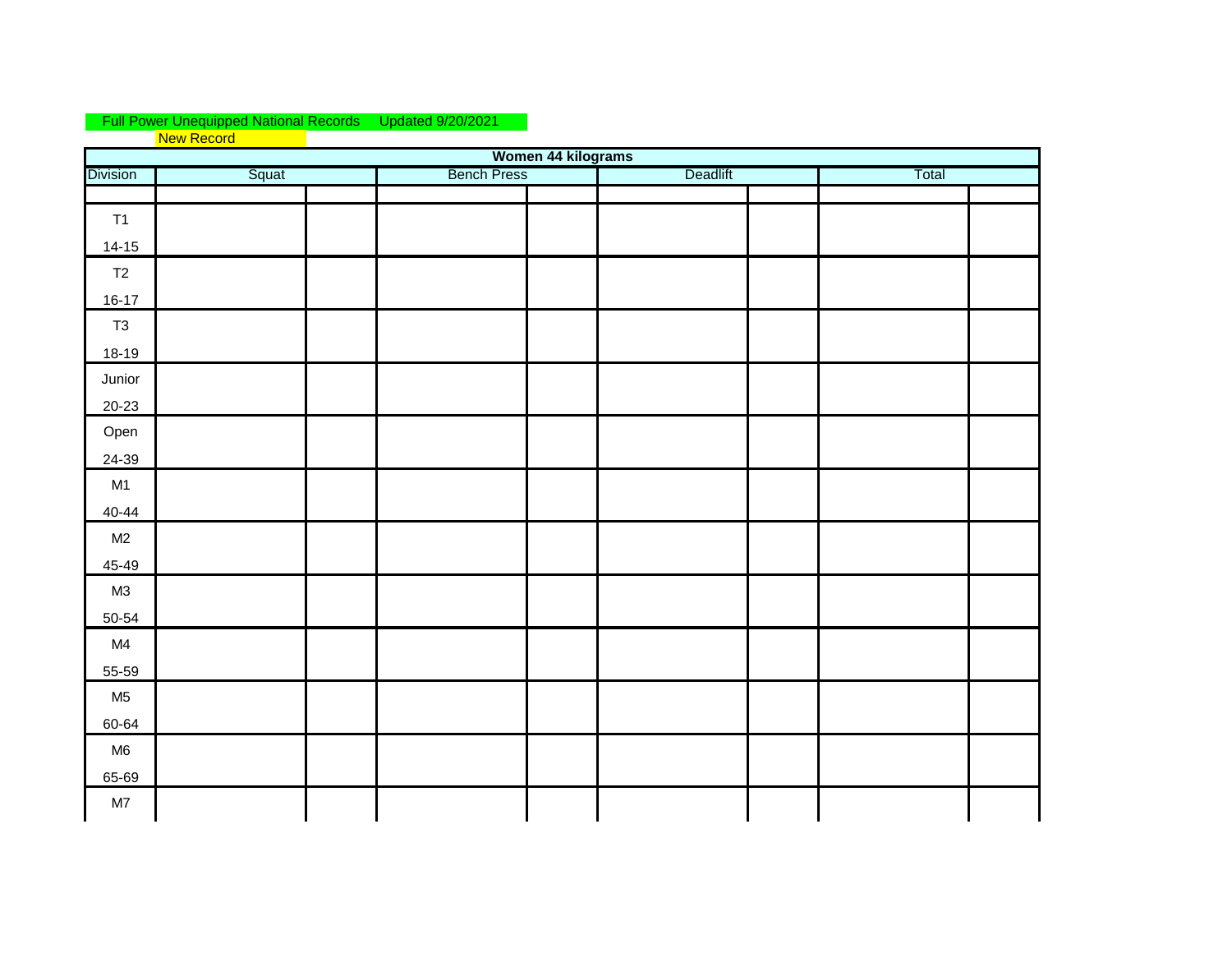| 70-74 |  |  |  |  |
|-------|--|--|--|--|
| M8    |  |  |  |  |
| 75-79 |  |  |  |  |
| M9    |  |  |  |  |
| 80-84 |  |  |  |  |
| M10   |  |  |  |  |
| 85-89 |  |  |  |  |

|                 |                                          |    |                                   | Women 47.5 kilograms |                                   |    |                                          |     |
|-----------------|------------------------------------------|----|-----------------------------------|----------------------|-----------------------------------|----|------------------------------------------|-----|
| <b>Division</b> | Squat                                    |    | <b>Bench Press</b>                |                      | Deadlift                          |    | Total                                    |     |
|                 |                                          |    |                                   |                      |                                   |    |                                          |     |
| T1              |                                          |    |                                   |                      |                                   |    |                                          |     |
| $14 - 15$       |                                          |    |                                   |                      |                                   |    |                                          |     |
| T2              |                                          |    |                                   |                      |                                   |    |                                          |     |
| $16 - 17$       |                                          |    |                                   |                      |                                   |    |                                          |     |
| T <sub>3</sub>  |                                          |    |                                   |                      |                                   |    |                                          |     |
| 18-19           |                                          |    |                                   |                      |                                   |    |                                          |     |
| Junior          |                                          |    |                                   |                      |                                   |    |                                          |     |
| 20-23           |                                          |    |                                   |                      |                                   |    |                                          |     |
| Open            | <b>Shellaine Frazier</b><br>Columbia, MO | 55 | Shellaine Frazier<br>Columbia, MO | 45                   | Shellaine Frazier<br>Columbia, MO | 85 | <b>Shellaine Frazier</b><br>Columbia, MO | 185 |
| 24-39           | 7/11/2009                                |    | 7/11/2009                         |                      | 7/11/2009                         |    | 7/11/2009                                |     |
| M <sub>1</sub>  |                                          |    |                                   |                      |                                   |    |                                          |     |
| 40-44           |                                          |    |                                   |                      |                                   |    |                                          |     |
| M <sub>2</sub>  |                                          |    |                                   |                      |                                   |    |                                          |     |
| 45-49           |                                          |    |                                   |                      |                                   |    |                                          |     |
| M3              |                                          |    |                                   |                      |                                   |    |                                          |     |
| 50-54           |                                          |    |                                   |                      |                                   |    |                                          |     |
| ЛЛ              |                                          |    |                                   |                      |                                   |    |                                          |     |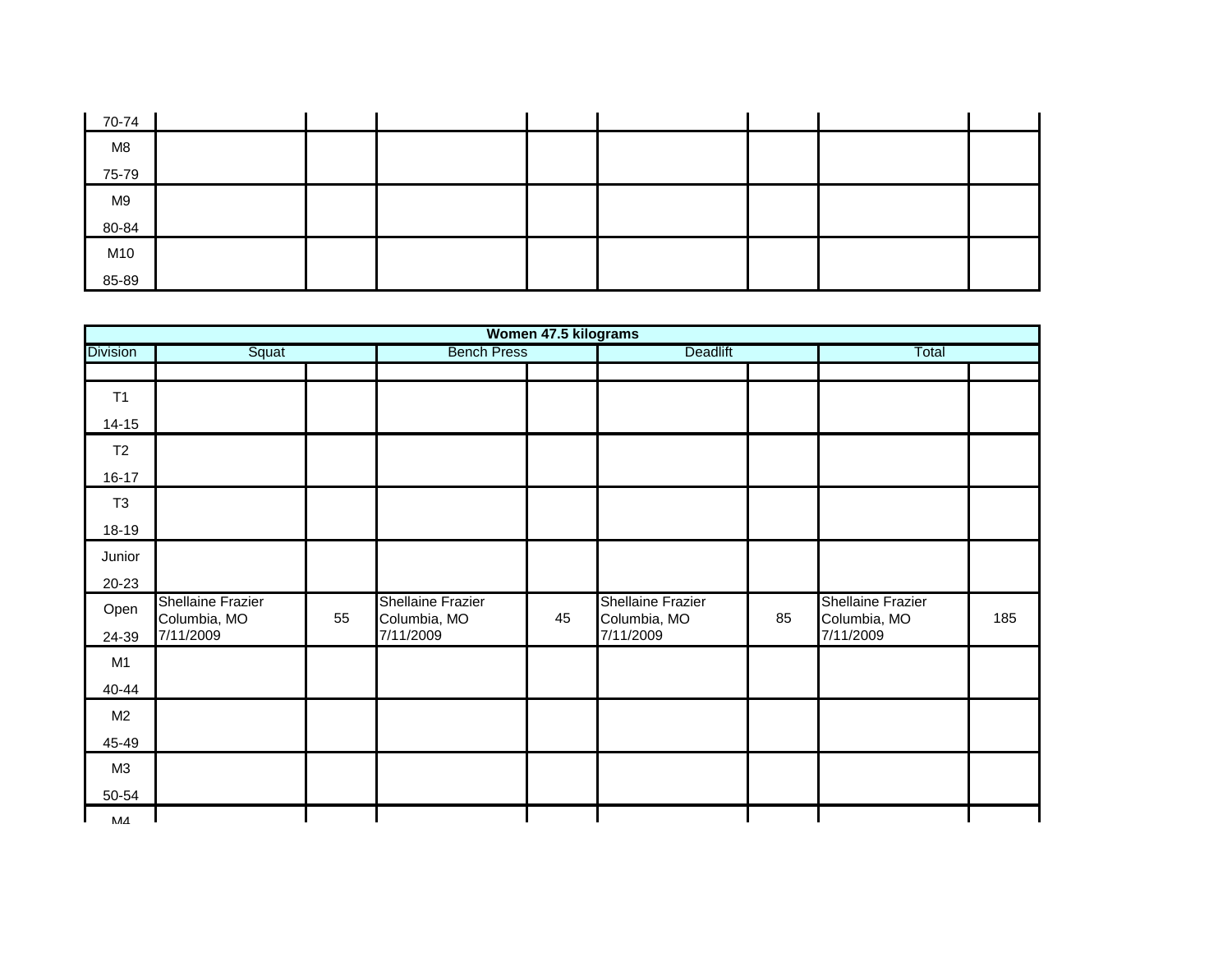| 111T<br>55-59  |  |  |  |  |
|----------------|--|--|--|--|
| M <sub>5</sub> |  |  |  |  |
| 60-64          |  |  |  |  |
| MA             |  |  |  |  |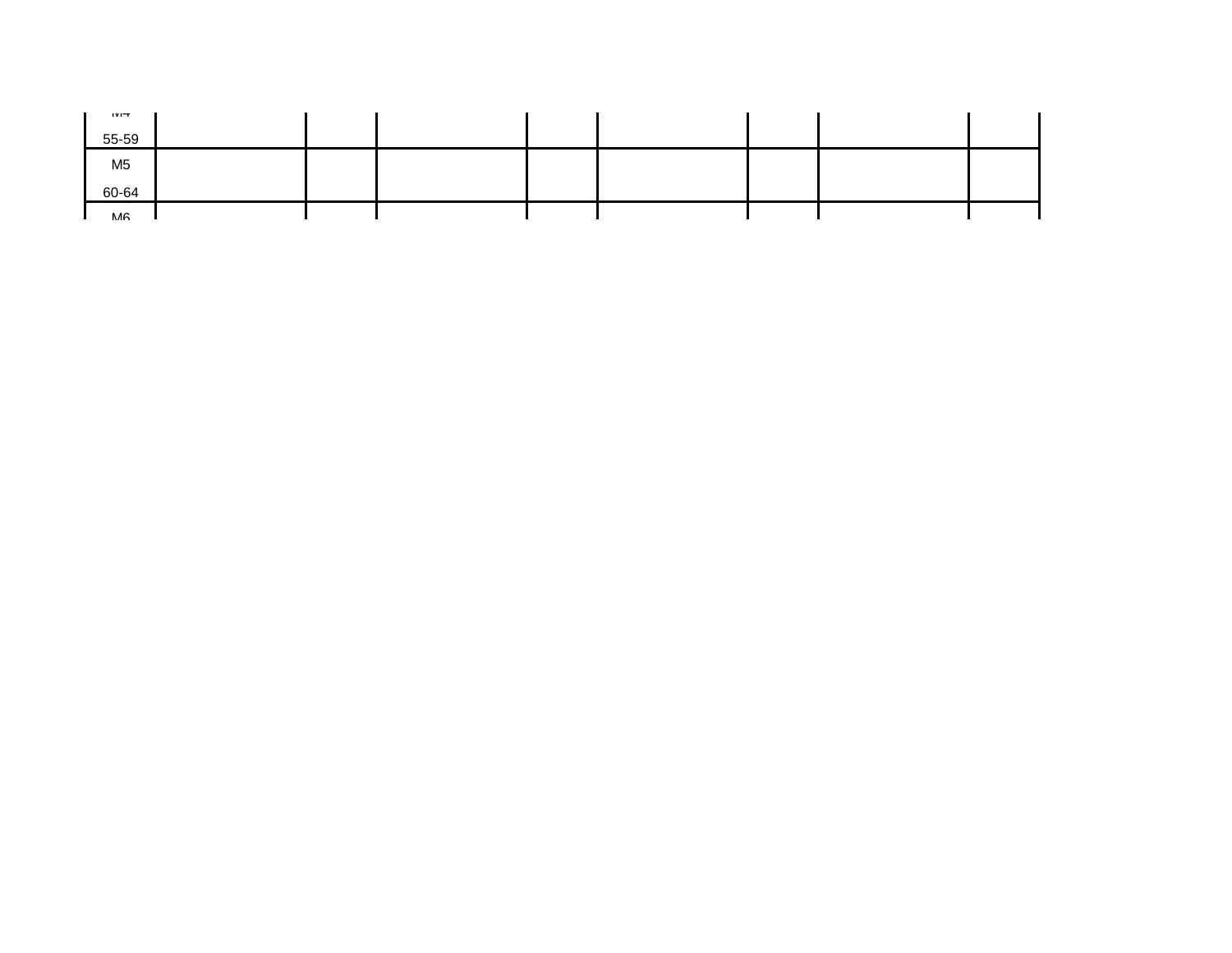| טועו  |  |  |  |  |
|-------|--|--|--|--|
| 65-69 |  |  |  |  |
| M7    |  |  |  |  |
| 70-74 |  |  |  |  |
| M8    |  |  |  |  |
| 75-79 |  |  |  |  |
| M9    |  |  |  |  |
| 80-84 |  |  |  |  |
| M10   |  |  |  |  |
| 85-89 |  |  |  |  |

|                 |                                          |    |                                          | Women 50.5 kilograms |                                          |      |                                          |     |
|-----------------|------------------------------------------|----|------------------------------------------|----------------------|------------------------------------------|------|------------------------------------------|-----|
| <b>Division</b> | Squat                                    |    | <b>Bench Press</b>                       |                      | <b>Deadlift</b>                          |      | Total                                    |     |
|                 |                                          |    |                                          |                      |                                          |      |                                          |     |
| T <sub>1</sub>  |                                          |    |                                          |                      |                                          |      |                                          |     |
| $14 - 15$       |                                          |    |                                          |                      |                                          |      |                                          |     |
| T <sub>2</sub>  |                                          |    |                                          |                      |                                          |      |                                          |     |
| $16 - 17$       |                                          |    |                                          |                      |                                          |      |                                          |     |
| T <sub>3</sub>  | <b>Juliet Fansler</b><br>Macomb, IL      | 65 | <b>Juliet Fansler</b><br>Macomb, IL      | 32.5                 | <b>Juliet Fansler</b><br>Macomb, IL      | 92.5 | <b>Juliet Fansler</b><br>Macomb, IL      | 190 |
| 18-19           | 9/18/2021                                |    | 9/18/2021                                |                      | 9/18/2021                                |      | 9/18/2021                                |     |
| Junior          |                                          |    |                                          |                      |                                          |      |                                          |     |
| $20 - 23$       |                                          |    |                                          |                      |                                          |      |                                          |     |
| Open            | Linda LaFontaine<br>Columbia, MO         | 65 | <b>Shellaine Frazier</b><br>Columbia, MO | 65                   | <b>Shellaine Frazier</b><br>Columbia, MO | 111  | <b>Shellaine Frazier</b><br>Columbia, MO | 235 |
| 24-39           | 8/17/2019                                |    | 7/13/2013                                |                      | 7/13/2013                                |      | 7/13/2013                                |     |
| M1              | <b>Shellaine Frazier</b><br>Columbia, MO | 61 | <b>Shellaine Frazier</b><br>Columbia, MO | 65                   | <b>Shellaine Frazier</b><br>Columbia, MO | 111  | <b>Shellaine Frazier</b><br>Columbia, MO | 235 |
| 40-44           | 7/13/2013                                |    | 7/13/2013                                |                      | 7/13/2013                                |      | 7/13/2013                                |     |
| M <sub>2</sub>  |                                          |    |                                          |                      |                                          |      |                                          |     |
| 45-49           |                                          |    |                                          |                      |                                          |      |                                          |     |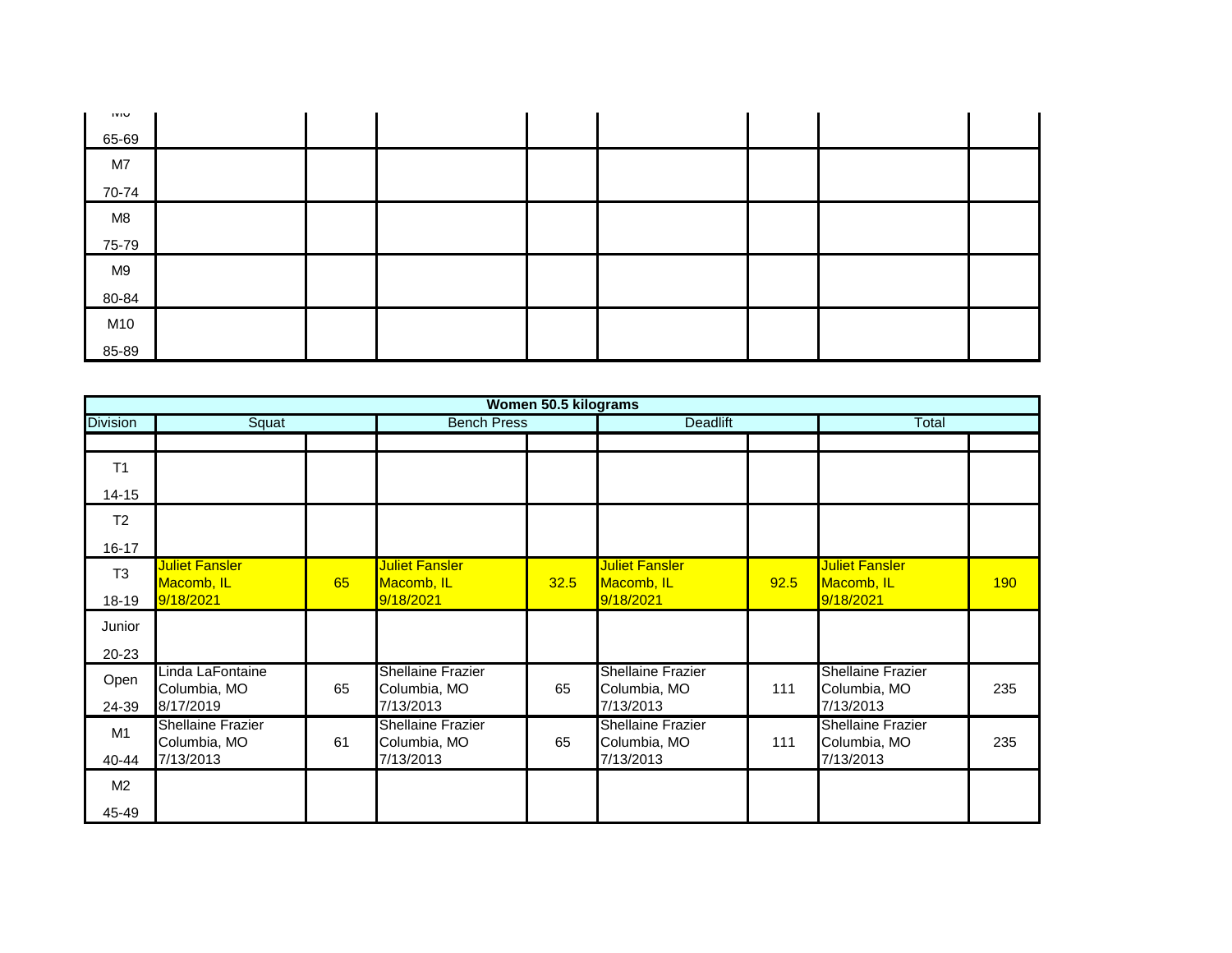| M <sub>3</sub><br>50-54 | <b>Amy Fansler</b><br>Macomb, IL<br>9/18/2021  | 57.5 | <b>Amy Fansler</b><br>Macomb, IL<br>9/18/2021  | 32.5 | <b>Amy Fansler</b><br>Macomb, IL<br>9/18/2021  | 82.5 | <b>Amy Fansler</b><br>Macomb, IL<br>9/18/2021  | 172.5 |
|-------------------------|------------------------------------------------|------|------------------------------------------------|------|------------------------------------------------|------|------------------------------------------------|-------|
| M4                      |                                                |      |                                                |      |                                                |      |                                                |       |
| 55-59                   |                                                |      |                                                |      |                                                |      |                                                |       |
| M <sub>5</sub><br>60-64 | Jacqueline Miller<br>Columbia, MO<br>7/13/2013 | 55   | Jacqueline Miller<br>Columbia, MO<br>7/13/2013 | 32.5 | Jacqueline Miller<br>Columbia, MO<br>7/13/2013 | 75   | Jacqueline Miller<br>Columbia, MO<br>7/13/2013 | 162.5 |
| M <sub>6</sub><br>65-69 | Linda LaFontaine<br>Columbia, MO<br>8/17/2019  | 65   | Linda LaFontaine<br>Columbia, MO<br>8/17/2019  | 50   | Linda LaFontaine<br>Columbia, MO<br>8/17/2019  | 100  | Linda LaFontaine<br>Columbia, MO<br>8/17/2019  | 215   |
|                         |                                                |      |                                                |      |                                                |      |                                                |       |
| M7                      |                                                |      |                                                |      |                                                |      |                                                |       |
| 70-74                   |                                                |      |                                                |      |                                                |      |                                                |       |
| M8                      |                                                |      |                                                |      |                                                |      |                                                |       |
| 75-79                   |                                                |      |                                                |      |                                                |      |                                                |       |
| M <sub>9</sub>          |                                                |      |                                                |      |                                                |      |                                                |       |
| 80-84                   |                                                |      |                                                |      |                                                |      |                                                |       |
| M10                     |                                                |      |                                                |      |                                                |      |                                                |       |
| 85-89                   |                                                |      |                                                |      |                                                |      |                                                |       |

|                                      | Women 53.0 kilograms                              |      |                                            |      |                                                   |     |                                            |       |  |  |  |  |
|--------------------------------------|---------------------------------------------------|------|--------------------------------------------|------|---------------------------------------------------|-----|--------------------------------------------|-------|--|--|--|--|
| <b>Division</b>                      | Squat                                             |      | <b>Bench Press</b>                         |      | <b>Deadlift</b>                                   |     | Total                                      |       |  |  |  |  |
|                                      |                                                   |      |                                            |      |                                                   |     |                                            |       |  |  |  |  |
| T <sub>1</sub>                       |                                                   |      |                                            |      |                                                   |     |                                            |       |  |  |  |  |
| $14 - 15$                            |                                                   |      |                                            |      |                                                   |     |                                            |       |  |  |  |  |
| T <sub>2</sub>                       | Jessica Fansler<br>Macomb, IL<br>6/24/2017        | 77.5 | Jessica Fansler<br>Macomb, IL<br>6/24/2017 | 45   | Jessica Fansler<br>Macomb, IL<br>6/24/2017        | 100 | Jessica Fansler<br>Macomb, IL<br>6/24/2017 | 222.5 |  |  |  |  |
| 16-17<br>T <sub>3</sub><br>$18 - 19$ | <b>Faith Wood</b><br>Evansville, IN<br>7/27/20418 | 60   | Faith Wood<br>Evansville, IN<br>7/27/20418 | 32.5 | <b>Faith Wood</b><br>Evansville, IN<br>7/27/20418 | 96  | Faith Wood<br>Evansville, IN<br>7/27/20418 | 185   |  |  |  |  |
| Junior                               |                                                   |      |                                            |      |                                                   |     |                                            |       |  |  |  |  |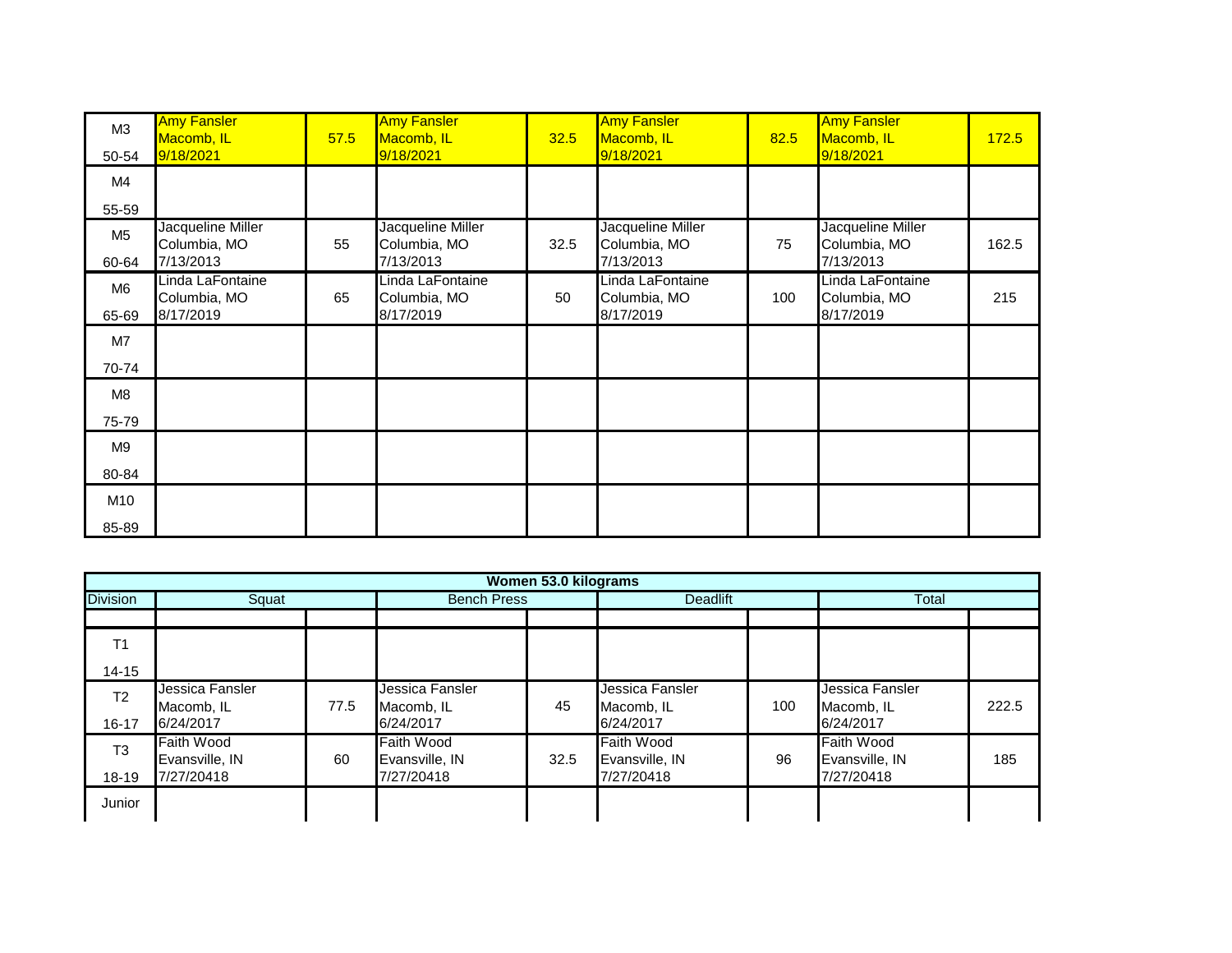| 20-23          |                                                       |      |                                                       |    |                                                       |     |                                                       |     |
|----------------|-------------------------------------------------------|------|-------------------------------------------------------|----|-------------------------------------------------------|-----|-------------------------------------------------------|-----|
| Open<br>24-39  | Jessica Fansler<br>Macomb, IL<br>6/24/2017            | 77.5 | <b>Shellaine Frazier</b><br>Columbia, MO<br>6/24/2017 | 75 | <b>Shellaine Frazier</b><br>Columbia, MO<br>6/24/2017 | 128 | <b>Shellaine Frazier</b><br>Columbia, MO<br>6/24/2017 | 278 |
| M <sub>1</sub> |                                                       |      |                                                       |    |                                                       |     |                                                       |     |
| 40-44          |                                                       |      |                                                       |    |                                                       |     |                                                       |     |
| M <sub>2</sub> | <b>Shellaine Frazier</b><br>Columbia, MO<br>6/24/2017 | 75   | <b>Shellaine Frazier</b><br>Columbia, MO<br>6/24/2017 | 75 | <b>Shellaine Frazier</b><br>Columbia, MO<br>6/24/2017 | 128 | <b>Shellaine Frazier</b><br>Columbia, MO<br>6/24/2017 | 278 |
| 45-49          |                                                       |      |                                                       |    |                                                       |     |                                                       |     |
| M3             |                                                       |      |                                                       |    |                                                       |     |                                                       |     |
| 50-54          |                                                       |      |                                                       |    |                                                       |     |                                                       |     |
| M4             |                                                       |      |                                                       |    |                                                       |     |                                                       |     |
| 55-59          |                                                       |      |                                                       |    |                                                       |     |                                                       |     |
| M <sub>5</sub> |                                                       |      |                                                       |    |                                                       |     |                                                       |     |
| 60-64          |                                                       |      |                                                       |    |                                                       |     |                                                       |     |
| M <sub>6</sub> |                                                       |      |                                                       |    |                                                       |     |                                                       |     |
| 65-69          |                                                       |      |                                                       |    |                                                       |     |                                                       |     |
| M7             |                                                       |      |                                                       |    |                                                       |     |                                                       |     |
| 70-74          |                                                       |      |                                                       |    |                                                       |     |                                                       |     |
| M8             |                                                       |      |                                                       |    |                                                       |     |                                                       |     |
| 75-79          |                                                       |      |                                                       |    |                                                       |     |                                                       |     |
| M <sub>9</sub> |                                                       |      |                                                       |    |                                                       |     |                                                       |     |
| 80-84          |                                                       |      |                                                       |    |                                                       |     |                                                       |     |
| M10            |                                                       |      |                                                       |    |                                                       |     |                                                       |     |
| 85-89          |                                                       |      |                                                       |    |                                                       |     |                                                       |     |

|                 | Women 55.5 kilograms |  |                    |  |          |  |              |  |  |  |
|-----------------|----------------------|--|--------------------|--|----------|--|--------------|--|--|--|
| <b>Division</b> | Squat                |  | <b>Bench Press</b> |  | Deadlift |  | <b>Total</b> |  |  |  |
|                 |                      |  |                    |  |          |  |              |  |  |  |
| -               |                      |  |                    |  |          |  |              |  |  |  |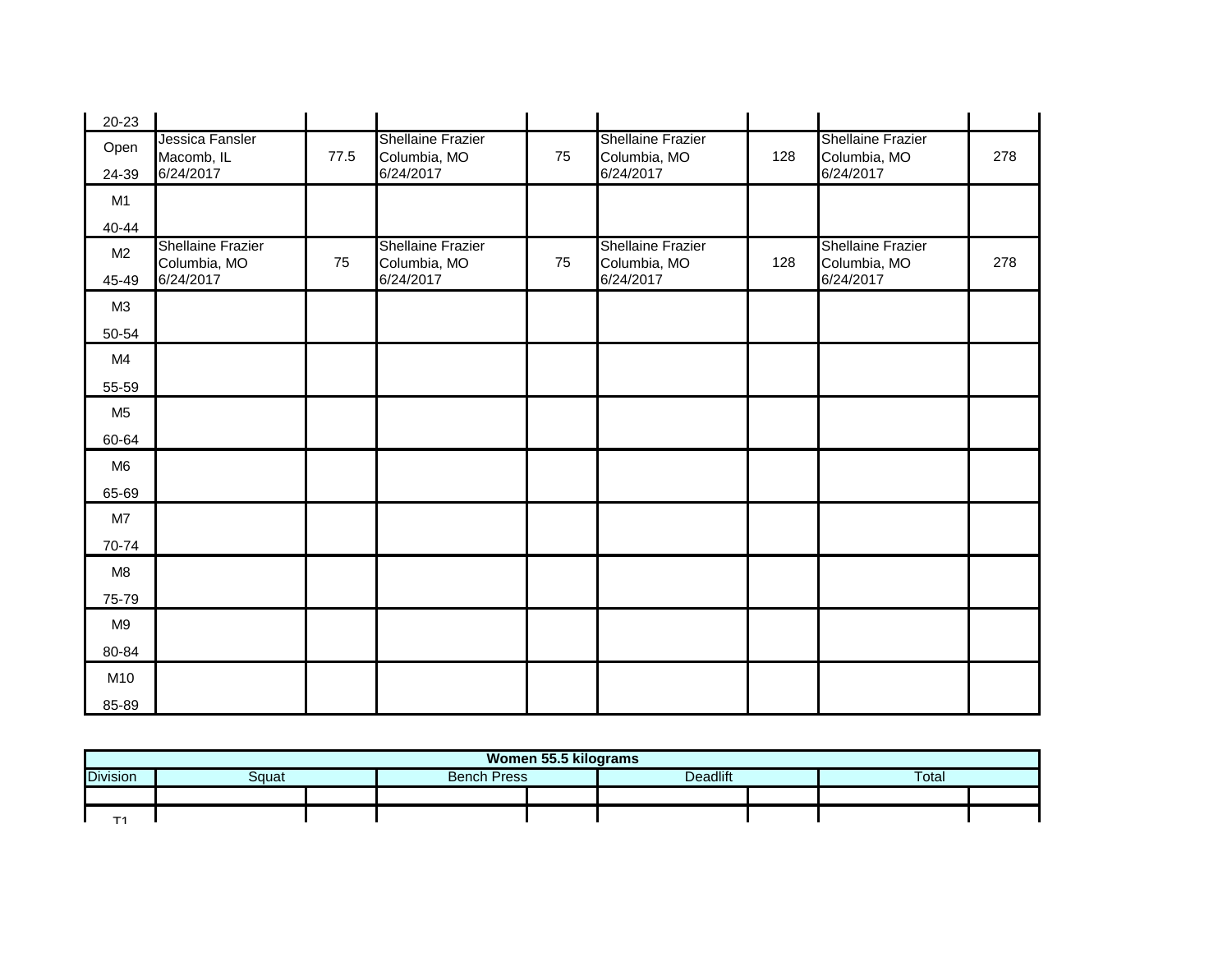| $\mathbf{1}$ . $\mathbf{1}$ |                                                          |       |                                                          |      |                                                          |       |                                                          |       |
|-----------------------------|----------------------------------------------------------|-------|----------------------------------------------------------|------|----------------------------------------------------------|-------|----------------------------------------------------------|-------|
| $14 - 15$                   |                                                          |       |                                                          |      |                                                          |       |                                                          |       |
| T <sub>2</sub>              |                                                          |       |                                                          |      |                                                          |       |                                                          |       |
| $16 - 17$                   |                                                          |       |                                                          |      |                                                          |       |                                                          |       |
| T <sub>3</sub><br>18-19     | Kathleen Barclay<br>MaComb, IL<br>7/8/2006               | 82.5  | Kathleen Barclay<br>MaComb, IL<br>7/8/2006               | 52.5 | Kathleen Barclay<br>MaComb, IL<br>7/8/2006               | 85    | Kathleen Barclay<br>MaComb, IL<br>7/8/2006               | 220   |
| Junior<br>20-23             | Laura Baum<br>Brookfield, MO<br>6/24/2017                | 107.5 | Laura Baum<br>Brookfield, MO<br>6/24/2017                | 67.5 | <b>Whitney Piper</b><br>Macomb, IL<br>9/18/2021          | 145   | Laura Baum<br>Brookfield, MO<br>6/24/2017                | 307.5 |
| Open<br>24-39               | <b>Carmella Mattingly</b><br>Florissant, MO<br>7/13/2013 | 132.5 | <b>Carmella Mattingly</b><br>Florissant, MO<br>7/13/2013 | 72.5 | <b>Whitney Piper</b><br>Macomb, IL<br>9/18/2021          | 145   | <b>Carmella Mattingly</b><br>Florissant, MO<br>7/13/2013 | 347.5 |
| M1<br>$40 - 44$             | <b>Carmella Mattingly</b><br>Florissant, MO<br>7/13/2013 | 132.5 | <b>Carmella Mattingly</b><br>Florissant, MO<br>7/13/2013 | 72.5 | <b>Carmella Mattingly</b><br>Florissant, MO<br>7/13/2013 | 142.5 | <b>Carmella Mattingly</b><br>Florissant, MO<br>7/13/2013 | 347.5 |
| M <sub>2</sub><br>45-49     | <b>Shellaine Frazier</b><br>Columbia, MO<br>7/27/2018    | 67.5  | <b>Shellaine Frazier</b><br>Columbia, MO<br>6/11/2016    | 72.5 | Shellaine Frazier<br>Columbia, MO<br>6/11/2016           | 117.5 | <b>Shellaine Frazier</b><br>Columbia, MO<br>7/27/2018    | 255   |
| M3<br>50-54                 | Pat Okker<br>Columbia, MO<br>7/13/2013                   | 65    | Pat Okker<br>Columbia, MO<br>7/13/2013                   | 50   | Pat Okker<br>Columbia, MO<br>7/13/2013                   | 97.5  | Pat Okker<br>Columbia, MO<br>7/13/2013                   | 212.5 |
| M4<br>55-59                 | Pat Okker<br>Columbia, MO<br>6/24/2017                   | 75    | Pat Okker<br>Columbia, MO<br>6/24/2017                   | 50   | Pat Okker<br>Columbia, MO<br>6/24/2017                   | 110   | Pat Okker<br>Columbia, MO<br>6/24/2017                   | 235   |
| M <sub>5</sub><br>60-64     | Linda LaFontaine<br>Columbia, MO<br>7/13/2013            | 40    | Linda LaFontaine<br>Columbia, MO<br>7/13/2013            | 40   | Linda LaFontaine<br>Columbia, MO<br>7/13/2013            | 70    | Linda LaFontaine<br>Columbia, MO<br>7/13/2013            | 150   |
| M <sub>6</sub><br>65-69     |                                                          |       |                                                          |      |                                                          |       |                                                          |       |
| M7<br>70-74                 | <b>Anne Clark</b><br>Columbia, MO<br>8/17/2019           | 27.5  | <b>Anne Clark</b><br>Columbia, MO<br>8/17/2019           | 32.5 | <b>Anne Clark</b><br>Columbia, MO<br>8/17/2019           | 70    | <b>Anne Clark</b><br>Columbia, MO<br>8/17/2019           | 130   |
| M8<br>75-79                 |                                                          |       |                                                          |      |                                                          |       |                                                          |       |
| M <sub>9</sub>              |                                                          |       |                                                          |      |                                                          |       |                                                          |       |
| 80-84                       |                                                          |       |                                                          |      |                                                          |       |                                                          |       |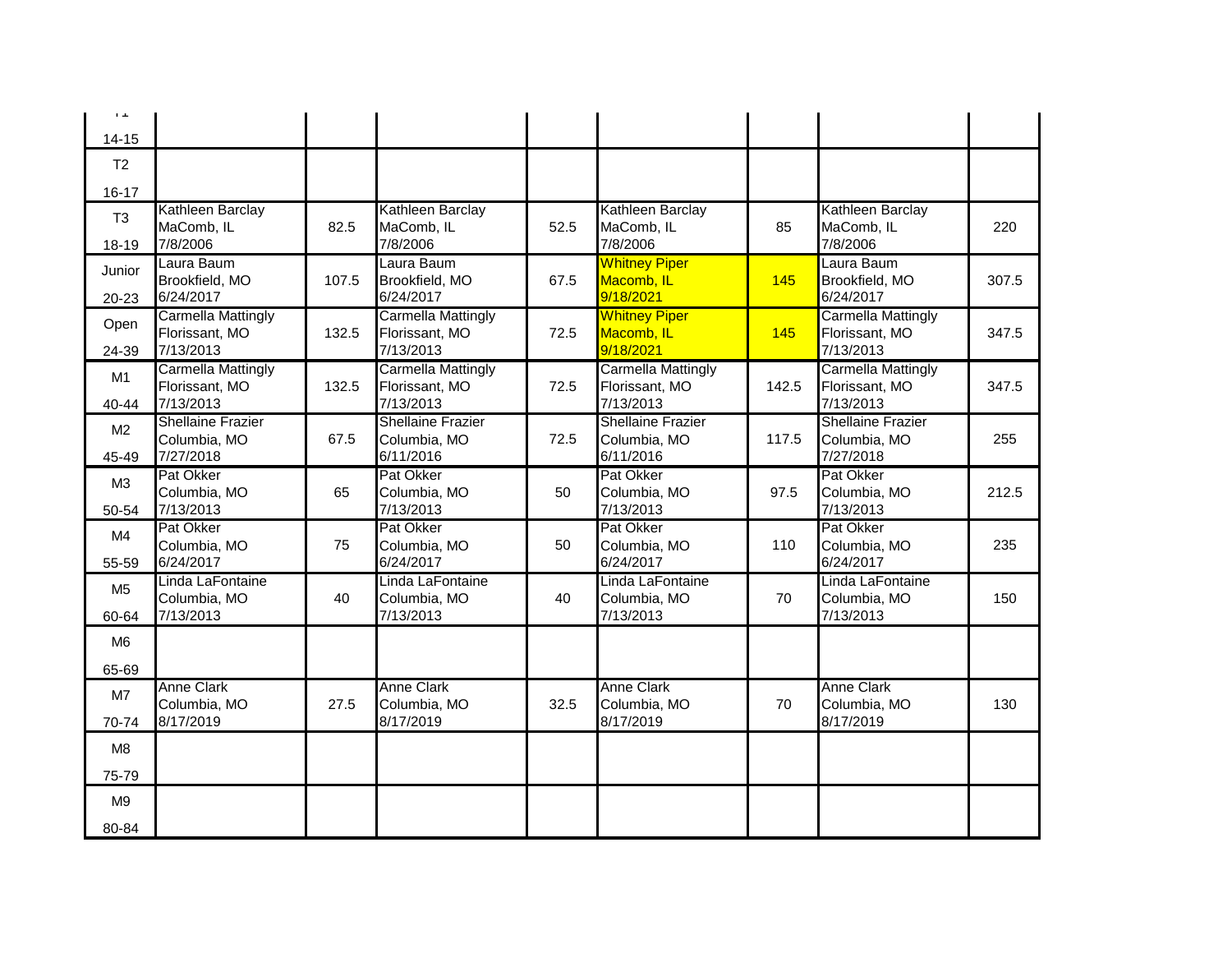| M10   |  |  |  |  |
|-------|--|--|--|--|
| 85-89 |  |  |  |  |

|                 | Women 58.5 kilograms                                    |      |                                                         |      |                                                  |       |                                                         |       |  |  |  |
|-----------------|---------------------------------------------------------|------|---------------------------------------------------------|------|--------------------------------------------------|-------|---------------------------------------------------------|-------|--|--|--|
| <b>Division</b> | Squat                                                   |      | <b>Bench Press</b>                                      |      | <b>Deadlift</b>                                  |       | Total                                                   |       |  |  |  |
|                 |                                                         |      |                                                         |      |                                                  |       |                                                         |       |  |  |  |
| T1              |                                                         |      |                                                         |      |                                                  |       |                                                         |       |  |  |  |
| $14 - 15$       |                                                         |      |                                                         |      |                                                  |       |                                                         |       |  |  |  |
| T <sub>2</sub>  |                                                         |      |                                                         |      |                                                  |       |                                                         |       |  |  |  |
| $16 - 17$       |                                                         |      |                                                         |      |                                                  |       |                                                         |       |  |  |  |
| T <sub>3</sub>  |                                                         |      |                                                         |      |                                                  |       |                                                         |       |  |  |  |
| $18 - 19$       |                                                         |      |                                                         |      |                                                  |       |                                                         |       |  |  |  |
| Junior<br>20-23 | Antoinette Lane<br>Macomb, IL<br>7/19/2014              | 101  | Sophie Simmons<br>Macomb, IL<br>6/26/2010               | 60   | Antoinette Lane<br>Macomb, IL<br>7/19/2014       | 140   | Antoinette Lane<br>Macomb, IL<br>7/19/2014              | 285   |  |  |  |
| Open<br>24-39   | <b>Carmella Mattingly</b><br>St. Louis, MO<br>6/26/2010 | 100  | <b>Carmella Mattingly</b><br>St. Louis, MO<br>6/26/2010 | 62.5 | Carmella Mattingly<br>St. Louis, MO<br>6/26/2010 | 120   | <b>Carmella Mattingly</b><br>St. Louis, MO<br>6/26/2010 | 282.5 |  |  |  |
|                 |                                                         |      |                                                         |      |                                                  |       |                                                         |       |  |  |  |
| M1              |                                                         |      |                                                         |      |                                                  |       |                                                         |       |  |  |  |
| 40-44           |                                                         |      |                                                         |      |                                                  |       |                                                         |       |  |  |  |
| M <sub>2</sub>  |                                                         |      |                                                         |      |                                                  |       |                                                         |       |  |  |  |
| 45-49           |                                                         |      |                                                         |      |                                                  |       |                                                         |       |  |  |  |
| M3              | <b>Alma Hopkins</b><br>Columbia, MO                     | 75   | <b>Pat Okker</b><br>Columbia, MO                        | 53.5 | <b>Alma Hopkins</b><br>Columbia, MO              | 112.5 | <b>Alma Hopkins</b><br>Columbia, MO                     | 235   |  |  |  |
| 50-54           | 6/24/2017                                               |      | 7/19/2014                                               |      | 6/24/2017                                        |       | 6/24/2017                                               |       |  |  |  |
| M4              | <b>Cheryl Kyle</b><br>Columbia, MO                      | 85   | Kim Morgan<br>Columbia, MO                              | 57.5 | <b>Cheryl Kyle</b><br>Columbia, MO               | 128   | <b>Cheryl Kyle</b><br>Columbia, MO                      | 265.5 |  |  |  |
| 55-59           | 8/17/2019                                               |      | 7/13/2013                                               |      | 8/17/2019                                        |       | 8/17/2019                                               |       |  |  |  |
| M <sub>5</sub>  | Kim Jones<br>Columbia, MO                               | 87.5 | Kim Jones<br>Columbia, MO                               | 60   | Kim Jones<br>Columbia, MO                        | 105   | Kim Jones<br>Columbia, MO                               | 252.5 |  |  |  |
| 60-64           | 6/24/2017                                               |      | 6/24/2017                                               |      | 6/24/2017                                        |       | 6/24/2017                                               |       |  |  |  |
| M <sub>6</sub>  |                                                         |      |                                                         |      |                                                  |       |                                                         |       |  |  |  |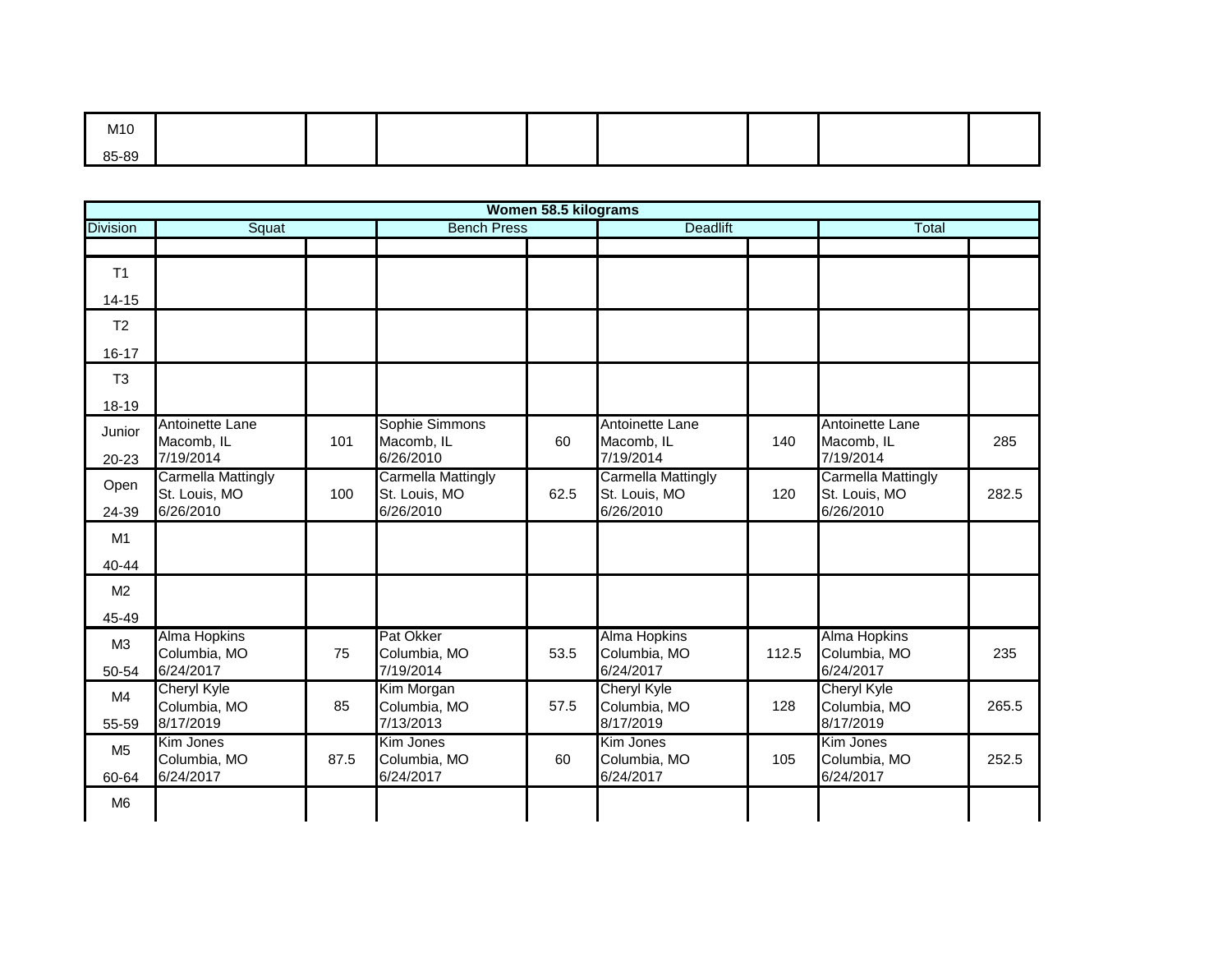| 65-69 |  |  |  |  |
|-------|--|--|--|--|
| M7    |  |  |  |  |
| 70-74 |  |  |  |  |
| M8    |  |  |  |  |
| 75-79 |  |  |  |  |
| M9    |  |  |  |  |
| 80-84 |  |  |  |  |
| M10   |  |  |  |  |
| 85-89 |  |  |  |  |

|                 |                                       |      |                                       | Women 63 kilograms |                                       |       |                                       |       |
|-----------------|---------------------------------------|------|---------------------------------------|--------------------|---------------------------------------|-------|---------------------------------------|-------|
| <b>Division</b> | Squat                                 |      | <b>Bench Press</b>                    |                    | <b>Deadlift</b>                       |       | Total                                 |       |
|                 |                                       |      |                                       |                    |                                       |       |                                       |       |
| T <sub>1</sub>  |                                       |      |                                       |                    |                                       |       |                                       |       |
| 14-15           |                                       |      |                                       |                    |                                       |       |                                       |       |
| T <sub>2</sub>  |                                       |      |                                       |                    |                                       |       |                                       |       |
| 16-17           |                                       |      |                                       |                    |                                       |       |                                       |       |
| T <sub>3</sub>  | <b>Emily Burchett</b><br>Mayville, MO | 87.5 | <b>Emily Burchett</b><br>Mayville, MO | 45                 | <b>Emily Burchett</b><br>Mayville, MO | 107.5 | <b>Emily Burchett</b><br>Mayville, MO | 240   |
| 18-19           | 6/26/2010                             |      | 6/26/2010                             |                    | 6/26/2010                             |       | 6/26/2010                             |       |
| Junior          | Lauren Martin<br>Muskegon, MI         | 75   | Lauren Martin<br>Muskegon, MI         | 52.5               | <b>Lauren Martin</b><br>Muskegon, MI  | 88    | Lauren Martin<br>Muskegon, MI         | 215.5 |
| 20-23           | 10/10/2020                            |      | 10/10/2020                            |                    | 10/10/2020                            |       | 10/10/2020                            |       |
| Open            | Lisa Mangold<br>Lakewood, WI          | 122  | Amanda Smith<br>Cynthiana, IN         | 80                 | Lisa Mangold<br>Lakewood, WI          | 140   | Lisa Mangold<br>Lakewood, WI          | 327.5 |
| 24-39           | 8/11/2007                             |      | 6/11/2016                             |                    | 8/11/2007                             |       | 8/11/2007                             |       |
| M1              | <b>Tammy Browning</b><br>Columbia, MO | 82.5 | <b>Tammy Browning</b><br>Columbia, MO | 45                 | <b>Tammy Browning</b><br>Columbia, MO | 110   | <b>Tammy Browning</b><br>Columbia, MO | 237.5 |
| 40-44           | 6/24/2017                             |      | 6/24/2017                             |                    | 6/24/2017                             |       | 6/24/2017                             |       |
| M <sub>2</sub>  | Ann Smith<br>Evansville, IN           | 47.5 | Ann Smith<br>Evansville, IN           | 35                 | <b>Ann Smith</b><br>Evansville, IN    | 70    | Ann Smith<br>Evansville, IN           | 152.5 |
| 45-49           | 6/11/2016                             |      | 6/11/2016                             |                    | 6/11/2016                             |       | 6/11/2016                             |       |
| M <sub>3</sub>  | Cheryl Kyle                           |      | <b>Cheryl Kyle</b>                    |                    | <b>Dawn Piper</b>                     |       | Cheryl Kyle                           |       |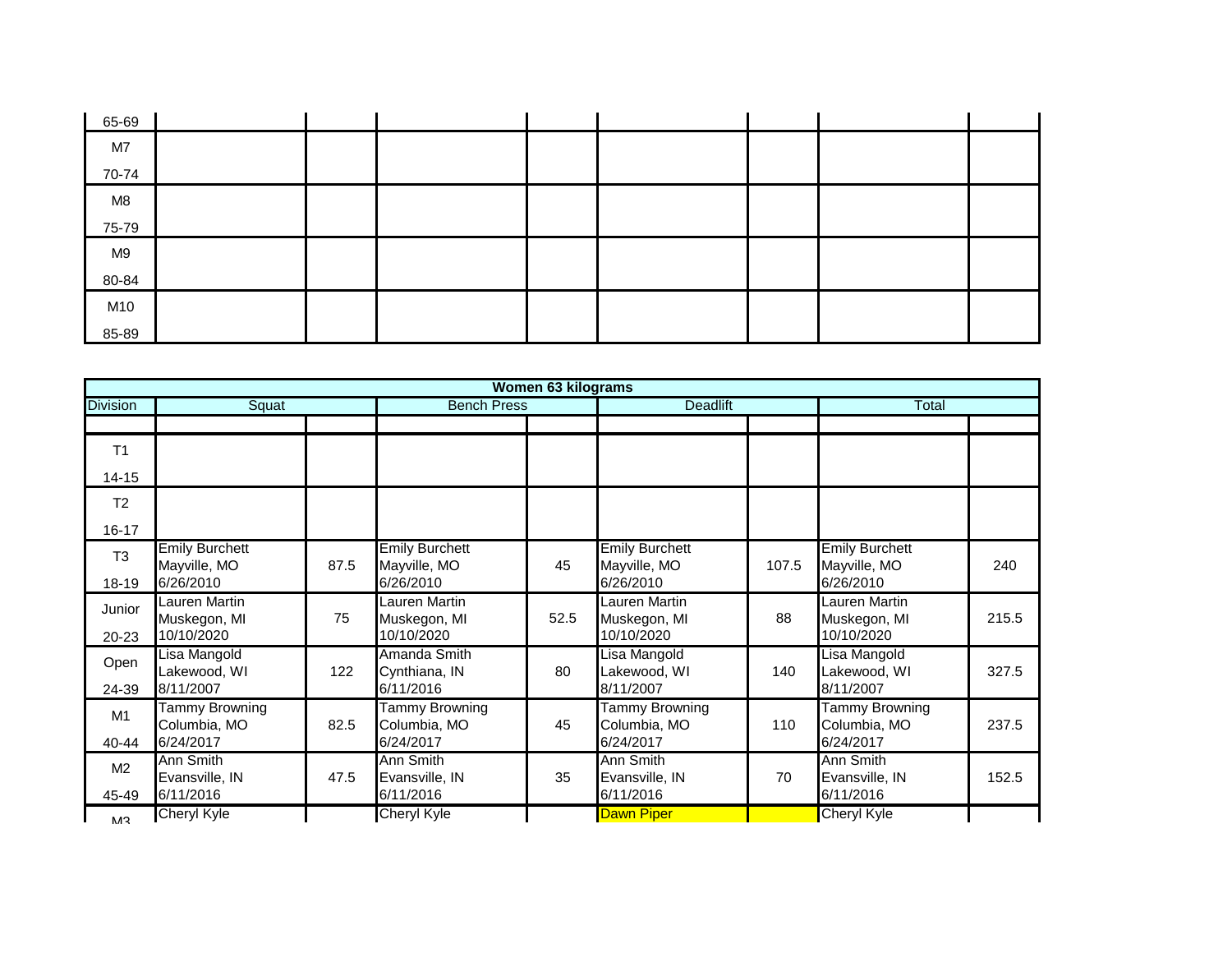| טועו<br>50-54  | Columbia, MO<br>6/24/2017                 | 73 | Columbia, MO<br>6/24/2017          | 48 | Macomb, IL<br>9/18/2021                   | 106   | Columbia, MO<br>6/24/2017          | 226   |
|----------------|-------------------------------------------|----|------------------------------------|----|-------------------------------------------|-------|------------------------------------|-------|
| M4             |                                           |    |                                    |    |                                           |       |                                    |       |
| 55-59          |                                           |    |                                    |    |                                           |       |                                    |       |
| M <sub>5</sub> | Catherine Morrison<br>Portland, ME        | 65 | Catherine Morrison<br>Portland, ME | 50 | Catherine Morrison<br>Portland, ME        | 95    | Catherine Morrison<br>Portland, ME | 210   |
| 60-64          | 6/24/2017                                 |    | 6/24/2017                          |    | 6/24/2017                                 |       | 6/24/2017                          |       |
| M <sub>6</sub> | <b>Catherine Morrison</b><br>Portland, ME | 75 | Louise Miller<br>Columbia, MO      | 45 | <b>Catherine Morrison</b><br>Portland, ME | 117.5 | Catherine Morrison<br>Portland, ME | 237.5 |
| 65-69          | 8/17/2019                                 |    | 6/24/2017                          |    | 8/17/2019                                 |       | 8/17/2019                          |       |
| M7             |                                           |    |                                    |    |                                           |       |                                    |       |
| 70-74          |                                           |    |                                    |    |                                           |       |                                    |       |
| M8             |                                           |    |                                    |    |                                           |       |                                    |       |
| 75-79          |                                           |    |                                    |    |                                           |       |                                    |       |
| M9             |                                           |    |                                    |    |                                           |       |                                    |       |
| 80-84          |                                           |    |                                    |    |                                           |       |                                    |       |
| M10            |                                           |    |                                    |    |                                           |       |                                    |       |
| 85-89          |                                           |    |                                    |    |                                           |       |                                    |       |

|                 | Women 70 kilograms |  |                    |          |  |       |  |  |  |  |  |
|-----------------|--------------------|--|--------------------|----------|--|-------|--|--|--|--|--|
| <b>Division</b> | Squat              |  | <b>Bench Press</b> | Deadlift |  | Total |  |  |  |  |  |
|                 |                    |  |                    |          |  |       |  |  |  |  |  |
| T <sub>1</sub>  |                    |  |                    |          |  |       |  |  |  |  |  |
| $14 - 15$       |                    |  |                    |          |  |       |  |  |  |  |  |
| T <sub>2</sub>  |                    |  |                    |          |  |       |  |  |  |  |  |
| $16 - 17$       |                    |  |                    |          |  |       |  |  |  |  |  |
| T <sub>3</sub>  |                    |  |                    |          |  |       |  |  |  |  |  |
| 18-19           |                    |  |                    |          |  |       |  |  |  |  |  |
| Junior          |                    |  |                    |          |  |       |  |  |  |  |  |
| 20-23           |                    |  |                    |          |  |       |  |  |  |  |  |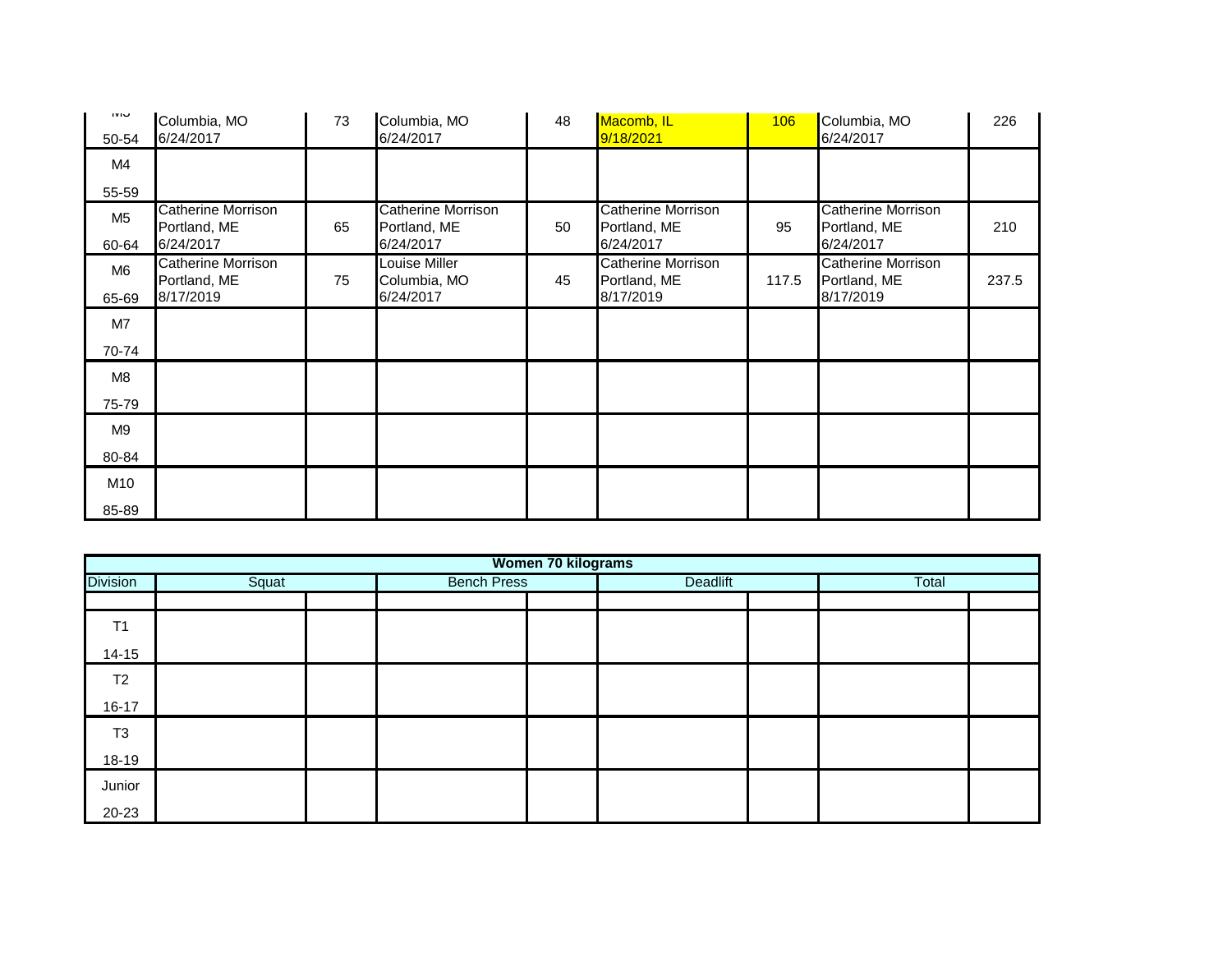| Open                    | <b>Carol Burr</b><br>Hersey, MI                   | 115   | <b>Carol Burr</b><br>Hersey, MI                   | 75   | <b>Carol Burr</b><br>Hersey, MI                   | 147.5 | <b>Carol Burr</b><br>Hersey, MI                   | 337.5 |
|-------------------------|---------------------------------------------------|-------|---------------------------------------------------|------|---------------------------------------------------|-------|---------------------------------------------------|-------|
| 24-39                   | 8/1/2007                                          |       | 8/1/2007                                          |      | 8/1/2007                                          |       | 8/1/2007                                          |       |
| M <sub>1</sub><br>40-44 | Lisa Mangold<br>Lakewood, WI<br>7/16/2011         | 102.5 | Lisa Mangold<br>Lakewood, WI<br>7/16/2011         | 55   | Lisa Mangold<br>Lakewood, WI<br>7/16/2011         | 125   | Lisa Mangold<br>Lakewood, WI<br>7/16/2011         | 282.5 |
| M <sub>2</sub><br>45-49 | <b>Carol Burr</b><br>Hersey, MI<br>8/1/2007       | 115   | Carol Burr<br>Hersey, MI<br>8/1/2007              | 75   | <b>Carol Burr</b><br>Hersey, MI<br>8/1/2007       | 147.5 | <b>Carol Burr</b><br>Hersey, MI<br>8/1/2007       | 337.5 |
| M <sub>3</sub><br>50-54 | <b>Carol Burr</b><br>Hersey, MI<br>6/21/2008      | 97.5  | <b>Carol Burr</b><br>Hersey, MI<br>6/21/2008      | 70   | <b>Carol Burr</b><br>Hersey, MI<br>6/21/2008      | 160   | <b>Carol Burr</b><br>Hersey, MI<br>6/21/2008      | 327.5 |
| M4<br>55-59             | Susan Sanaghan<br>Michigan City, IN<br>7/11/2009  | 92.5  | Cheryl Kyle<br>Columbia, MO<br>10/10/2020         | 62.5 | <b>Cheryl Kyle</b><br>Columbia, MO<br>10/10/2020  | 132.5 | <b>Cheryl Kyle</b><br>Columbia, MO<br>10/10/2020  | 287.5 |
| M <sub>5</sub><br>60-64 | Kate Walker<br>Columbia, MO<br>7/11/2009          | 72.5  | Kate Walker<br>Columbia, MO<br>6/26/2010          | 45   | <b>Kate Walker</b><br>Columbia, MO<br>7/11/2009   | 105   | <b>Kate Walker</b><br>Columbia, MO<br>7/11/2009   | 220   |
| M <sub>6</sub><br>65-69 | <b>Audrey Narned</b><br>Columbia, MO<br>7/19/2014 | 40    | <b>Audrey Narned</b><br>Columbia, MO<br>7/19/2014 | 37.5 | <b>Audrey Narned</b><br>Columbia, MO<br>7/19/2014 | 82.5  | <b>Audrey Narned</b><br>Columbia, MO<br>7/19/2014 | 160   |
| M7<br>70-74             | Kate Walker<br>Columbia, MO<br>8/17/2019          | 60    | Kate Walker<br>Columbia, MO<br>8/17/2019          | 40   | <b>Kate Walker</b><br>Columbia, MO<br>8/17/2019   | 85    | <b>Kate Walker</b><br>Columbia, MO<br>8/17/2019   | 185   |
| M <sub>8</sub><br>75-79 |                                                   |       |                                                   |      |                                                   |       |                                                   |       |
| M <sub>9</sub><br>80-84 |                                                   |       |                                                   |      |                                                   |       |                                                   |       |
| M10<br>85-89            |                                                   |       |                                                   |      |                                                   |       |                                                   |       |

| Women 80 kilograms |       |  |                    |                 |  |  |       |  |  |
|--------------------|-------|--|--------------------|-----------------|--|--|-------|--|--|
| <b>Division</b>    | Squat |  | <b>Bench Press</b> | <b>Deadlift</b> |  |  | Total |  |  |
|                    |       |  |                    |                 |  |  |       |  |  |
|                    |       |  |                    |                 |  |  |       |  |  |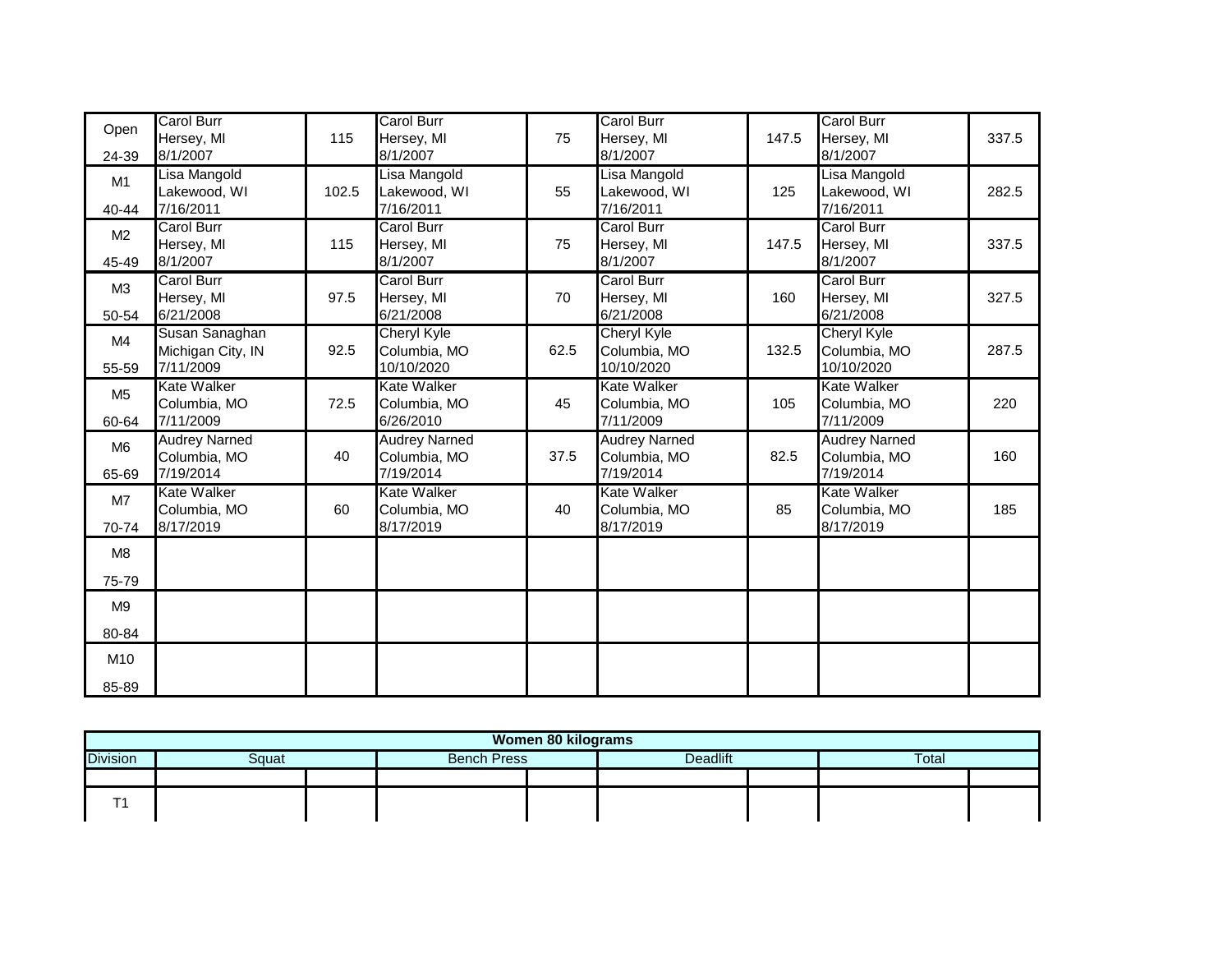| $14 - 15$                   |                                                    |      |                                                    |      |                                                    |      |                                                    |       |
|-----------------------------|----------------------------------------------------|------|----------------------------------------------------|------|----------------------------------------------------|------|----------------------------------------------------|-------|
| T <sub>2</sub><br>$16 - 17$ | Lauren McClure<br>Macomb, IL<br>10/9/2020          | 90   | Lauren McClure<br>Macomb, IL<br>10/9/2020          | 50   | Lauren McClure<br>Macomb, IL<br>10/9/2020          | 110  | Lauren McClure<br>Macomb, IL<br>10/9/2020          | 250   |
| T <sub>3</sub><br>18-19     | <b>Lauren McClure</b><br>Macomb, IL<br>9/18/2021   | 102  | <b>Lauren McClure</b><br>Macomb, IL<br>9/18/2021   | 52.5 | <b>Lauren McClure</b><br>Macomb, IL<br>9/18/2021   | 140  | <b>Lauren McClure</b><br>Macomb, IL<br>9/18/2021   | 295   |
| Junior                      |                                                    |      |                                                    |      |                                                    |      |                                                    |       |
| 20-23                       |                                                    |      |                                                    |      |                                                    |      |                                                    |       |
| Open<br>24-39               | <b>Kyle Reel</b><br>Evansville, IN<br>7/27/2018    | 150  | <b>Kyle Reel</b><br>Evansville, IN<br>7/27/2018    | 85   | <b>Kyle Reel</b><br>Evansville, IN<br>7/27/2018    | 170  | <b>Kyle Reel</b><br>Evansville, IN<br>7/27/2018    | 405   |
| M1<br>40-44                 | <b>Julie Krause</b><br>Harrisburg, MO<br>6/24/2017 | 125  | <b>Julie Krause</b><br>Harrisburg, MO<br>6/24/2017 | 67.5 | Julie Krause<br>Harrisburg, MO<br>6/24/2017        | 160  | <b>Julie Krause</b><br>Harrisburg, MO<br>6/24/2017 | 352.5 |
| M <sub>2</sub><br>45-49     | Delsie Bonaparte<br>Columbia, MO<br>6/24/2017      | 67.5 | Delsie Bonaparte<br>Columbia, MO<br>6/24/2017      | 40   | Delsie Bonaparte<br>Columbia, MO<br>6/24/2017      | 93   | Delsie Bonaparte<br>Columbia, MO<br>6/24/2017      | 200.5 |
| M3                          |                                                    |      |                                                    |      |                                                    |      |                                                    |       |
| 50-54                       |                                                    |      |                                                    |      |                                                    |      |                                                    |       |
| M4<br>55-59                 | <b>Carolyn Beck</b><br>Evansville, IN<br>9/18/2021 | 85   | <b>Carolyn Beck</b><br>Evansville, IN<br>9/18/2021 | 67.5 | <b>Carolyn Beck</b><br>Evansville, IN<br>9/18/2021 | 110  | <b>Carolyn Beck</b><br>Evansville, IN<br>9/18/2021 | 262.5 |
| M <sub>5</sub><br>60-64     | <b>Beth Perrin</b><br>Columbia, MO<br>8/17/2019    | 95   | <b>Beth Perrin</b><br>Columbia, MO<br>8/17/2019    | 52.5 | <b>Beth Perrin</b><br>Columbia, MO<br>8/17/2019    | 115  | <b>Beth Perrin</b><br>Columbia, MO<br>8/17/2019    | 262.5 |
| M <sub>6</sub><br>65-69     | Gail Ludwig<br>Columbia, MO<br>7/19/2014           | 45   | Gail Ludwig<br>Columbia, MO<br>7/19/2014           | 40   | Gail Ludwig<br>Columbia, MO<br>7/19/2014           | 77.5 | Gail Ludwig<br>Columbia, MO<br>7/19/2014           | 162.5 |
| M7                          |                                                    |      |                                                    |      |                                                    |      |                                                    |       |
| 70-74                       |                                                    |      |                                                    |      |                                                    |      |                                                    |       |
| M <sub>8</sub>              |                                                    |      |                                                    |      |                                                    |      |                                                    |       |
| 75-79                       |                                                    |      |                                                    |      |                                                    |      |                                                    |       |
| M <sub>9</sub>              |                                                    |      |                                                    |      |                                                    |      |                                                    |       |
| 80-84                       |                                                    |      |                                                    |      |                                                    |      |                                                    |       |
| M10                         |                                                    |      |                                                    |      |                                                    |      |                                                    |       |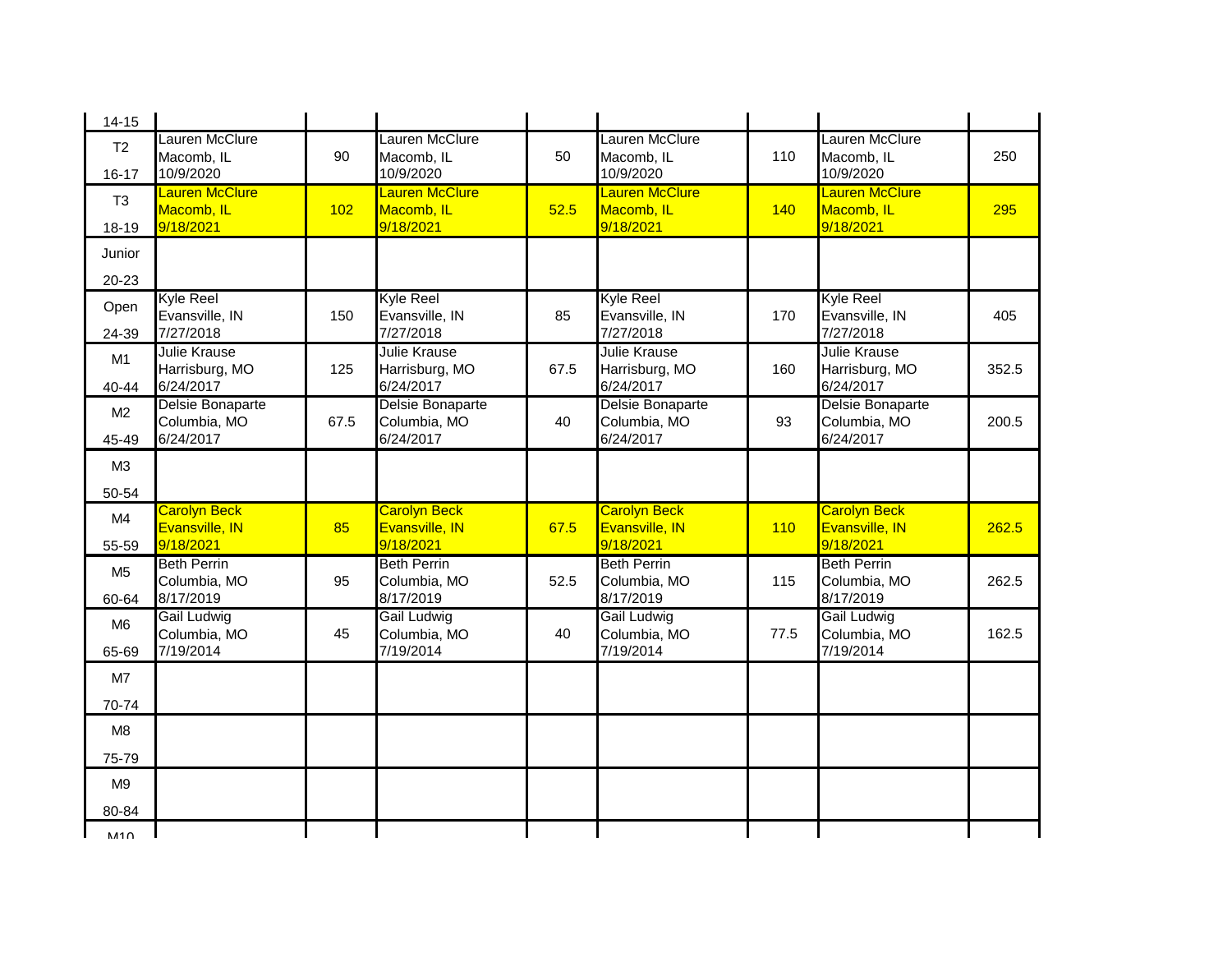| ᄁ     |  |  |  |  |
|-------|--|--|--|--|
|       |  |  |  |  |
| 85-89 |  |  |  |  |
|       |  |  |  |  |
|       |  |  |  |  |

|                 | <b>Women 90 kilograms</b>            |     |                                    |      |                                   |       |                                    |        |  |  |  |
|-----------------|--------------------------------------|-----|------------------------------------|------|-----------------------------------|-------|------------------------------------|--------|--|--|--|
| <b>Division</b> | Squat                                |     | <b>Bench Press</b>                 |      | <b>Deadlift</b>                   |       | <b>Total</b>                       |        |  |  |  |
|                 |                                      |     |                                    |      |                                   |       |                                    |        |  |  |  |
| T <sub>1</sub>  |                                      |     |                                    |      |                                   |       |                                    |        |  |  |  |
| $14 - 15$       |                                      |     |                                    |      |                                   |       |                                    |        |  |  |  |
| T <sub>2</sub>  |                                      |     |                                    |      |                                   |       |                                    |        |  |  |  |
| $16 - 17$       |                                      |     |                                    |      |                                   |       |                                    |        |  |  |  |
| T <sub>3</sub>  | Kaitlyn Kapka<br>Saginaw, MI         | 50  | Kaitlyn Kapka<br>Saginaw, MI       | 47.5 | Kaitlyn Kapka<br>Saginaw, MI      | 90    | Kaitlyn Kapka<br>Saginaw, MI       | 187.5  |  |  |  |
| 18-19           | 6/2/2012                             |     | 6/2/2012                           |      | 6/2/2012                          |       | 6/2/2012                           |        |  |  |  |
| Junior          |                                      |     |                                    |      |                                   |       |                                    |        |  |  |  |
| 20-23           |                                      |     |                                    |      |                                   |       |                                    |        |  |  |  |
| Open            | Megan Kuno<br>St Louis, MO           | 140 | Megan Kuno<br>St Louis, MO         | 72.5 | Megan Kuno<br>St Louis, MO        | 147.5 | Megan Kuno<br>St Louis, MO         | 360    |  |  |  |
| 24-39           | 6/24/2017                            |     | 6/24/2017                          |      | 6/24/2017                         |       | 6/24/2017                          |        |  |  |  |
| M1              | Andrea Chappelear<br>Columbia, MO    | 85  | Andrea Chappelear<br>Columbia, MO  | 57.5 | Andrea Chappelear<br>Columbia, MO | 150   | Andrea Chappelear<br>Columbia, MO  | 292.5  |  |  |  |
| 40-44           | 6/24/2017                            |     | 6/24/2017                          |      | 6/24/2017                         |       | 6/24/2017                          |        |  |  |  |
| M <sub>2</sub>  | Charla Wrenn<br>Good Hope, IL        | 70  | Charla Wrenn<br>Good Hope, IL      | 60   | Charla Wrenn<br>Good Hope, IL     | 107.5 | Charla Wrenn<br>Good Hope, IL      | 237.5  |  |  |  |
| 45-49           | 6/24/2017                            |     | 6/24/2017                          |      | 6/24/2017                         |       | 6/24/2017                          |        |  |  |  |
| M <sub>3</sub>  | <b>Beth Van Hove</b><br>Columbia, MO | 93  | Beth Van Hove<br>Columbia, MO      | 60   | Beth Van Hove<br>Columbia, MO     | 102.5 | Beth Van Hove<br>Columbia, MO      | 250.45 |  |  |  |
| 50-54           | 6/24/2017                            |     | 6/24/2017                          |      | 7/19/2014                         |       | 6/24/2017                          |        |  |  |  |
| M4              | Judy Naeger<br>Columbia, MO          | 25  | <b>Judy Naeger</b><br>Columbia, MO | 40   | Judy Naeger<br>Columbia, MO       | 125   | <b>Judy Naeger</b><br>Columbia, MO | 190    |  |  |  |
| 55-59           | 8/17/2019                            |     | 8/17/2019                          |      | 8/17/2019                         |       | 8/17/2019                          |        |  |  |  |
| M <sub>5</sub>  | Rachel Brown<br>Columbia, MO         | 95  | Rachel Brown<br>Columbia, MO       | 61   | Rachel Brown<br>Columbia, MO      | 140   | Rachel Brown<br>Columbia, MO       | 285    |  |  |  |
| 60-64           | 8/17/2019                            |     | 6/24/2017                          |      | 8/7/2019                          |       | 8/7/2019                           |        |  |  |  |
| M <sub>6</sub>  |                                      |     |                                    |      |                                   |       |                                    |        |  |  |  |
| 65-69           |                                      |     |                                    |      |                                   |       |                                    |        |  |  |  |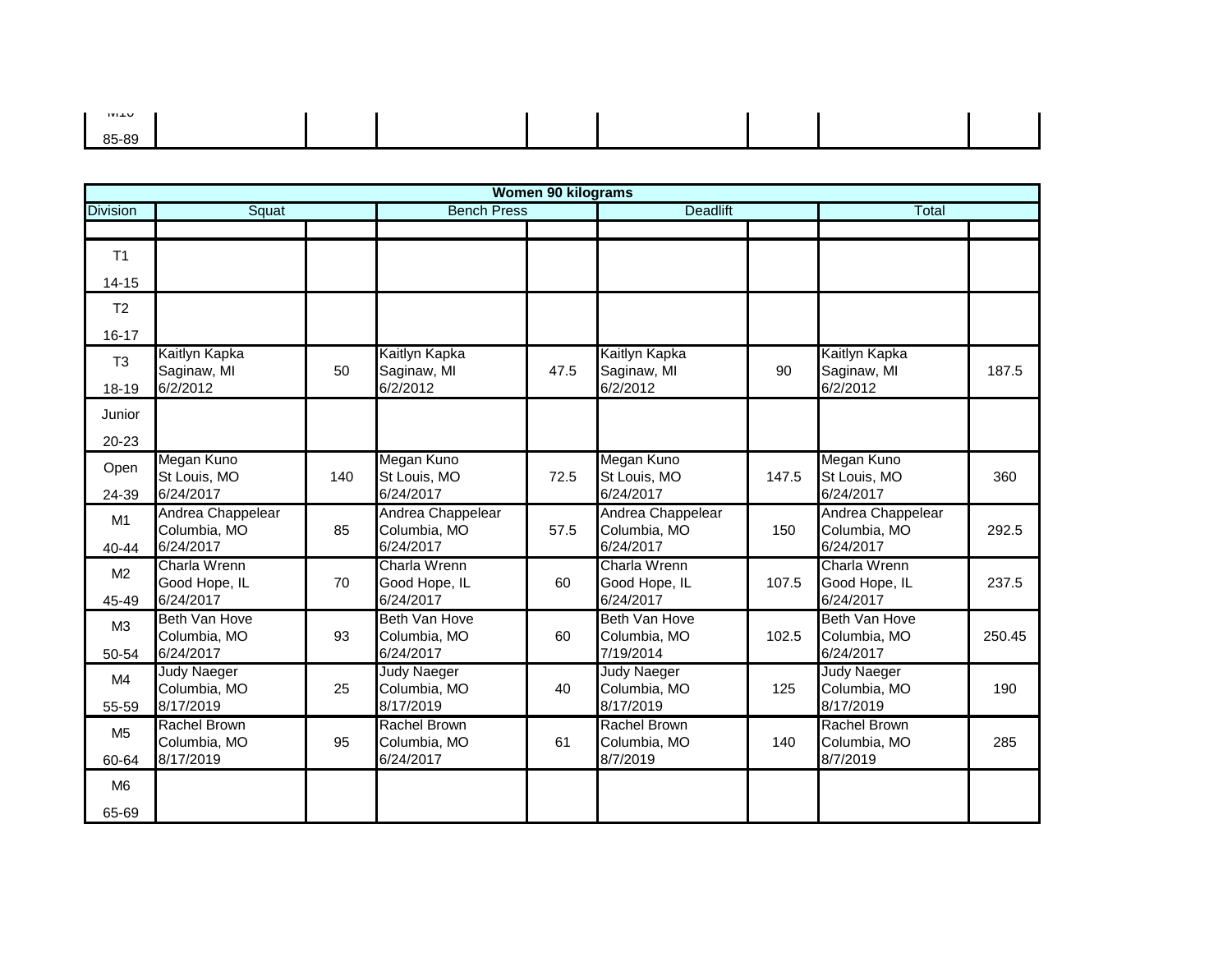| M7    |  |  |  |  |
|-------|--|--|--|--|
| 70-74 |  |  |  |  |
| M8    |  |  |  |  |
| 75-79 |  |  |  |  |
| M9    |  |  |  |  |
| 80-84 |  |  |  |  |
| M10   |  |  |  |  |
| 85-89 |  |  |  |  |

| Women 90+ kilograms         |                                                   |       |                                                    |      |                                                   |       |                                                     |       |  |  |
|-----------------------------|---------------------------------------------------|-------|----------------------------------------------------|------|---------------------------------------------------|-------|-----------------------------------------------------|-------|--|--|
| <b>Division</b>             | Squat                                             |       | <b>Bench Press</b>                                 |      | <b>Deadlift</b>                                   | Total |                                                     |       |  |  |
|                             |                                                   |       |                                                    |      |                                                   |       |                                                     |       |  |  |
| T <sub>1</sub>              |                                                   |       |                                                    |      |                                                   |       |                                                     |       |  |  |
| $14 - 15$                   |                                                   |       |                                                    |      |                                                   |       |                                                     |       |  |  |
| T <sub>2</sub><br>$16 - 17$ | Keri DeVolder<br>Macomb, IL<br>6/24/2017          | 103   | Keri DeVolder<br>Macomb, IL<br>6/24/2017           | 57.5 | Keri DeVolder<br>Macomb, IL<br>6/24/2017          | 120   | Keri DeVolder<br>Macomb, IL<br>6/24/2017            | 280.5 |  |  |
| T <sub>3</sub><br>18-19     | Keri DeVolder<br>Macomb, IL<br>8/17/2019          | 107.5 | Keri DeVolder<br>Macomb, IL<br>8/17/2019           | 70   | Keri DeVolder<br>Macomb, IL<br>8/17/2019          | 125   | Keri DeVolder<br>Macomb, IL<br>8/17/2019            | 302.5 |  |  |
| Junior<br>20-23             | Jenna Winsett<br>Evansville, IN<br>9/18/2021      | 120   | Ann Buren<br>La Harpe, IL<br>7/8/2006              | 65   | Jenna Winsett<br>Evansville, IN<br>9/18/2021      | 130   | Jenna Winsett<br><b>Evansville, IN</b><br>9/18/2021 | 307.5 |  |  |
| Open<br>24-39               | <b>Shelby Assmus</b><br>South Dakota<br>6/11/2016 | 165   | <b>Jodey Reisz</b><br>Santa Claus, IN<br>6/11/2016 | 110  | <b>Shelby Assmus</b><br>South Dakota<br>6/11/2016 | 185   | <b>Shelby Assmus</b><br>South Dakota<br>6/11/2016   | 437.5 |  |  |
| M1<br>$40 - 44$             | Jodey Reisz<br>Santa Claus, IN<br>6/11/2016       | 130   | Jodey Reisz<br>Santa Claus, IN<br>6/11/2016        | 110  | Jodey Reisz<br>Santa Claus, IN<br>6/11/2016       | 175   | <b>Jodey Reisz</b><br>Santa Claus, IN<br>6/11/2016  | 415   |  |  |
| M <sub>2</sub><br>45-49     | Sara Ringbauer<br>Columbia, MO<br>6/24/2017       | 115   | Patricia Benson<br>Muskegon, MI<br>6/11/2016       | 85   | Sara Ringbauer<br>Columbia, MO<br>6/24/2017       | 170   | Patricia Benson<br>Muskegon, MI<br>6/11/2016        | 352.5 |  |  |
| M <sub>3</sub>              | Charla Wrenn<br>Good Hope, IL                     | 70    | Charla Wrenn<br>Good Hope, IL                      | 67.5 | Charla Wrenn<br>Good Hope, IL                     | 112.5 | Charla Wrenn<br>Good Hope, IL                       | 247.5 |  |  |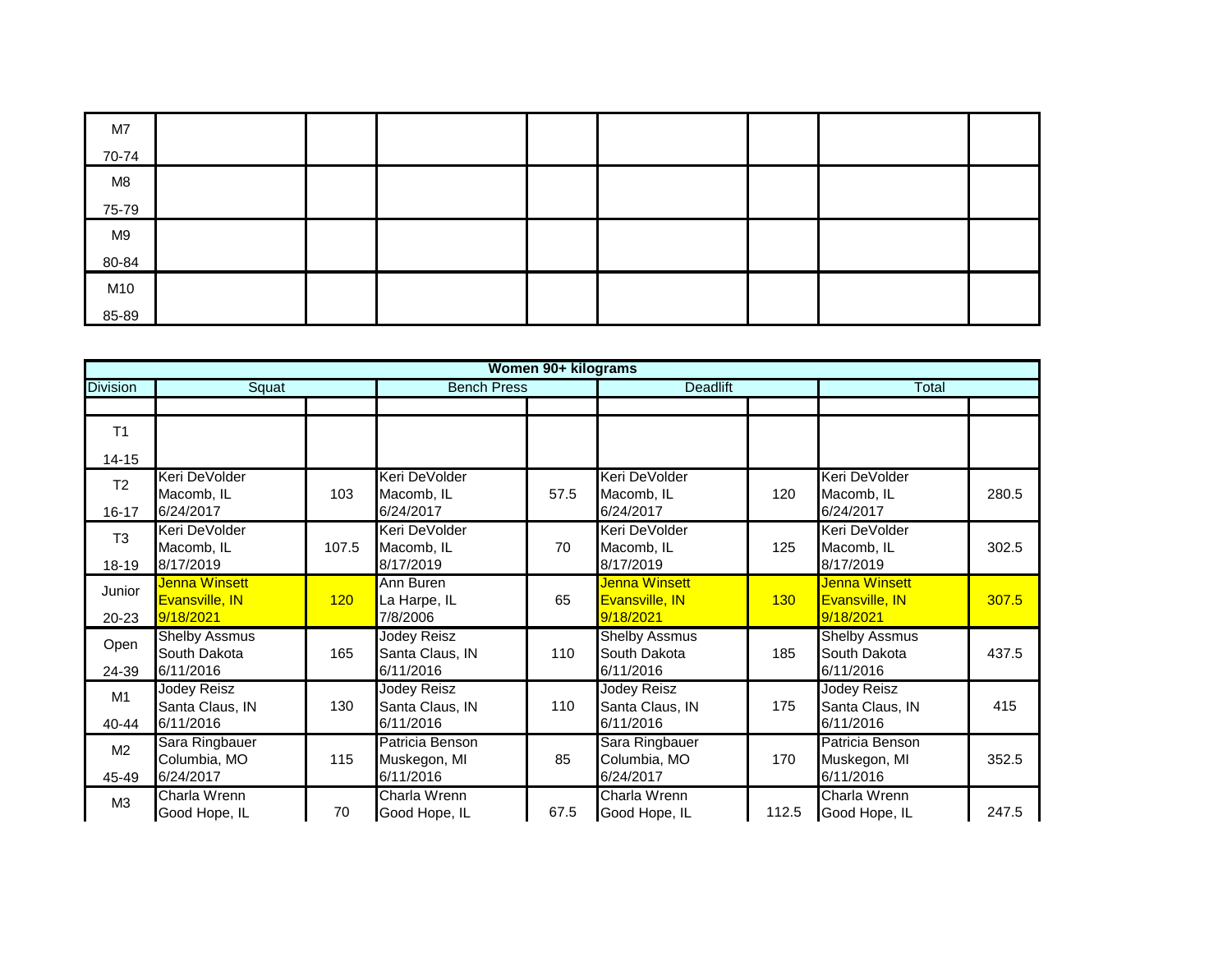| 50-54          | 7/27/2018                   |    | 8/17/2019                          |      | 7/27/2018                          |       | 7/27/2018                          |     |
|----------------|-----------------------------|----|------------------------------------|------|------------------------------------|-------|------------------------------------|-----|
| M4             |                             |    |                                    |      |                                    |       |                                    |     |
| 55-59          |                             |    |                                    |      |                                    |       |                                    |     |
| M <sub>5</sub> | Mary Rapert<br>Columbia, MO | 25 | <b>Mary Rapert</b><br>Columbia, MO | 42.5 | <b>Mary Rapert</b><br>Columbia, MO | 127.5 | <b>Mary Rapert</b><br>Columbia, MO | 195 |
| 60-64          | 7/19/2014                   |    | 7/19/2014                          |      | 7/19/2014                          |       | 7/19/2014                          |     |
| M <sub>6</sub> |                             |    |                                    |      |                                    |       |                                    |     |
| 65-69          |                             |    |                                    |      |                                    |       |                                    |     |
| M7             |                             |    |                                    |      |                                    |       |                                    |     |
| 70-74          |                             |    |                                    |      |                                    |       |                                    |     |
| M8             |                             |    |                                    |      |                                    |       |                                    |     |
| 75-79          |                             |    |                                    |      |                                    |       |                                    |     |
| M9             |                             |    |                                    |      |                                    |       |                                    |     |
| 80-84          |                             |    |                                    |      |                                    |       |                                    |     |
| M10            |                             |    |                                    |      |                                    |       |                                    |     |
| 85-89          |                             |    |                                    |      |                                    |       |                                    |     |

|        | <b>Police, Military, Fire Unequipped</b>           |      |                                                    |      |                                                    |      |                                                    |       |  |  |  |
|--------|----------------------------------------------------|------|----------------------------------------------------|------|----------------------------------------------------|------|----------------------------------------------------|-------|--|--|--|
| Weight | Sauat                                              |      | <b>Bench Press</b>                                 |      | Deadlift                                           |      | Total                                              |       |  |  |  |
|        |                                                    |      |                                                    |      |                                                    |      |                                                    |       |  |  |  |
| 58.5   | Laura Waller<br>Lake in the Hills, IL<br>8/11/2007 | 87.5 | Laura Waller<br>Lake in the Hills, IL<br>8/11/2007 | 42.5 | Laura Waller<br>Lake in the Hills. IL<br>8/11/2007 | 97.5 | Laura Waller<br>Lake in the Hills. IL<br>8/11/2007 | 227.5 |  |  |  |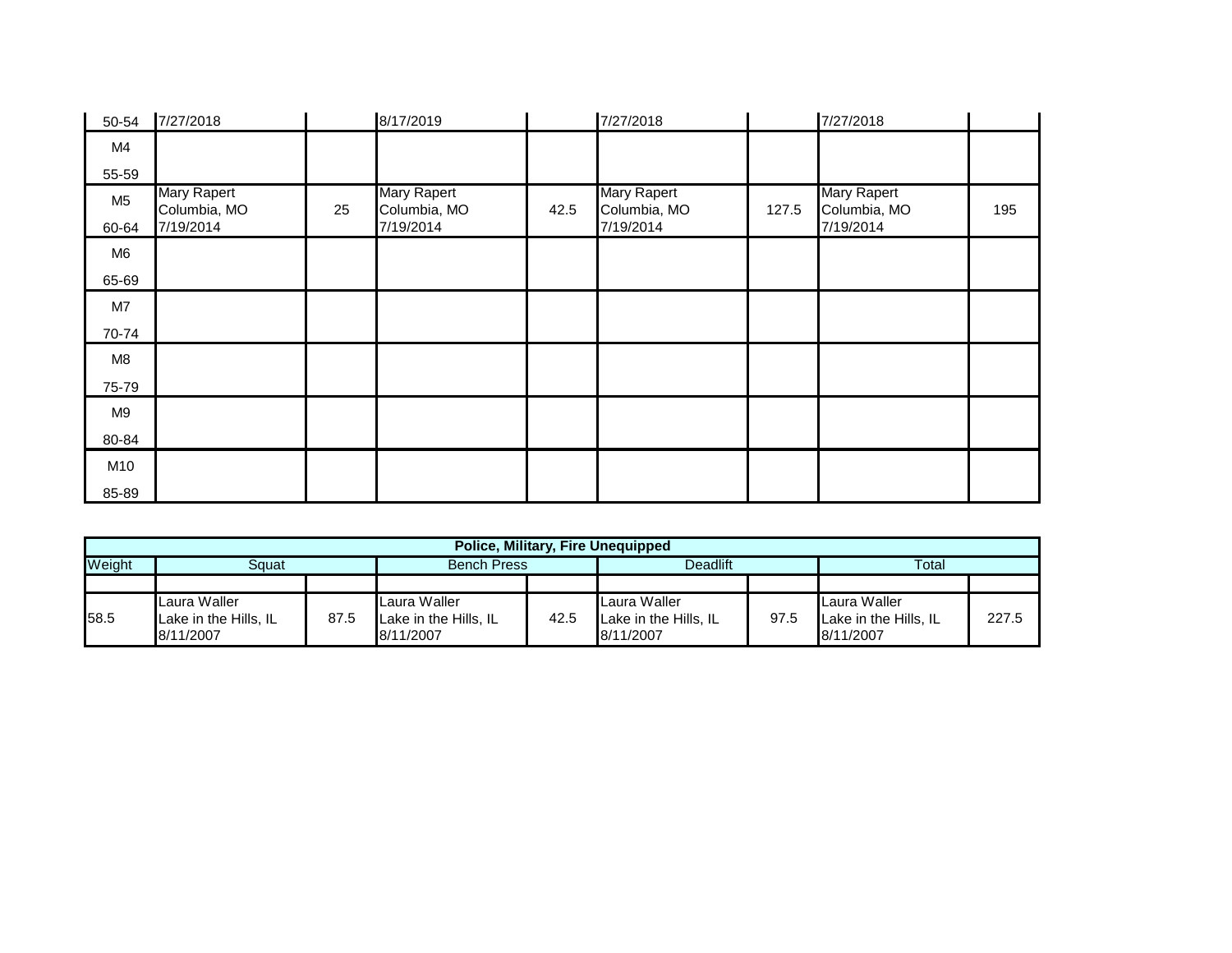## Full Power Equipped National Records Updated 10/13/2020 **New Record**

|                 | Women 44 kilograms |                    |          |       |  |  |  |  |  |  |  |  |
|-----------------|--------------------|--------------------|----------|-------|--|--|--|--|--|--|--|--|
| <b>Division</b> | Squat              | <b>Bench Press</b> | Deadlift | Total |  |  |  |  |  |  |  |  |
|                 |                    |                    |          |       |  |  |  |  |  |  |  |  |
| T1<br>$14-15$   |                    |                    |          |       |  |  |  |  |  |  |  |  |
| T2              |                    |                    |          |       |  |  |  |  |  |  |  |  |
| $16-17$         |                    |                    |          |       |  |  |  |  |  |  |  |  |
| T3              |                    |                    |          |       |  |  |  |  |  |  |  |  |
| $18-19$         |                    |                    |          |       |  |  |  |  |  |  |  |  |
| Junior          |                    |                    |          |       |  |  |  |  |  |  |  |  |
| $20 - 23$       |                    |                    |          |       |  |  |  |  |  |  |  |  |
| Open            |                    |                    |          |       |  |  |  |  |  |  |  |  |
| 24-39           |                    |                    |          |       |  |  |  |  |  |  |  |  |
| M1              |                    |                    |          |       |  |  |  |  |  |  |  |  |
| $40 - 44$       |                    |                    |          |       |  |  |  |  |  |  |  |  |
| M2              |                    |                    |          |       |  |  |  |  |  |  |  |  |
| 45-49           |                    |                    |          |       |  |  |  |  |  |  |  |  |
| M3              |                    |                    |          |       |  |  |  |  |  |  |  |  |
| 50-54           |                    |                    |          |       |  |  |  |  |  |  |  |  |
| M4<br>55-59     |                    |                    |          |       |  |  |  |  |  |  |  |  |
| M <sub>5</sub>  |                    |                    |          |       |  |  |  |  |  |  |  |  |
| 60-64           |                    |                    |          |       |  |  |  |  |  |  |  |  |
| M <sub>6</sub>  |                    |                    |          |       |  |  |  |  |  |  |  |  |
| 65-69           |                    |                    |          |       |  |  |  |  |  |  |  |  |
| M7              |                    |                    |          |       |  |  |  |  |  |  |  |  |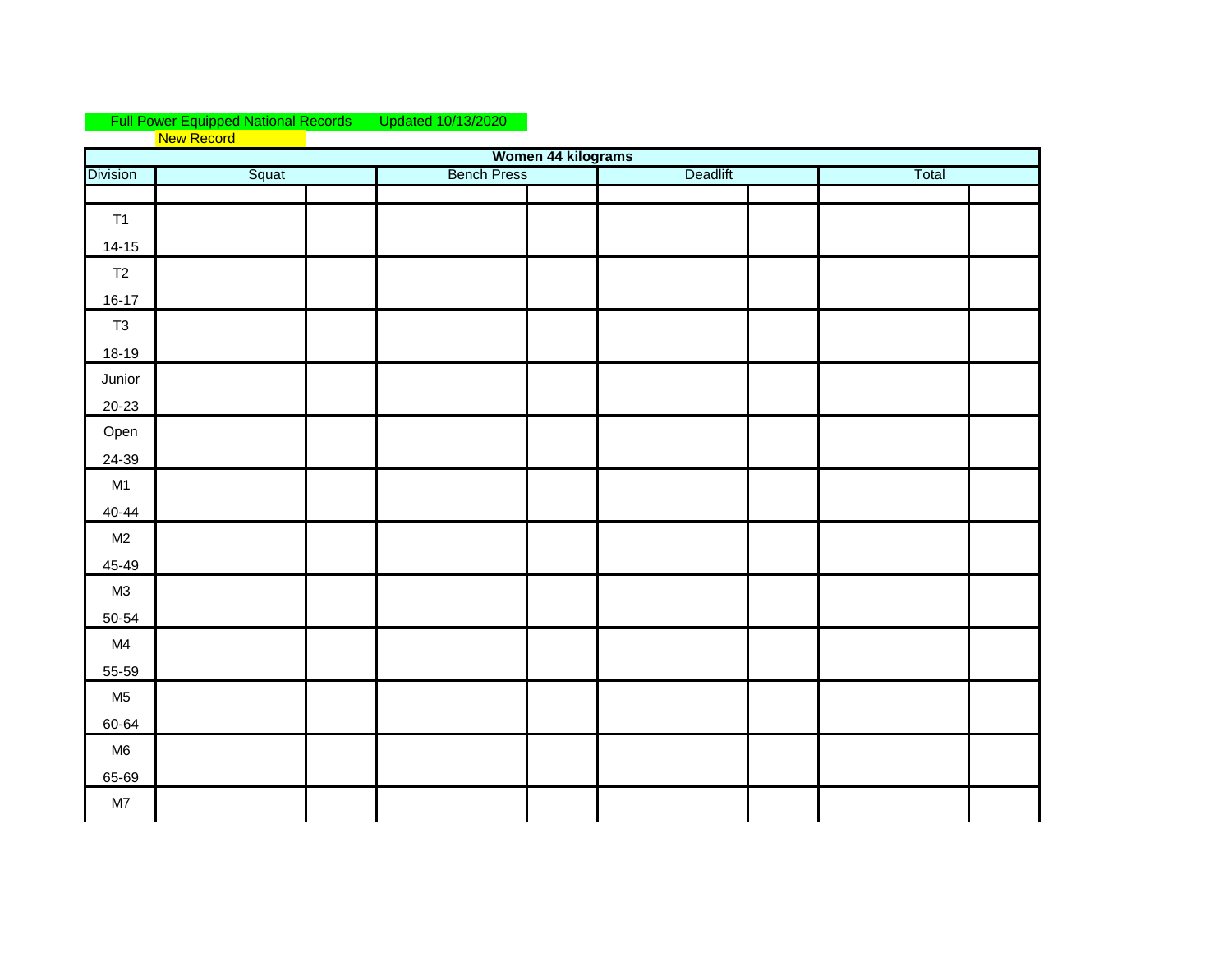| 70-74 |  |  |  |  |
|-------|--|--|--|--|
| M8    |  |  |  |  |
| 75-79 |  |  |  |  |
| M9    |  |  |  |  |
| 80-84 |  |  |  |  |
| M10   |  |  |  |  |
| 85-89 |  |  |  |  |

|                 |       |                    | Women 47.5 kilograms |       |
|-----------------|-------|--------------------|----------------------|-------|
| <b>Division</b> | Squat | <b>Bench Press</b> | Deadlift             | Total |
|                 |       |                    |                      |       |
| T1              |       |                    |                      |       |
| $14 - 15$       |       |                    |                      |       |
| T2              |       |                    |                      |       |
| $16-17$         |       |                    |                      |       |
| T <sub>3</sub>  |       |                    |                      |       |
| 18-19           |       |                    |                      |       |
| Junior          |       |                    |                      |       |
| $20 - 23$       |       |                    |                      |       |
| Open            |       |                    |                      |       |
| 24-39           |       |                    |                      |       |
| M1              |       |                    |                      |       |
| $40 - 44$       |       |                    |                      |       |
| M2              |       |                    |                      |       |
| 45-49           |       |                    |                      |       |
| M3              |       |                    |                      |       |
| 50-54           |       |                    |                      |       |
| МЛ              |       |                    |                      |       |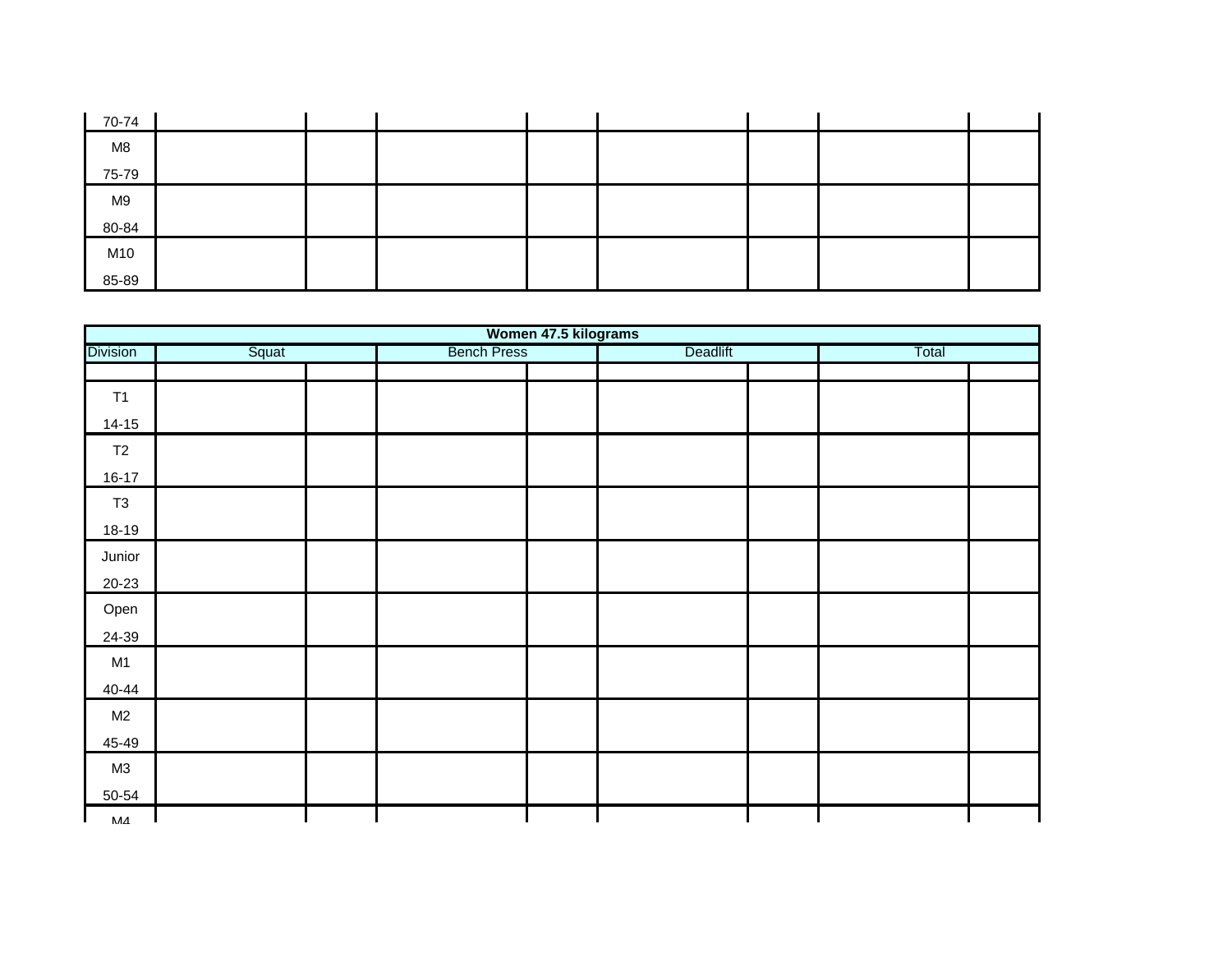| 111T           |  |  |  |  |
|----------------|--|--|--|--|
| 55-59          |  |  |  |  |
| M <sub>5</sub> |  |  |  |  |
| 60-64          |  |  |  |  |
| M <sub>6</sub> |  |  |  |  |
| 65-69          |  |  |  |  |
| M7             |  |  |  |  |
| 70-74          |  |  |  |  |
| M8             |  |  |  |  |
| 75-79          |  |  |  |  |
| M9             |  |  |  |  |
| 80-84          |  |  |  |  |
| M10            |  |  |  |  |
| 85-89          |  |  |  |  |

|                 | Women 50.5 kilograms |  |                    |  |          |  |       |  |  |  |  |  |
|-----------------|----------------------|--|--------------------|--|----------|--|-------|--|--|--|--|--|
| <b>Division</b> | Squat                |  | <b>Bench Press</b> |  | Deadlift |  | Total |  |  |  |  |  |
|                 |                      |  |                    |  |          |  |       |  |  |  |  |  |
| T1              |                      |  |                    |  |          |  |       |  |  |  |  |  |
| $14 - 15$       |                      |  |                    |  |          |  |       |  |  |  |  |  |
| T <sub>2</sub>  |                      |  |                    |  |          |  |       |  |  |  |  |  |
| $16 - 17$       |                      |  |                    |  |          |  |       |  |  |  |  |  |
| T <sub>3</sub>  |                      |  |                    |  |          |  |       |  |  |  |  |  |
| 18-19           |                      |  |                    |  |          |  |       |  |  |  |  |  |
| Junior          |                      |  |                    |  |          |  |       |  |  |  |  |  |
| 20-23           |                      |  |                    |  |          |  |       |  |  |  |  |  |
| Open            |                      |  |                    |  |          |  |       |  |  |  |  |  |
| 24-39           |                      |  |                    |  |          |  |       |  |  |  |  |  |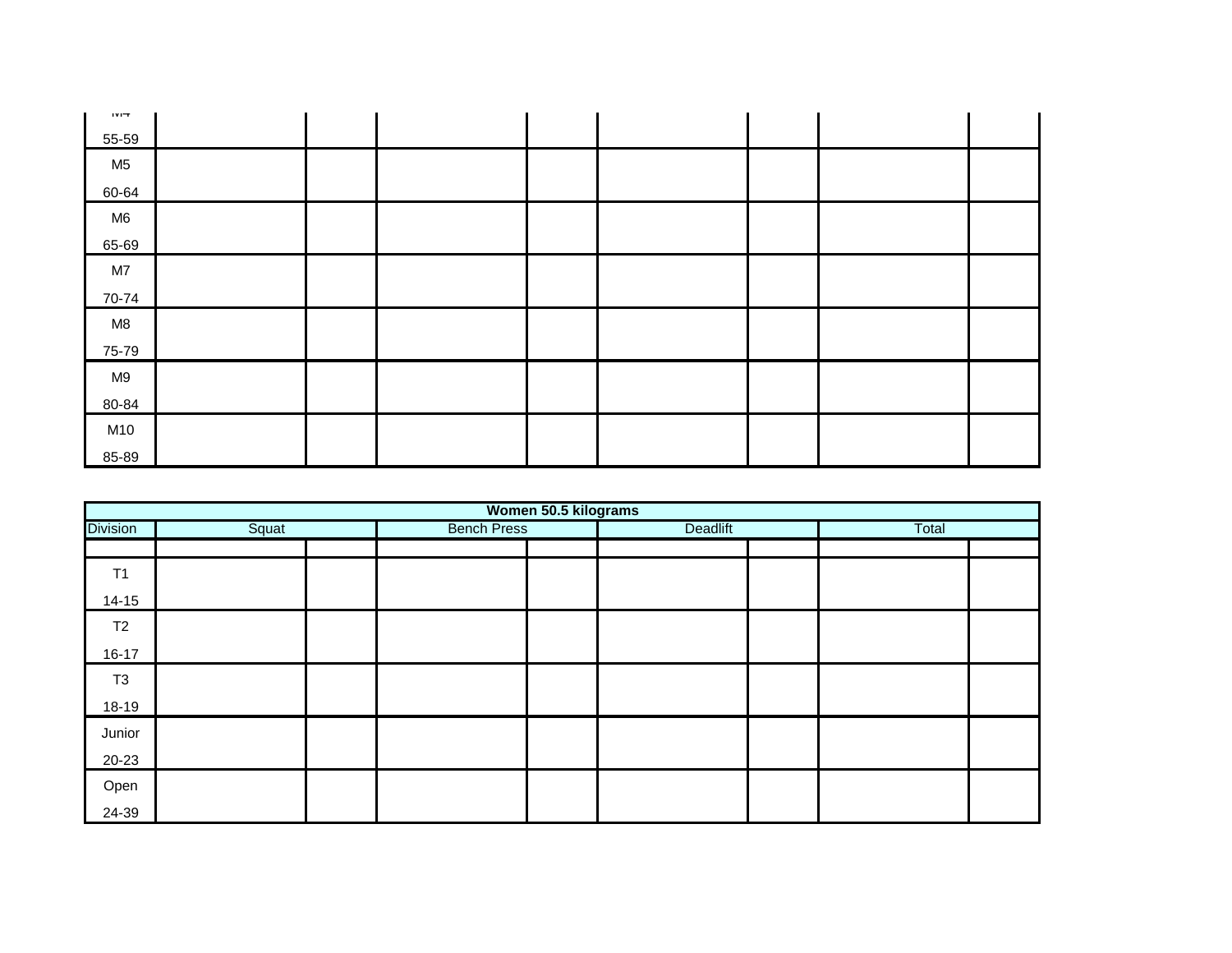| M1             |  |  |  |  |
|----------------|--|--|--|--|
| 40-44          |  |  |  |  |
| M2             |  |  |  |  |
| 45-49          |  |  |  |  |
| M3             |  |  |  |  |
| $50 - 54$      |  |  |  |  |
| M4             |  |  |  |  |
| 55-59          |  |  |  |  |
| M <sub>5</sub> |  |  |  |  |
| 60-64          |  |  |  |  |
| M6             |  |  |  |  |
| 65-69          |  |  |  |  |
| M7             |  |  |  |  |
| 70-74          |  |  |  |  |
| M8             |  |  |  |  |
| 75-79          |  |  |  |  |
| M9             |  |  |  |  |
| 80-84          |  |  |  |  |
| M10            |  |  |  |  |
| 85-89          |  |  |  |  |

| Squat | <b>Bench Press</b> |                      | Total    |  |
|-------|--------------------|----------------------|----------|--|
|       |                    |                      |          |  |
|       |                    |                      |          |  |
|       |                    |                      |          |  |
|       |                    |                      |          |  |
|       |                    | Women 53.0 kilograms | Deadlift |  |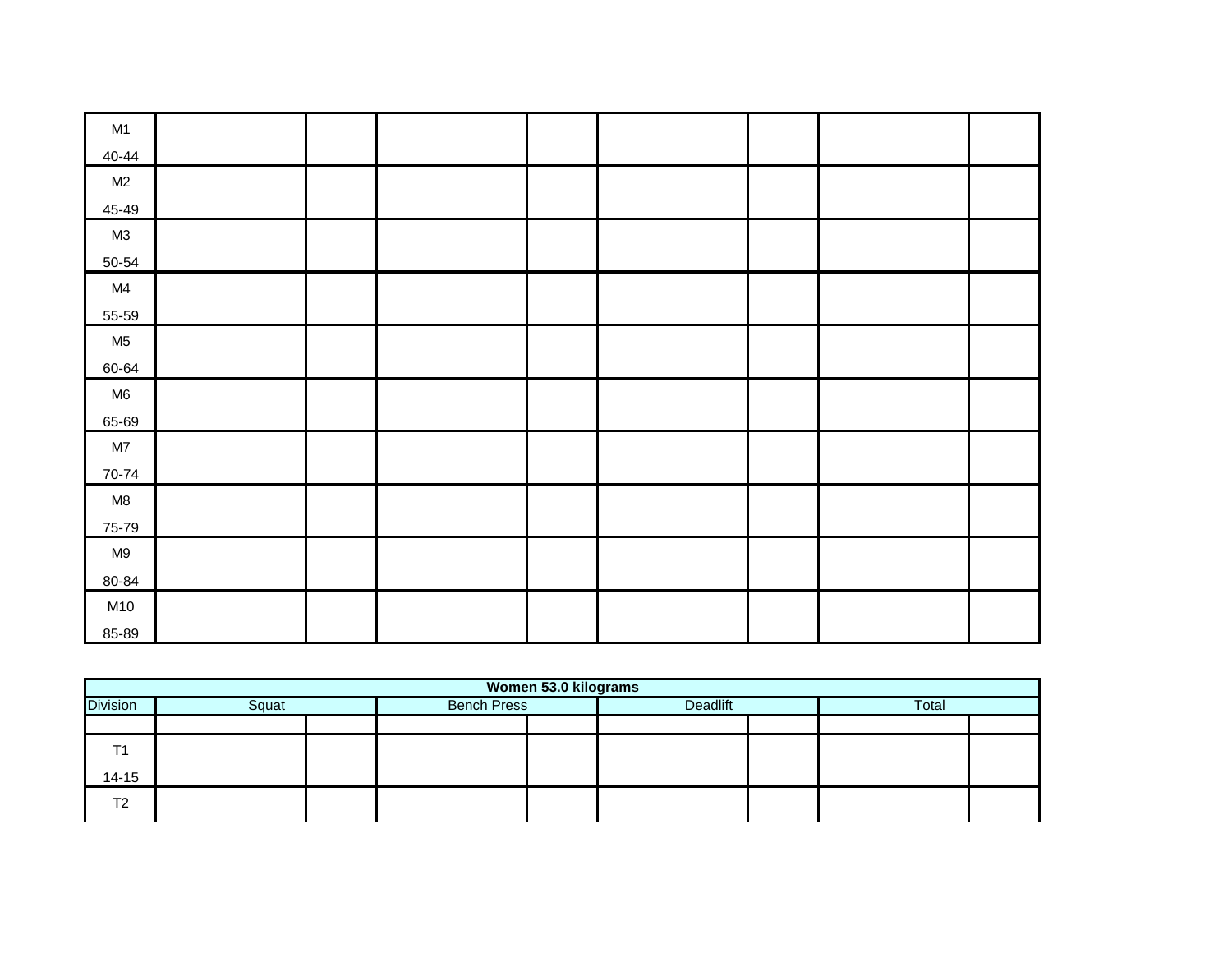| $16-17$        |  |  |  |  |
|----------------|--|--|--|--|
| T3             |  |  |  |  |
| 18-19          |  |  |  |  |
| Junior         |  |  |  |  |
| $20 - 23$      |  |  |  |  |
| Open           |  |  |  |  |
| 24-39          |  |  |  |  |
| M1             |  |  |  |  |
| $40 - 44$      |  |  |  |  |
| M2             |  |  |  |  |
| 45-49          |  |  |  |  |
| M3             |  |  |  |  |
| $50 - 54$      |  |  |  |  |
| M4             |  |  |  |  |
| 55-59          |  |  |  |  |
| M <sub>5</sub> |  |  |  |  |
| 60-64          |  |  |  |  |
| M6             |  |  |  |  |
| 65-69          |  |  |  |  |
| M7             |  |  |  |  |
| 70-74          |  |  |  |  |
| M8             |  |  |  |  |
| 75-79          |  |  |  |  |
| M9             |  |  |  |  |
| 80-84          |  |  |  |  |
| M10            |  |  |  |  |
| 85-89          |  |  |  |  |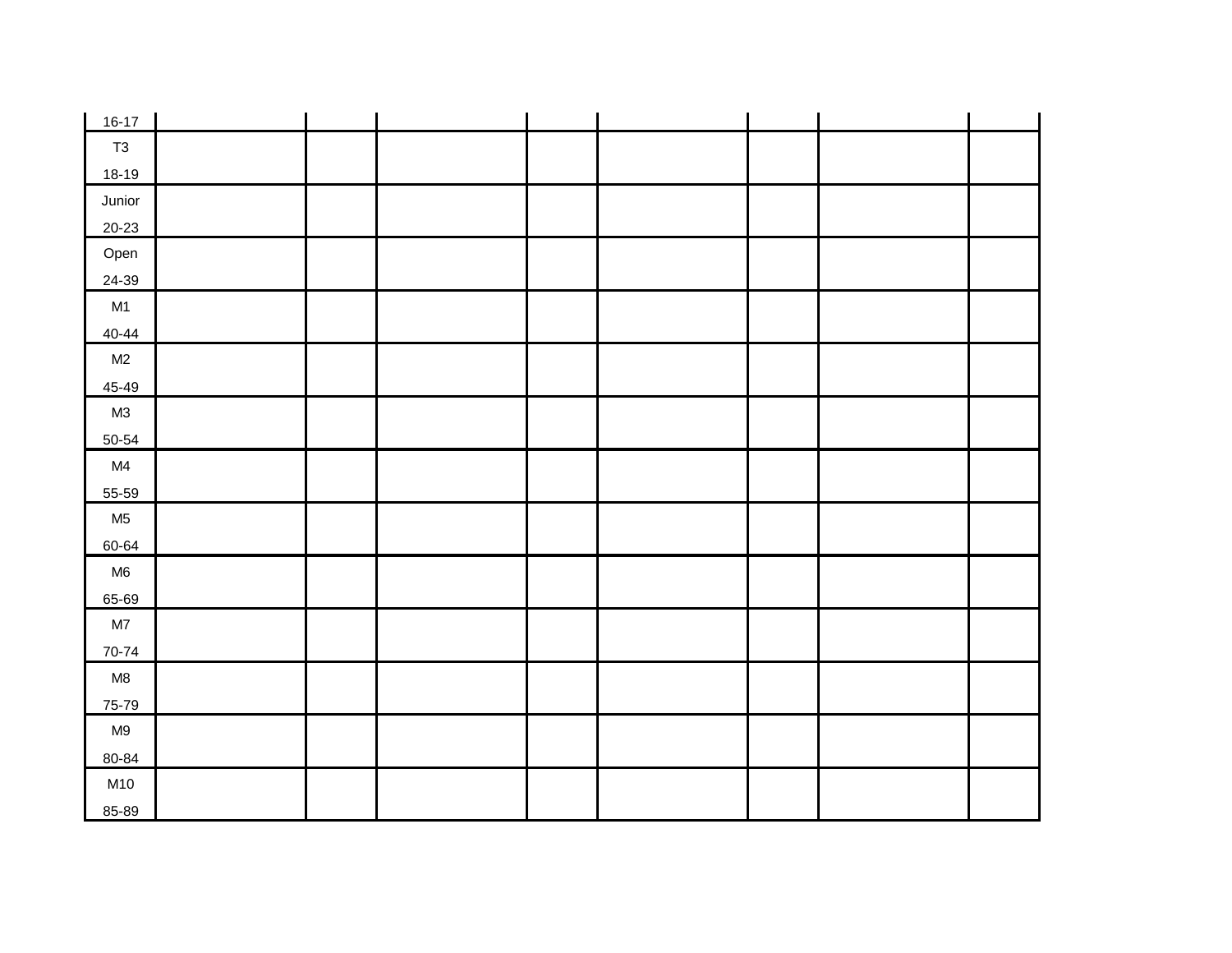|                 |       |                    | Women 55.5 kilograms |       |
|-----------------|-------|--------------------|----------------------|-------|
| <b>Division</b> | Squat | <b>Bench Press</b> | Deadlift             | Total |
|                 |       |                    |                      |       |
| T1              |       |                    |                      |       |
| $14 - 15$       |       |                    |                      |       |
| T2              |       |                    |                      |       |
| $16-17$         |       |                    |                      |       |
| T <sub>3</sub>  |       |                    |                      |       |
| $18-19$         |       |                    |                      |       |
| Junior          |       |                    |                      |       |
| $20-23$         |       |                    |                      |       |
| Open            |       |                    |                      |       |
| 24-39           |       |                    |                      |       |
| M1              |       |                    |                      |       |
| $40 - 44$       |       |                    |                      |       |
| M2              |       |                    |                      |       |
| 45-49           |       |                    |                      |       |
| M3              |       |                    |                      |       |
| $50 - 54$       |       |                    |                      |       |
| M4              |       |                    |                      |       |
| 55-59           |       |                    |                      |       |
| M <sub>5</sub>  |       |                    |                      |       |
| 60-64           |       |                    |                      |       |
| M6              |       |                    |                      |       |
| 65-69           |       |                    |                      |       |
| $\mathsf{M}7$   |       |                    |                      |       |
| 70-74           |       |                    |                      |       |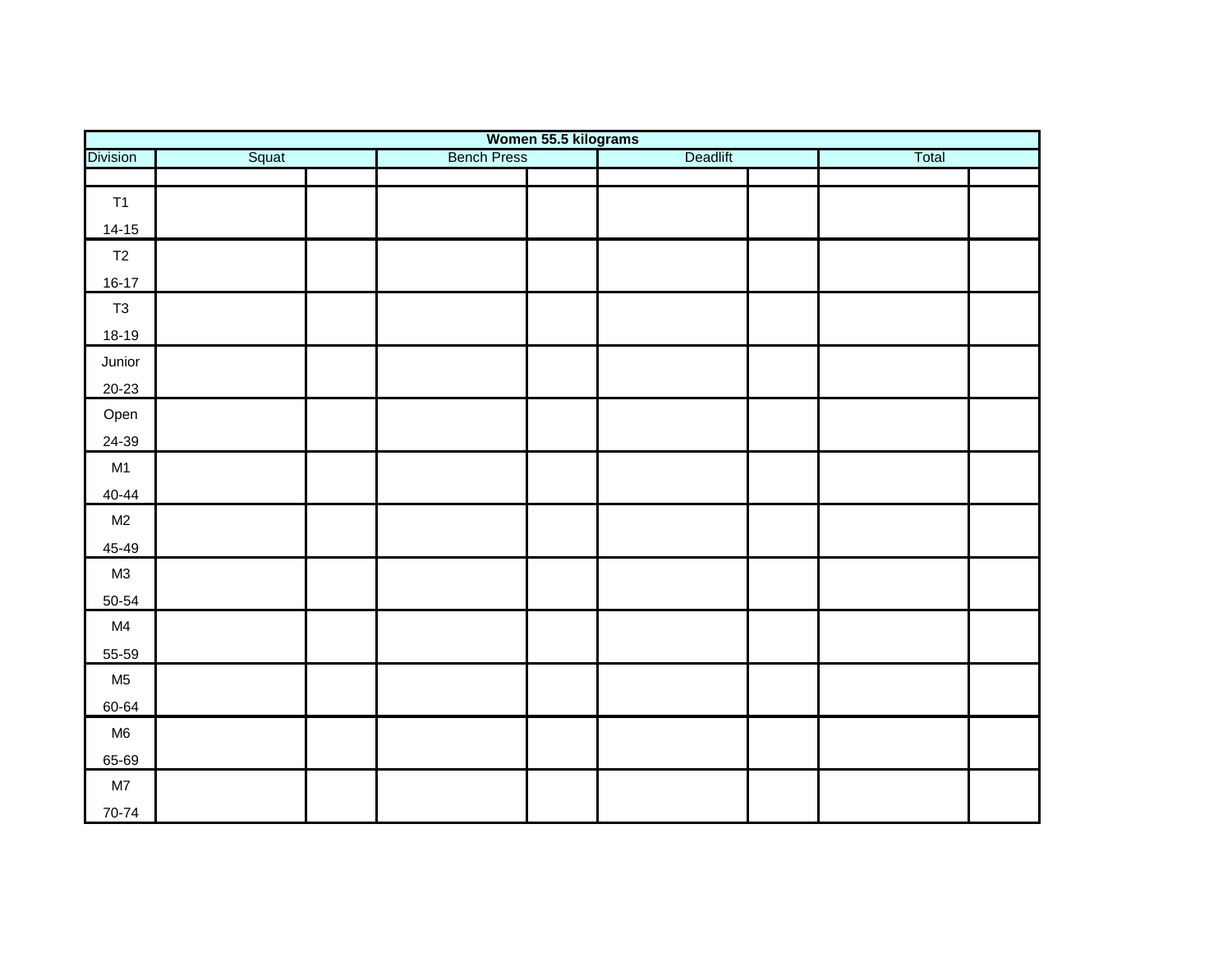| M8    |  |  |  |  |
|-------|--|--|--|--|
| 75-79 |  |  |  |  |
| M9    |  |  |  |  |
| 80-84 |  |  |  |  |
| M10   |  |  |  |  |
| 85-89 |  |  |  |  |

|                 |                                         |     |                                                | Women 58.5 kilograms |                                                |    |                                                |     |
|-----------------|-----------------------------------------|-----|------------------------------------------------|----------------------|------------------------------------------------|----|------------------------------------------------|-----|
| <b>Division</b> | Squat                                   |     | <b>Bench Press</b>                             |                      | <b>Deadlift</b>                                |    | Total                                          |     |
| T1              |                                         |     |                                                |                      |                                                |    |                                                |     |
| $14 - 15$       |                                         |     |                                                |                      |                                                |    |                                                |     |
| T <sub>2</sub>  |                                         |     |                                                |                      |                                                |    |                                                |     |
| $16 - 17$       |                                         |     |                                                |                      |                                                |    |                                                |     |
| T <sub>3</sub>  |                                         |     |                                                |                      |                                                |    |                                                |     |
| 18-19           |                                         |     |                                                |                      |                                                |    |                                                |     |
| Junior<br>20-23 | Jess Fansler<br>Macomb, IL<br>9/18/2021 | 100 | Jess Fansler<br>Macomb, IL<br>9/18/2021        | 70                   | <b>Jess Fansler</b><br>Macomb, IL<br>9/18/2021 | 70 | <b>Jess Fansler</b><br>Macomb, IL<br>9/18/2021 | 240 |
| Open<br>24-39   | Jess Fansler<br>Macomb, IL<br>9/18/2021 | 100 | <b>Jess Fansler</b><br>Macomb, IL<br>9/18/2021 | 70                   | <b>Jess Fansler</b><br>Macomb, IL<br>9/18/2021 | 70 | <b>Jess Fansler</b><br>Macomb, IL<br>9/18/2021 | 240 |
| M1              |                                         |     |                                                |                      |                                                |    |                                                |     |
| 40-44           |                                         |     |                                                |                      |                                                |    |                                                |     |
| M <sub>2</sub>  |                                         |     |                                                |                      |                                                |    |                                                |     |
| 45-49           |                                         |     |                                                |                      |                                                |    |                                                |     |
| M3              |                                         |     |                                                |                      |                                                |    |                                                |     |
| 50-54           |                                         |     |                                                |                      |                                                |    |                                                |     |
| M4              |                                         |     |                                                |                      |                                                |    |                                                |     |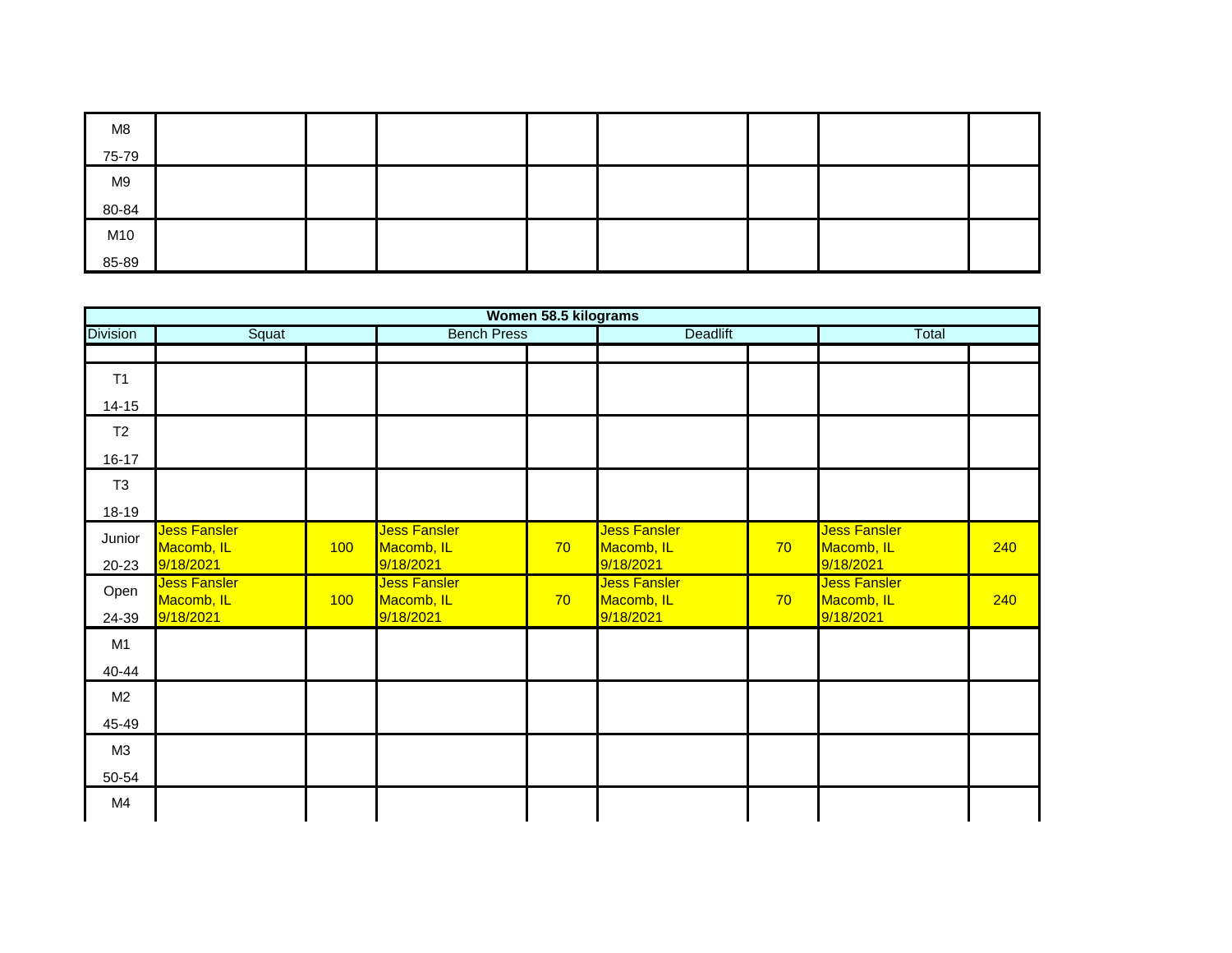| 55-59          |  |  |  |  |
|----------------|--|--|--|--|
| M <sub>5</sub> |  |  |  |  |
| 60-64          |  |  |  |  |
| M <sub>6</sub> |  |  |  |  |
| 65-69          |  |  |  |  |
| M7             |  |  |  |  |
| 70-74          |  |  |  |  |
| M8             |  |  |  |  |
| 75-79          |  |  |  |  |
| M9             |  |  |  |  |
| 80-84          |  |  |  |  |
| M10            |  |  |  |  |
| 85-89          |  |  |  |  |

|                 |                              |     |                              | Women 63 kilograms |                              |       |                              |     |
|-----------------|------------------------------|-----|------------------------------|--------------------|------------------------------|-------|------------------------------|-----|
| <b>Division</b> | Squat                        |     | <b>Bench Press</b>           |                    | <b>Deadlift</b>              |       | Total                        |     |
|                 |                              |     |                              |                    |                              |       |                              |     |
| T1              |                              |     |                              |                    |                              |       |                              |     |
| $14 - 15$       |                              |     |                              |                    |                              |       |                              |     |
| T <sub>2</sub>  |                              |     |                              |                    |                              |       |                              |     |
| $16 - 17$       |                              |     |                              |                    |                              |       |                              |     |
| T <sub>3</sub>  |                              |     |                              |                    |                              |       |                              |     |
| 18-19           |                              |     |                              |                    |                              |       |                              |     |
| Junior          |                              |     |                              |                    |                              |       |                              |     |
| $20 - 23$       |                              |     |                              |                    |                              |       |                              |     |
| Open            | Lisa Mangold<br>Lakewood, WI | 140 | Lisa Mangold<br>Lakewood, WI | 67.5               | Lisa Mangold<br>Lakewood, WI | 142.5 | Lisa Mangold<br>Lakewood, WI | 350 |
| 24-39           | 8/11/2007                    |     | 8/11/2007                    |                    | 8/11/2007                    |       | 8/11/2007                    |     |
| <b>M11</b>      | Lisa Mangold                 |     | Lisa Mangold                 |                    | Lisa Mangold                 |       | Lisa Mangold                 |     |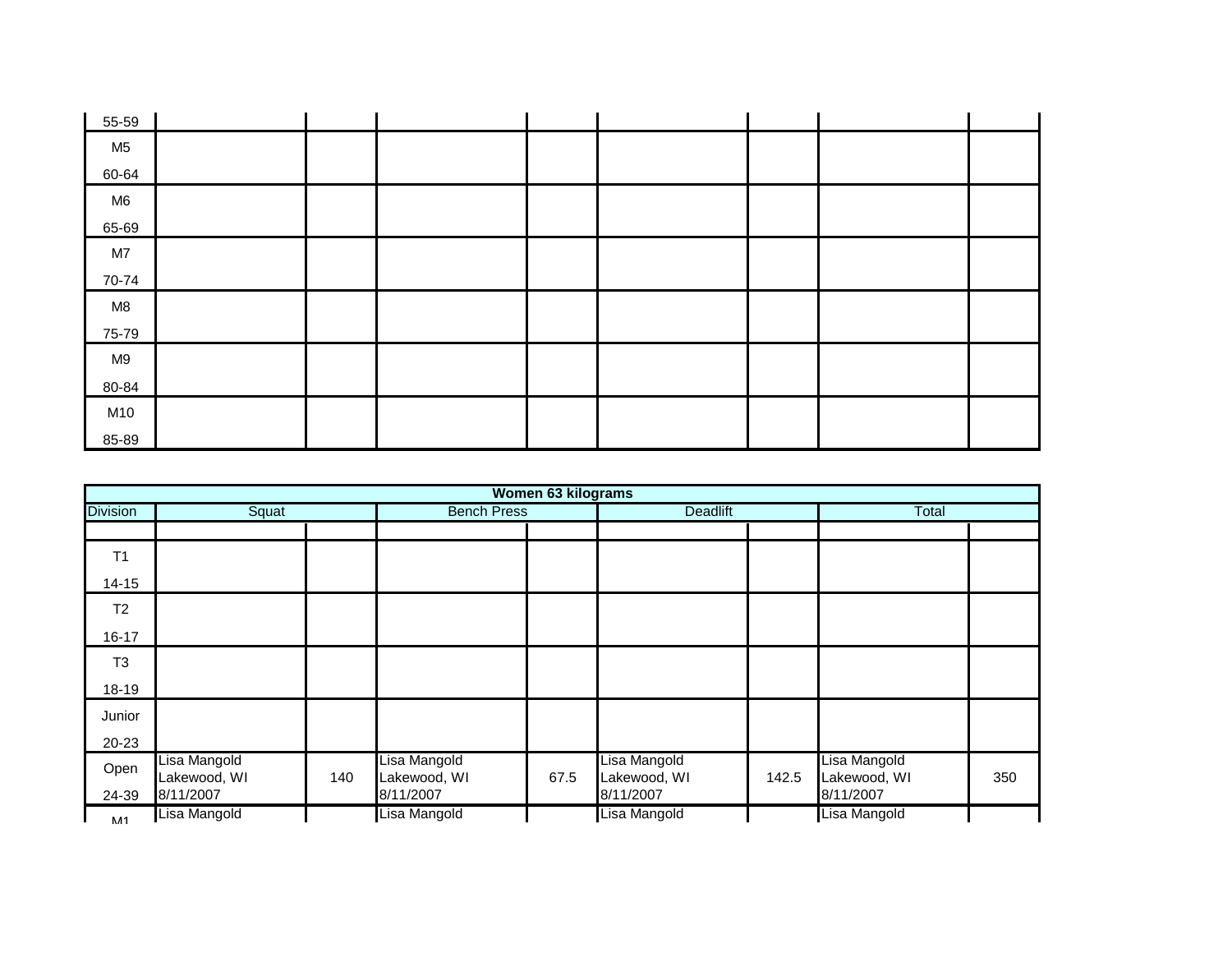| $1\,\mathrm{V}1.1$ | Lakewood, WI | 140 | Lakewood, WI | 67.5 | Lakewood, WI | 142.5 | Lakewood, WI | 350 |
|--------------------|--------------|-----|--------------|------|--------------|-------|--------------|-----|
| 40-44              | 8/11/2007    |     | 8/11/2007    |      | 8/11/2007    |       | 8/11/2007    |     |
| M2                 |              |     |              |      |              |       |              |     |
| 45-49              |              |     |              |      |              |       |              |     |
| M3                 |              |     |              |      |              |       |              |     |
| 50-54              |              |     |              |      |              |       |              |     |
| M4                 |              |     |              |      |              |       |              |     |
| 55-59              |              |     |              |      |              |       |              |     |
| M <sub>5</sub>     |              |     |              |      |              |       |              |     |
| 60-64              |              |     |              |      |              |       |              |     |
| M <sub>6</sub>     |              |     |              |      |              |       |              |     |
| 65-69              |              |     |              |      |              |       |              |     |
| M7                 |              |     |              |      |              |       |              |     |
| 70-74              |              |     |              |      |              |       |              |     |
| M8                 |              |     |              |      |              |       |              |     |
| 75-79              |              |     |              |      |              |       |              |     |
| M9                 |              |     |              |      |              |       |              |     |
| 80-84              |              |     |              |      |              |       |              |     |
| M10                |              |     |              |      |              |       |              |     |
| 85-89              |              |     |              |      |              |       |              |     |

|                 | <b>Women 70 kilograms</b> |  |                    |  |                 |  |       |  |  |  |  |
|-----------------|---------------------------|--|--------------------|--|-----------------|--|-------|--|--|--|--|
| <b>Division</b> | Squat                     |  | <b>Bench Press</b> |  | <b>Deadlift</b> |  | Total |  |  |  |  |
|                 |                           |  |                    |  |                 |  |       |  |  |  |  |
| T <sub>1</sub>  |                           |  |                    |  |                 |  |       |  |  |  |  |
| $14 - 15$       |                           |  |                    |  |                 |  |       |  |  |  |  |
| T <sub>2</sub>  |                           |  |                    |  |                 |  |       |  |  |  |  |
| $16 - 17$       |                           |  |                    |  |                 |  |       |  |  |  |  |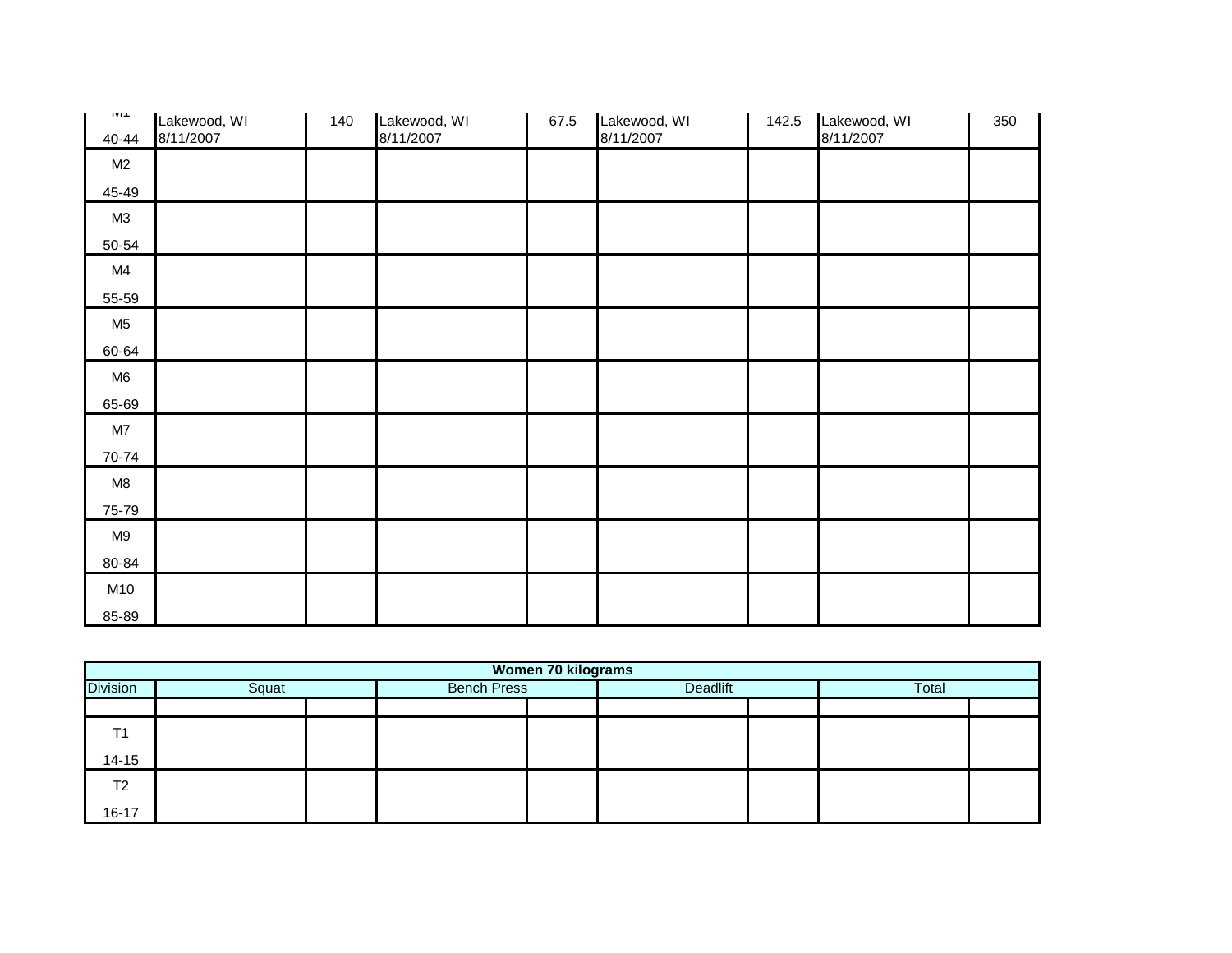| T <sub>3</sub> |                                           |     |                                           |      |                                           |       |                                           |     |
|----------------|-------------------------------------------|-----|-------------------------------------------|------|-------------------------------------------|-------|-------------------------------------------|-----|
| 18-19          |                                           |     |                                           |      |                                           |       |                                           |     |
| Junior         |                                           |     |                                           |      |                                           |       |                                           |     |
| $20 - 23$      |                                           |     |                                           |      |                                           |       |                                           |     |
| Open<br>24-39  | Lisa Mangold<br>Lakewood, WI<br>7/16/2011 | 115 | Lisa Mangold<br>Lakewood, WI<br>7/16/2011 | 57.5 | Lisa Mangold<br>Lakewood, WI<br>7/16/2011 | 137.5 | Lisa Mangold<br>Lakewood, WI<br>7/16/2011 | 310 |
| M1             | Lisa Mangold<br>Lakewood, WI              | 115 | Lisa Mangold<br>Lakewood, WI              | 57.5 | Lisa Mangold<br>Lakewood, WI              | 137.5 | Lisa Mangold<br>Lakewood, WI              | 310 |
| 40-44          | 7/16/2011                                 |     | 7/16/2011                                 |      | 7/16/2011                                 |       | 7/16/2011                                 |     |
| M <sub>2</sub> |                                           |     |                                           |      |                                           |       |                                           |     |
| 45-49          |                                           |     |                                           |      |                                           |       |                                           |     |
| M3             |                                           |     |                                           |      |                                           |       |                                           |     |
| 50-54          |                                           |     |                                           |      |                                           |       |                                           |     |
| M4             |                                           |     |                                           |      |                                           |       |                                           |     |
| 55-59          |                                           |     |                                           |      |                                           |       |                                           |     |
| M <sub>5</sub> |                                           |     |                                           |      |                                           |       |                                           |     |
| 60-64          |                                           |     |                                           |      |                                           |       |                                           |     |
| M <sub>6</sub> |                                           |     |                                           |      |                                           |       |                                           |     |
| 65-69          |                                           |     |                                           |      |                                           |       |                                           |     |
| M7             |                                           |     |                                           |      |                                           |       |                                           |     |
| 70-74          |                                           |     |                                           |      |                                           |       |                                           |     |
| M8             |                                           |     |                                           |      |                                           |       |                                           |     |
| 75-79          |                                           |     |                                           |      |                                           |       |                                           |     |
| M <sub>9</sub> |                                           |     |                                           |      |                                           |       |                                           |     |
| 80-84          |                                           |     |                                           |      |                                           |       |                                           |     |
| M10            |                                           |     |                                           |      |                                           |       |                                           |     |
| 85-89          |                                           |     |                                           |      |                                           |       |                                           |     |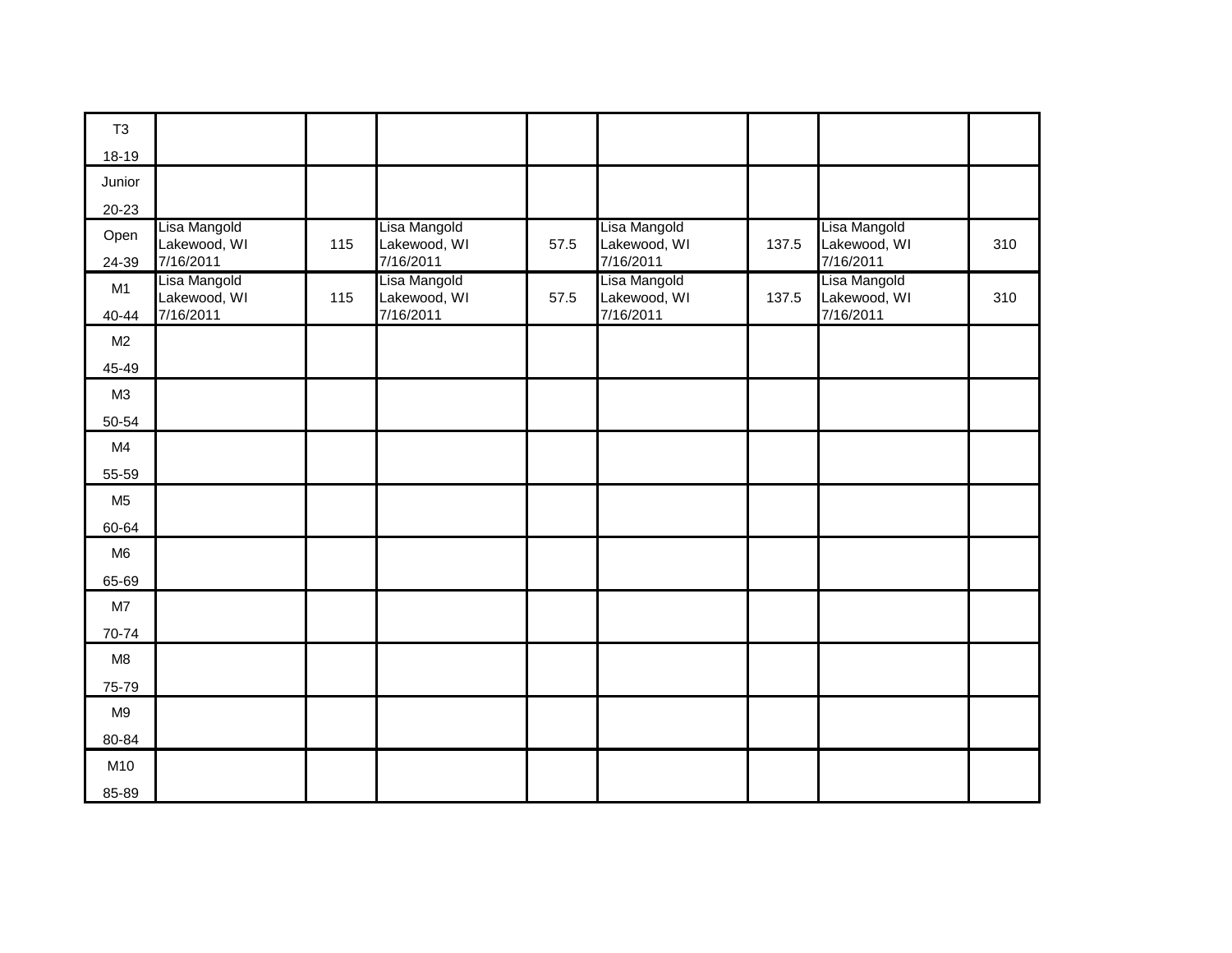| Women 80 kilograms |                              |      |                              |    |                              |       |                              |     |
|--------------------|------------------------------|------|------------------------------|----|------------------------------|-------|------------------------------|-----|
| <b>Division</b>    | Squat                        |      | <b>Bench Press</b>           |    | <b>Deadlift</b>              | Total |                              |     |
|                    |                              |      |                              |    |                              |       |                              |     |
| T1                 |                              |      |                              |    |                              |       |                              |     |
| $14 - 15$          |                              |      |                              |    |                              |       |                              |     |
| T2                 |                              |      |                              |    |                              |       |                              |     |
| $16-17$            |                              |      |                              |    |                              |       |                              |     |
| T <sub>3</sub>     |                              |      |                              |    |                              |       |                              |     |
| 18-19              |                              |      |                              |    |                              |       |                              |     |
| Junior             |                              |      |                              |    |                              |       |                              |     |
| $20 - 23$          |                              |      |                              |    |                              |       |                              |     |
| Open               |                              |      |                              |    |                              |       |                              |     |
| 24-39              |                              |      |                              |    |                              |       |                              |     |
| M1                 |                              |      |                              |    |                              |       |                              |     |
| $40 - 44$          |                              |      |                              |    |                              |       |                              |     |
| M2                 |                              |      |                              |    |                              |       |                              |     |
| 45-49              |                              |      |                              |    |                              |       |                              |     |
| M3                 |                              |      |                              |    |                              |       |                              |     |
| 50-54              |                              |      |                              |    |                              |       |                              |     |
| M4                 | <b>Carolyn Beck</b>          |      | Carolyn Beck                 |    | Carolyn Beck                 |       | Carolyn Beck                 |     |
| 55-59              | Evansville, IN<br>10/10/2020 | 92.5 | Evansville, IN<br>10/10/2020 | 65 | Evansville, IN<br>10/10/2020 | 107.5 | Evansville, IN<br>10/10/2020 | 265 |
| M <sub>5</sub>     |                              |      |                              |    |                              |       |                              |     |
| 60-64              |                              |      |                              |    |                              |       |                              |     |
| M <sub>6</sub>     |                              |      |                              |    |                              |       |                              |     |
| 65-69              |                              |      |                              |    |                              |       |                              |     |
| M7                 |                              |      |                              |    |                              |       |                              |     |
| 70-74              |                              |      |                              |    |                              |       |                              |     |
| M8                 |                              |      |                              |    |                              |       |                              |     |
|                    |                              |      |                              |    |                              |       |                              |     |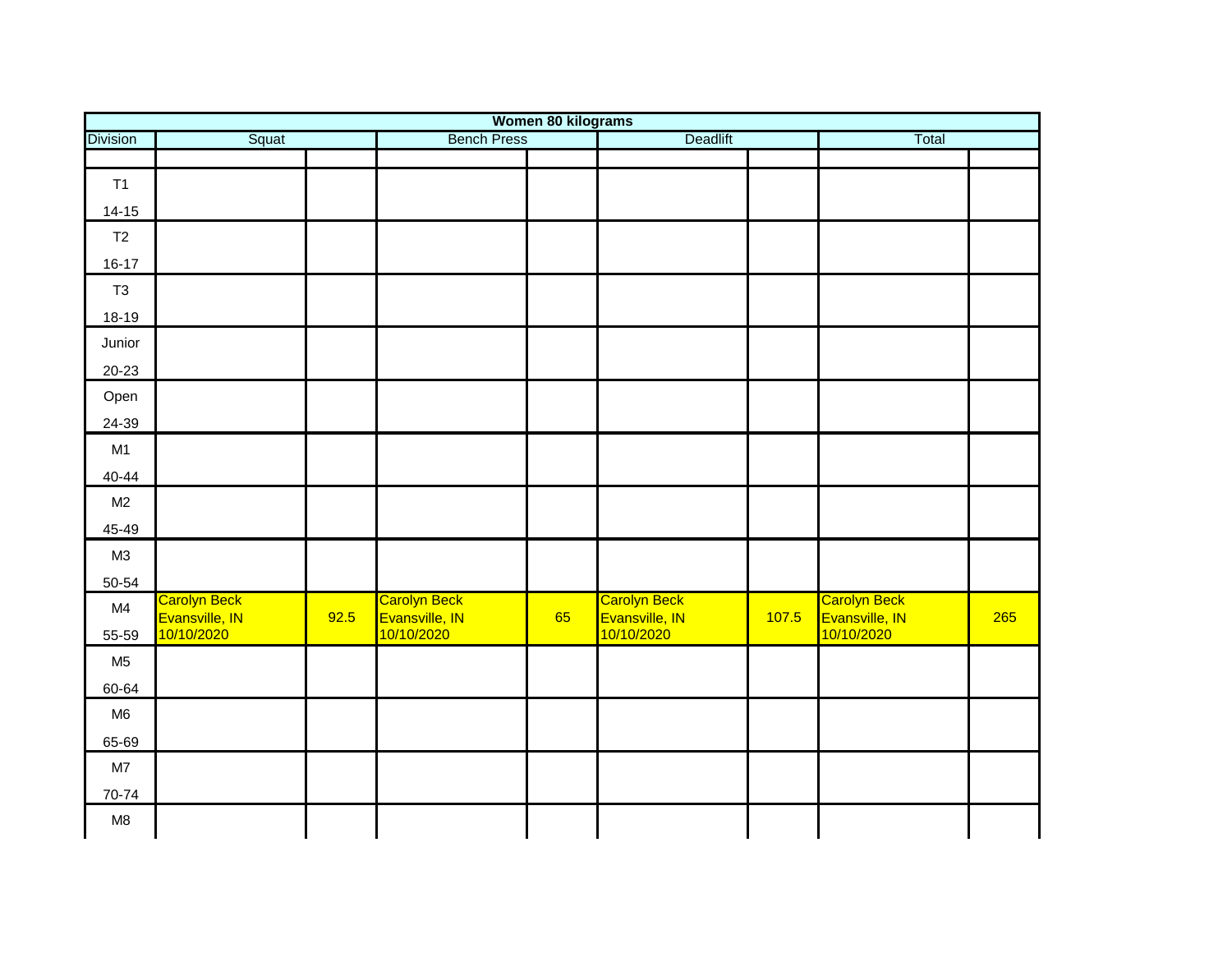| 75-79 |  |  |  |  |
|-------|--|--|--|--|
| M9    |  |  |  |  |
| 80-84 |  |  |  |  |
| M10   |  |  |  |  |
| 85-89 |  |  |  |  |

| Women 90 kilograms |       |                    |  |          |  |       |  |
|--------------------|-------|--------------------|--|----------|--|-------|--|
| <b>Division</b>    | Squat | <b>Bench Press</b> |  | Deadlift |  | Total |  |
|                    |       |                    |  |          |  |       |  |
| T1                 |       |                    |  |          |  |       |  |
| $14-15$            |       |                    |  |          |  |       |  |
| T2                 |       |                    |  |          |  |       |  |
| $16-17$            |       |                    |  |          |  |       |  |
| T3                 |       |                    |  |          |  |       |  |
| 18-19              |       |                    |  |          |  |       |  |
| Junior             |       |                    |  |          |  |       |  |
| $20 - 23$          |       |                    |  |          |  |       |  |
| Open               |       |                    |  |          |  |       |  |
| 24-39              |       |                    |  |          |  |       |  |
| M1                 |       |                    |  |          |  |       |  |
| $40 - 44$          |       |                    |  |          |  |       |  |
| M2                 |       |                    |  |          |  |       |  |
| 45-49              |       |                    |  |          |  |       |  |
| M3                 |       |                    |  |          |  |       |  |
| 50-54              |       |                    |  |          |  |       |  |
| M4                 |       |                    |  |          |  |       |  |
| 55-59              |       |                    |  |          |  |       |  |
| МБ                 |       |                    |  |          |  |       |  |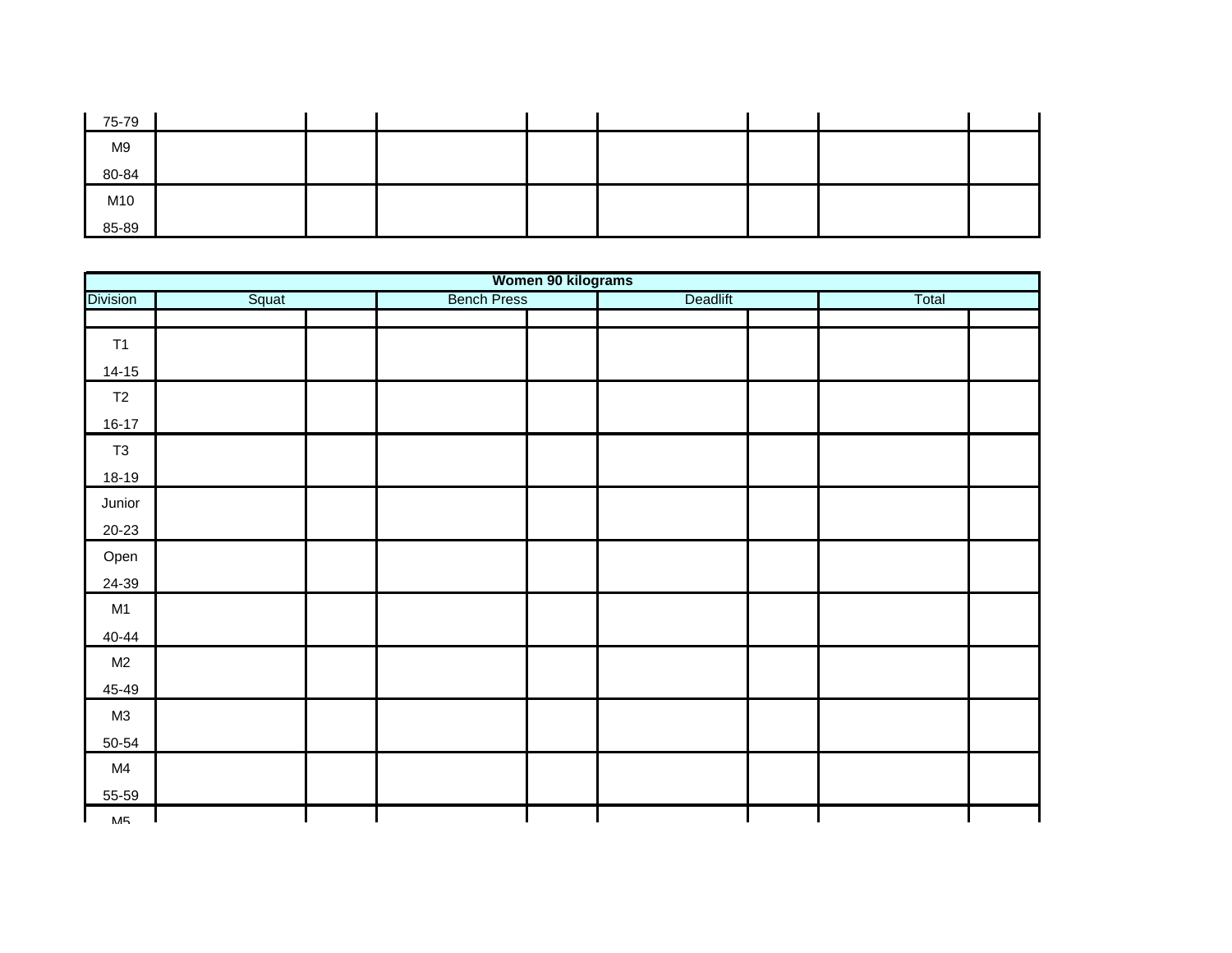| <b>IVIU</b>    |  |  |  |  |
|----------------|--|--|--|--|
| 60-64          |  |  |  |  |
| M <sub>6</sub> |  |  |  |  |
| 65-69          |  |  |  |  |
| M7             |  |  |  |  |
| 70-74          |  |  |  |  |
| M8             |  |  |  |  |
| 75-79          |  |  |  |  |
| M9             |  |  |  |  |
| 80-84          |  |  |  |  |
| M10            |  |  |  |  |
| 85-89          |  |  |  |  |

|                 |       |                    | Women 90+ kilograms |          |       |  |
|-----------------|-------|--------------------|---------------------|----------|-------|--|
| <b>Division</b> | Squat | <b>Bench Press</b> |                     | Deadlift | Total |  |
|                 |       |                    |                     |          |       |  |
| T1              |       |                    |                     |          |       |  |
| $14 - 15$       |       |                    |                     |          |       |  |
| T2              |       |                    |                     |          |       |  |
| $16 - 17$       |       |                    |                     |          |       |  |
| T <sub>3</sub>  |       |                    |                     |          |       |  |
| 18-19           |       |                    |                     |          |       |  |
| Junior          |       |                    |                     |          |       |  |
| 20-23           |       |                    |                     |          |       |  |
| Open            |       |                    |                     |          |       |  |
| 24-39           |       |                    |                     |          |       |  |
| M1              |       |                    |                     |          |       |  |
| 40-44           |       |                    |                     |          |       |  |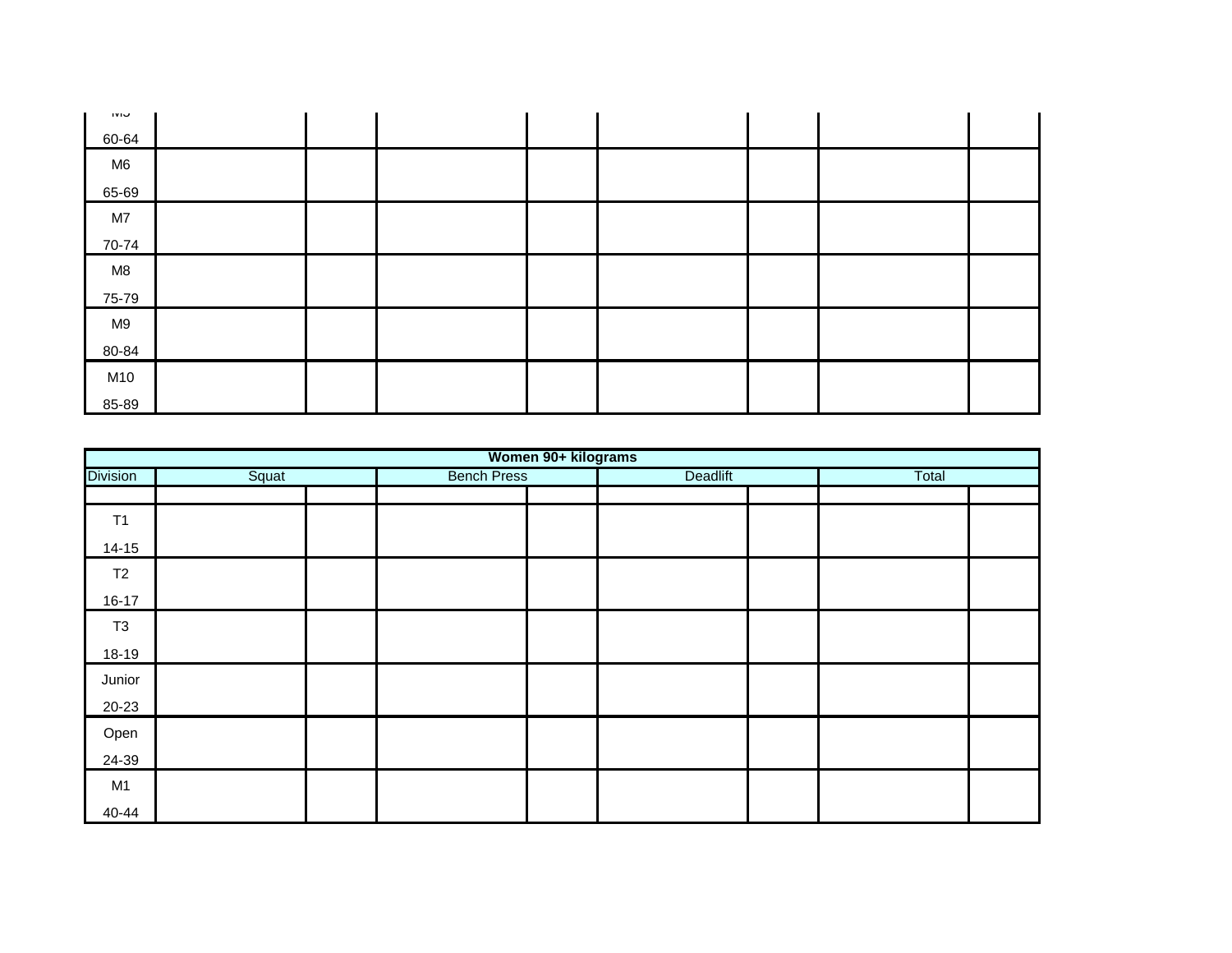| M2             |  |  |  |  |
|----------------|--|--|--|--|
| 45-49          |  |  |  |  |
| M3             |  |  |  |  |
| 50-54          |  |  |  |  |
| M4             |  |  |  |  |
| 55-59          |  |  |  |  |
| M <sub>5</sub> |  |  |  |  |
| 60-64          |  |  |  |  |
| M6             |  |  |  |  |
| 65-69          |  |  |  |  |
| $\mathsf{M}7$  |  |  |  |  |
| 70-74          |  |  |  |  |
| M8             |  |  |  |  |
| 75-79          |  |  |  |  |
| M9             |  |  |  |  |
| 80-84          |  |  |  |  |
| M10            |  |  |  |  |
| 85-89          |  |  |  |  |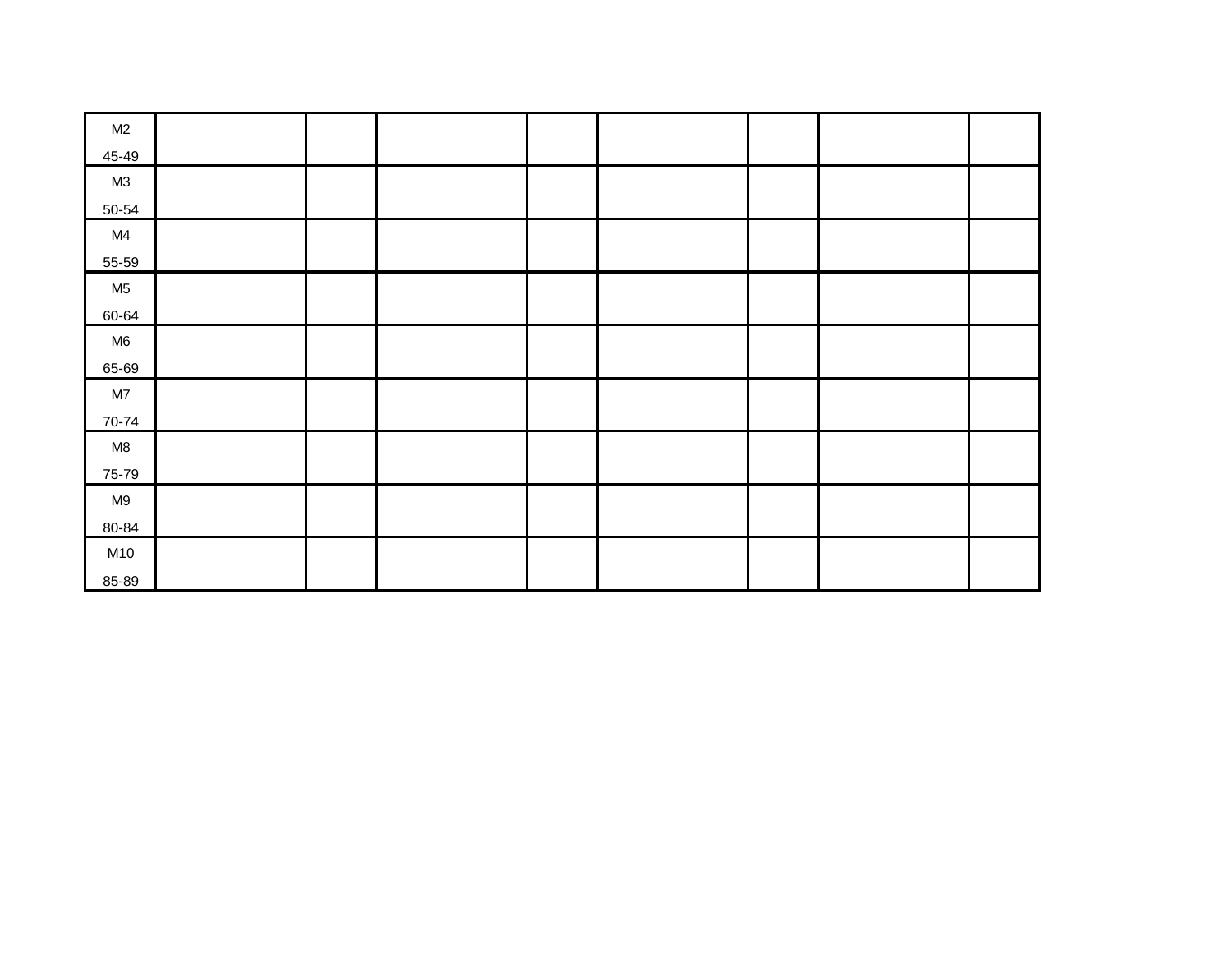## Single Event Unequipped National Records Updated 5/11/2022 New Record

|                 | Women 44 kilograms |  |                    |  |          |  |  |  |  |  |
|-----------------|--------------------|--|--------------------|--|----------|--|--|--|--|--|
| <b>Division</b> | Squat              |  | <b>Bench Press</b> |  | Deadlift |  |  |  |  |  |
|                 |                    |  |                    |  |          |  |  |  |  |  |
| T1              |                    |  |                    |  |          |  |  |  |  |  |
| $14-15$         |                    |  |                    |  |          |  |  |  |  |  |
| T2              |                    |  |                    |  |          |  |  |  |  |  |
| $16 - 17$       |                    |  |                    |  |          |  |  |  |  |  |
| $\mathsf{T}3$   |                    |  |                    |  |          |  |  |  |  |  |
| $18-19$         |                    |  |                    |  |          |  |  |  |  |  |
| Junior          |                    |  |                    |  |          |  |  |  |  |  |
| $20 - 23$       |                    |  |                    |  |          |  |  |  |  |  |
| Open            |                    |  |                    |  |          |  |  |  |  |  |
| 24-39           |                    |  |                    |  |          |  |  |  |  |  |
| M1              |                    |  |                    |  |          |  |  |  |  |  |
| $40 - 44$       |                    |  |                    |  |          |  |  |  |  |  |
| M2              |                    |  |                    |  |          |  |  |  |  |  |
| 45-49           |                    |  |                    |  |          |  |  |  |  |  |
| M3              |                    |  |                    |  |          |  |  |  |  |  |
| $50 - 54$       |                    |  |                    |  |          |  |  |  |  |  |
| M4              |                    |  |                    |  |          |  |  |  |  |  |
| 55-59           |                    |  |                    |  |          |  |  |  |  |  |
| M <sub>5</sub>  |                    |  |                    |  |          |  |  |  |  |  |
| 60-64           |                    |  |                    |  |          |  |  |  |  |  |
| MA              |                    |  |                    |  |          |  |  |  |  |  |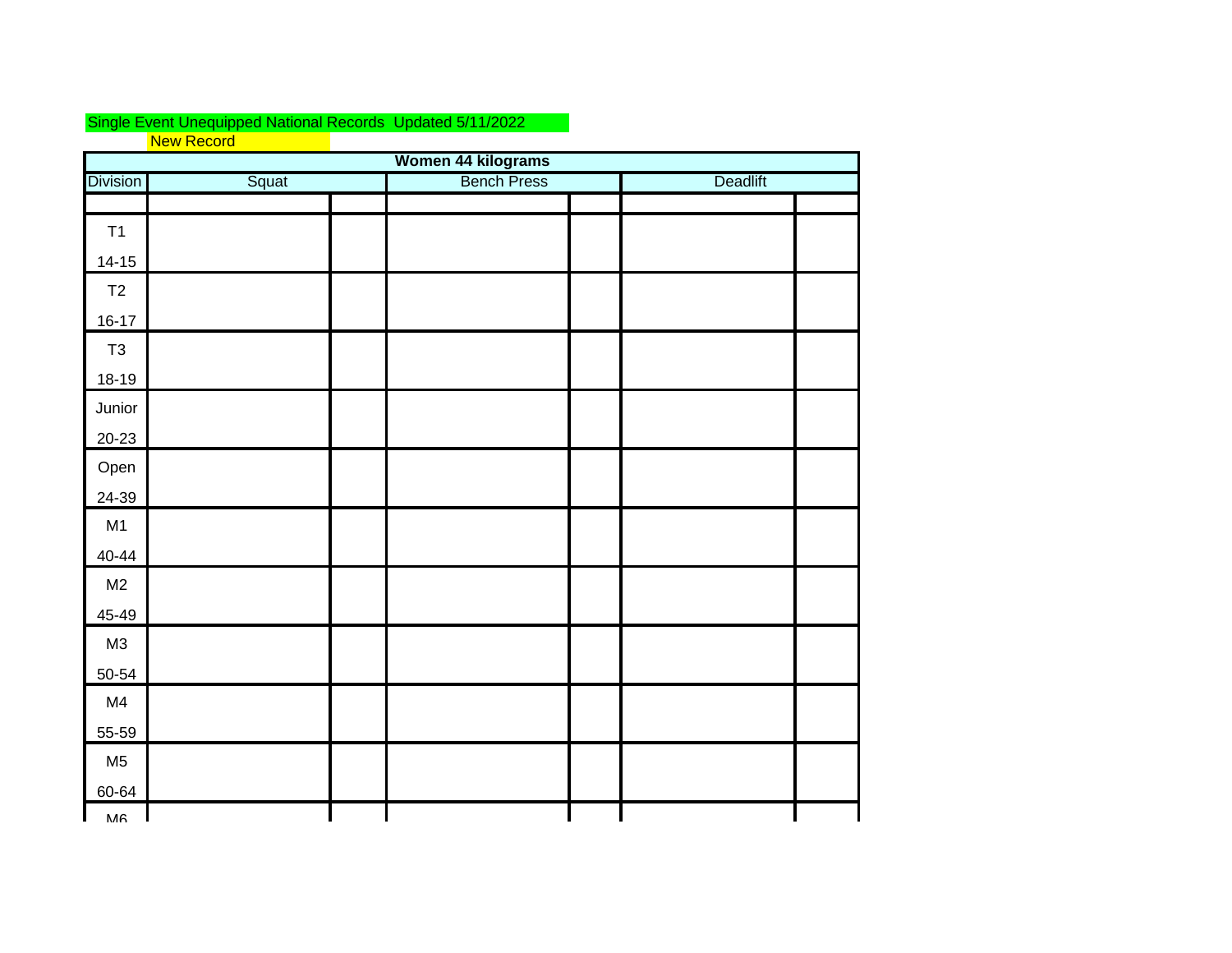| <b>IVIU</b> |  |  |  |
|-------------|--|--|--|
| 65-69       |  |  |  |
| M7          |  |  |  |
| 70-74       |  |  |  |
| M8          |  |  |  |
| 75-79       |  |  |  |
| M9          |  |  |  |
| 80-84       |  |  |  |
| M10         |  |  |  |
| 85-89       |  |  |  |

|                 |                                      |    | Women 47.5 kilograms          |    |                               |      |
|-----------------|--------------------------------------|----|-------------------------------|----|-------------------------------|------|
| <b>Division</b> | Squat                                |    | <b>Bench Press</b>            |    | Deadlift                      |      |
|                 |                                      |    |                               |    |                               |      |
| T1              |                                      |    |                               |    |                               |      |
| $14 - 15$       |                                      |    |                               |    |                               |      |
| T2              |                                      |    |                               |    |                               |      |
| $16 - 17$       |                                      |    |                               |    |                               |      |
| T <sub>3</sub>  |                                      |    |                               |    |                               |      |
| 18-19           |                                      |    |                               |    |                               |      |
| Junior          |                                      |    |                               |    |                               |      |
| $20 - 23$       |                                      |    |                               |    |                               |      |
| Open            | <b>Kimberly Wathan</b><br>Howell, MI | 60 | Kimberly Wathan<br>Howell, MI | 40 | Kimberly Wathan<br>Howell, MI | 87.5 |
| 24-39           | 3/17/2018                            |    | 3/4/2017                      |    | 3/17/2018                     |      |
| M1              |                                      |    |                               |    |                               |      |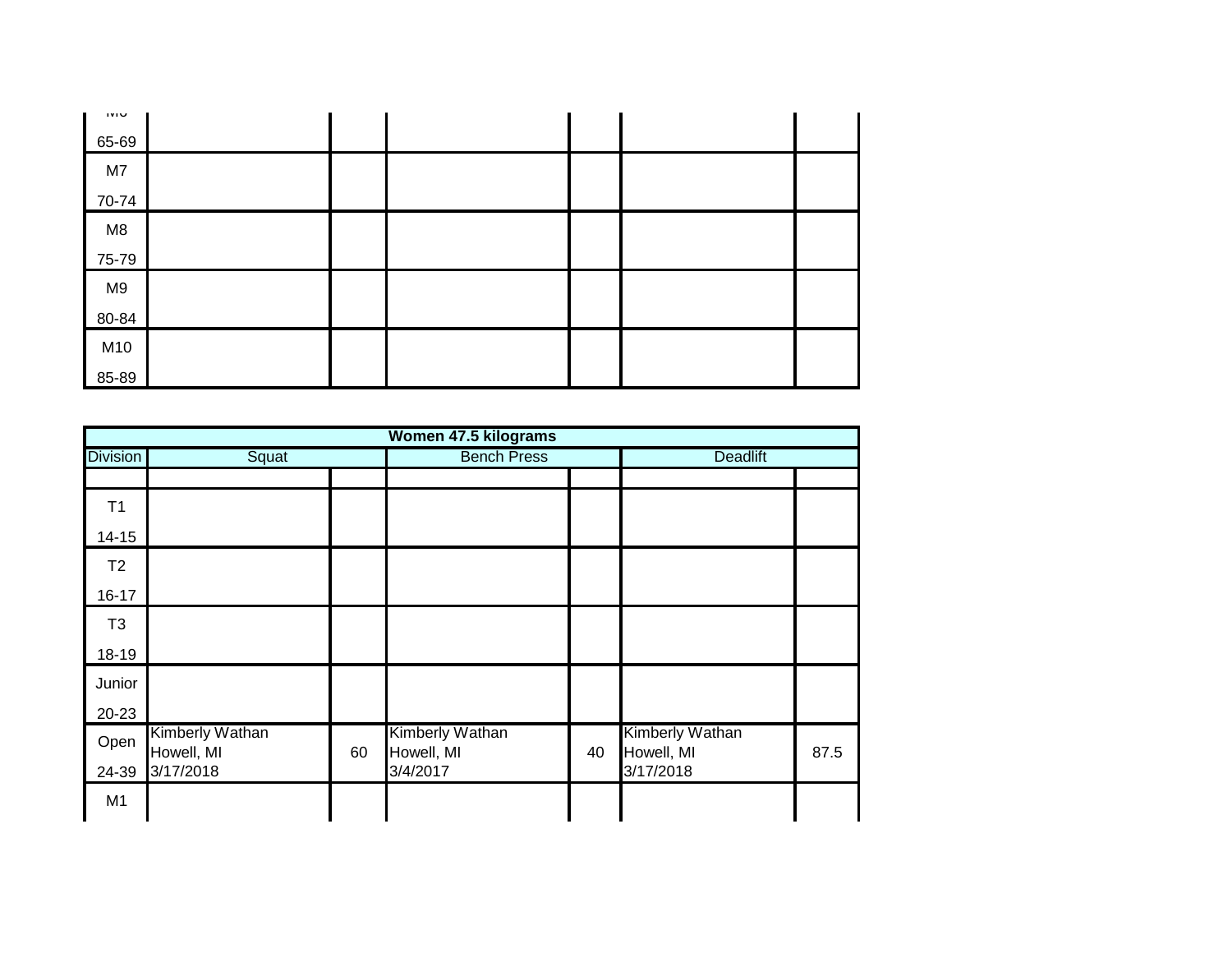| 40-44          |                               |    |                               |    |                               |      |
|----------------|-------------------------------|----|-------------------------------|----|-------------------------------|------|
| M2             |                               |    |                               |    |                               |      |
| 45-49          |                               |    |                               |    |                               |      |
| M <sub>3</sub> |                               |    | Kimberly Wathan<br>Howell, MI | 40 |                               |      |
| 50-54          |                               |    | 3/4/2017                      |    |                               |      |
| M4             | Kimberly Wathan<br>Howell, MI | 60 |                               |    | Kimberly Wathan<br>Howell, MI | 87.5 |
| 55-59          | 3/17/2018                     |    |                               |    | 3/17/2018                     |      |
| M <sub>5</sub> |                               |    |                               |    |                               |      |
| 60-64          |                               |    |                               |    |                               |      |
| M <sub>6</sub> |                               |    |                               |    |                               |      |
| 65-69          |                               |    |                               |    |                               |      |
| M7             |                               |    |                               |    |                               |      |
| 70-74          |                               |    |                               |    |                               |      |
| M8             |                               |    |                               |    |                               |      |
| 75-79          |                               |    |                               |    |                               |      |
| M9             |                               |    |                               |    |                               |      |
| 80-84          |                               |    |                               |    |                               |      |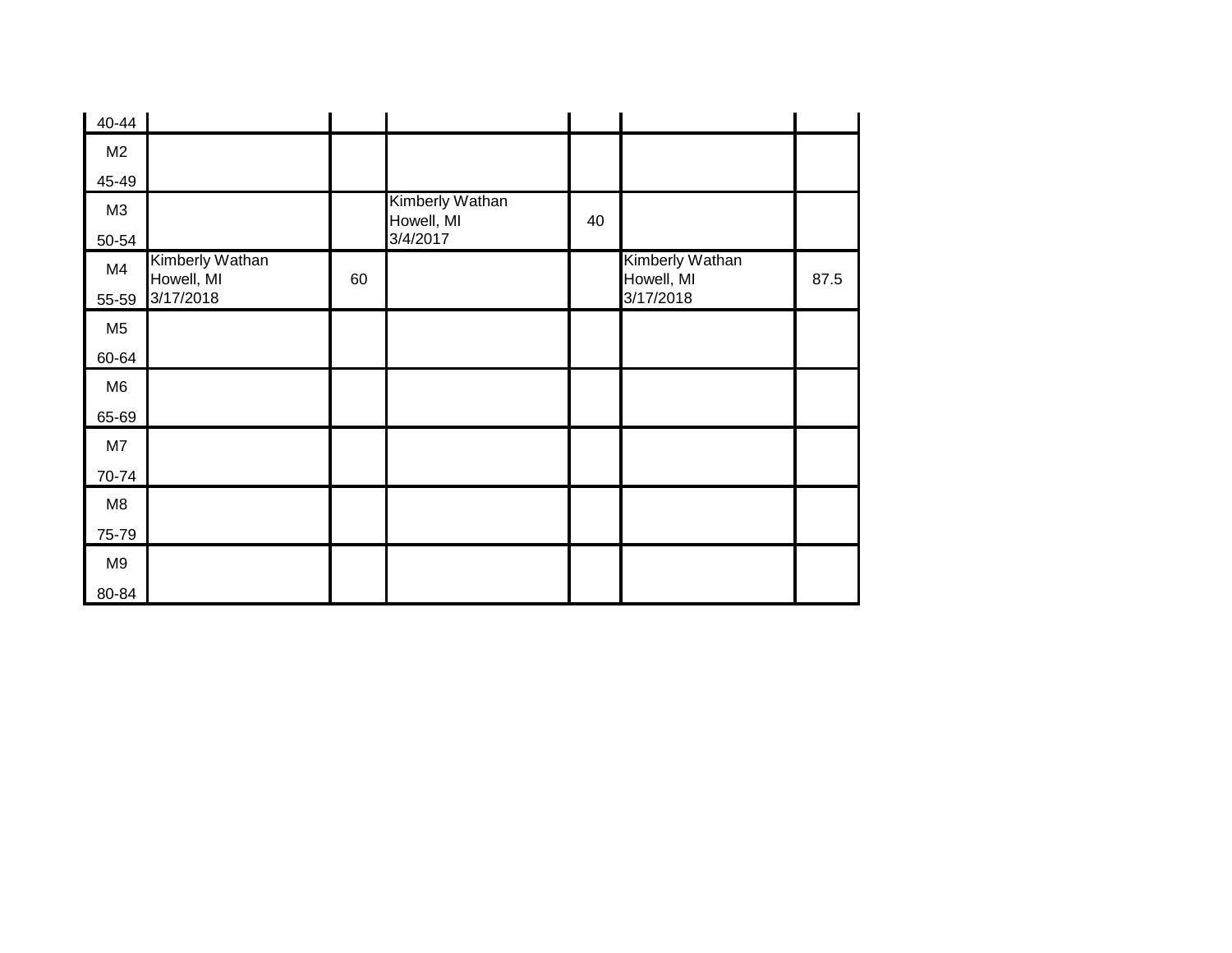| M10   |  |  |  |
|-------|--|--|--|
| 85-89 |  |  |  |

|                 |                                  |    | Women 50.5 kilograms                  |      |                                  |      |
|-----------------|----------------------------------|----|---------------------------------------|------|----------------------------------|------|
| <b>Division</b> | Squat                            |    | <b>Bench Press</b>                    |      | <b>Deadlift</b>                  |      |
|                 |                                  |    |                                       |      |                                  |      |
| T1              |                                  |    |                                       |      |                                  |      |
| $14 - 15$       |                                  |    |                                       |      |                                  |      |
| T <sub>2</sub>  |                                  |    |                                       |      |                                  |      |
| $16 - 17$       |                                  |    |                                       |      |                                  |      |
| T <sub>3</sub>  |                                  |    |                                       |      |                                  |      |
| 18-19           |                                  |    |                                       |      |                                  |      |
| Junior          |                                  |    |                                       |      |                                  |      |
| 20-23           |                                  |    |                                       |      |                                  |      |
| Open            | Jaqueline Miller<br>Columbia, MO | 61 | <b>Kerin Anderson</b><br>Columbia, MO | 47   | Jaqueline Miller<br>Columbia, MO | 70   |
| 24-39           | 3/7/2015                         |    | 3/7/2015                              |      | 3/7/2015                         |      |
| M1              |                                  |    |                                       |      |                                  |      |
| 40-44           |                                  |    |                                       |      |                                  |      |
| M <sub>2</sub>  |                                  |    | Amy Fansler<br>Macomb, IL             | 30   | Amy Fansler<br>Macomb, IL        | 70   |
| 45-49           |                                  |    | 10/9/2020                             |      | 10/9/2020                        |      |
| M3              | Amy Fansler-Midas<br>Macomb, IL  | 50 | Amy Fansler-Midas<br>Macomb, IL       | 37.5 | Amy Fansler-Midas<br>Macomb, IL  | 75   |
| 50-54           | 4/17/20521                       |    | 4/17/20521                            |      | 4/17/20521                       |      |
| M4              | Kerin Anderson<br>Columbia, MO   | 55 | <b>Kerin Anderson</b><br>Columbia, MO | 47   | Kerin Anderson<br>Columbia, MO   | 67.5 |
| 55-59           | 3/7/2015                         |    | 3/7/2015                              |      | 3/7/2015                         |      |
| <b>M5</b>       |                                  |    | Patricia Kueneke                      |      |                                  |      |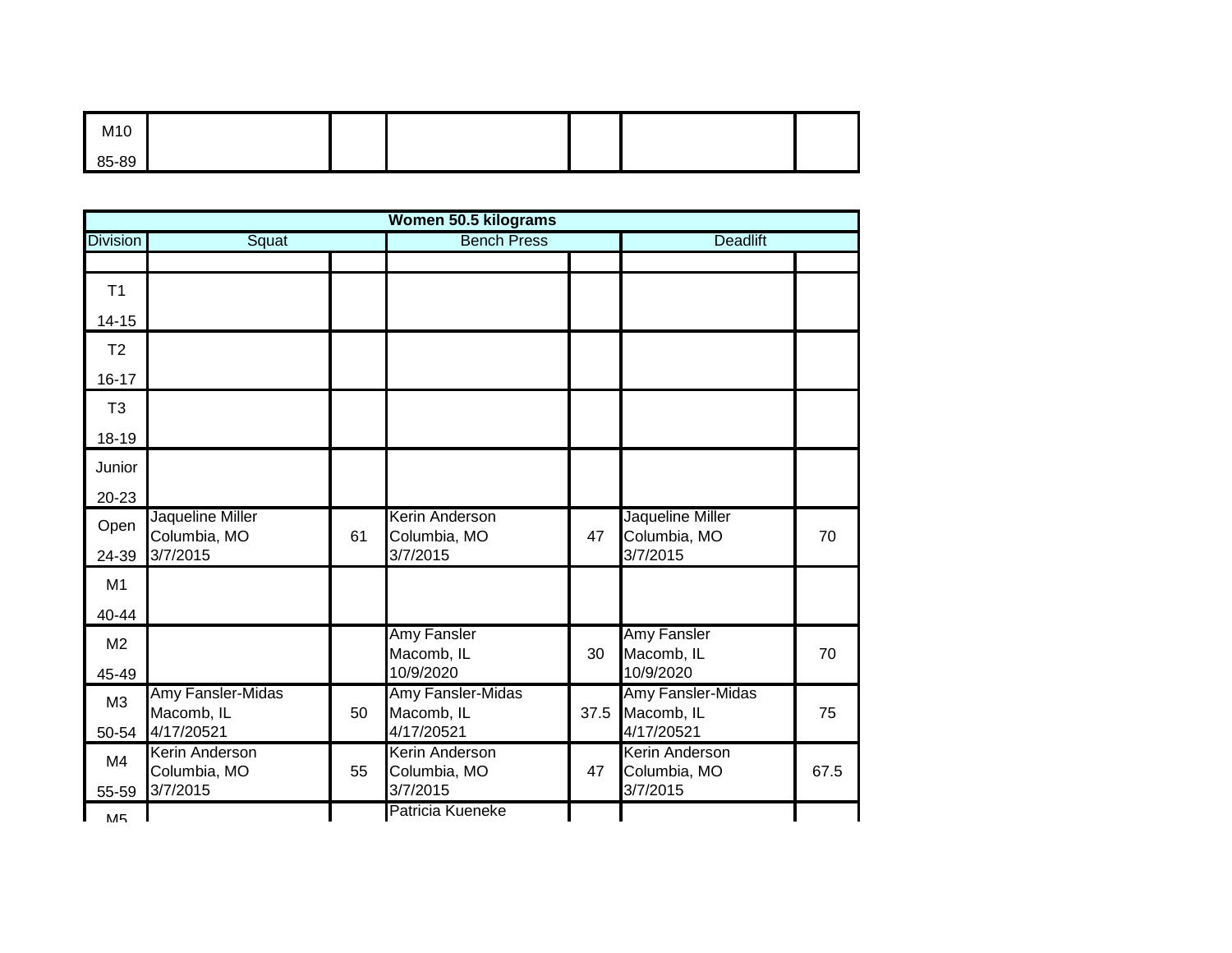| טועו<br>60-64           |                                              |    | St. Louis, MO<br>2/4/2012                    | 32.5 |                                              |    |
|-------------------------|----------------------------------------------|----|----------------------------------------------|------|----------------------------------------------|----|
| M <sub>6</sub><br>65-69 | Jaqueline Miller<br>Columbia, MO<br>3/7/2015 | 61 | Jaqueline Miller<br>Columbia, MO<br>3/7/2015 | 33   | Jaqueline Miller<br>Columbia, MO<br>3/7/2015 | 70 |
| M7                      |                                              |    |                                              |      |                                              |    |
| 70-74                   |                                              |    |                                              |      |                                              |    |
| M8                      |                                              |    |                                              |      |                                              |    |
| 75-79                   |                                              |    |                                              |      |                                              |    |
| M9                      |                                              |    |                                              |      |                                              |    |
| 80-84                   |                                              |    |                                              |      |                                              |    |
| M10                     |                                              |    |                                              |      |                                              |    |
| 85-89                   |                                              |    |                                              |      |                                              |    |

|                 |                                         |    | Women 53.0 kilograms                     |                    |                                               |                 |  |
|-----------------|-----------------------------------------|----|------------------------------------------|--------------------|-----------------------------------------------|-----------------|--|
| <b>Division</b> | Squat                                   |    |                                          | <b>Bench Press</b> |                                               | <b>Deadlift</b> |  |
|                 |                                         |    |                                          |                    |                                               |                 |  |
| T <sub>1</sub>  | Hanna Krause<br>Allegan, MI<br>3/5/2011 | 70 | Hanna Krause<br>Allegan, MI<br>3/5/2011  | 40                 | Hanna Krause<br>Allegan, MI<br>3/5/2011       | 90              |  |
| $14 - 15$       |                                         |    |                                          |                    |                                               |                 |  |
| T2              |                                         |    | <b>Jesse Fansler</b><br>Macomb, IL       | 52.5               | <b>Jesse Fansler</b><br>Macomb, IL            | 105.5           |  |
| $16 - 17$       |                                         |    | 3/17/2018                                |                    | 3/17/2018                                     |                 |  |
| T3              |                                         |    |                                          |                    |                                               |                 |  |
| 18-19           |                                         |    |                                          |                    |                                               |                 |  |
| Junior          |                                         |    |                                          |                    |                                               |                 |  |
| 20-23           |                                         |    |                                          |                    |                                               |                 |  |
| Open            | Hanna Krause<br>Allegan, MI             | 70 | <b>Shellaine Frazier</b><br>Columbia, MO |                    | <b>Shellaine Frazier</b><br>72.5 Columbia, MO | 123             |  |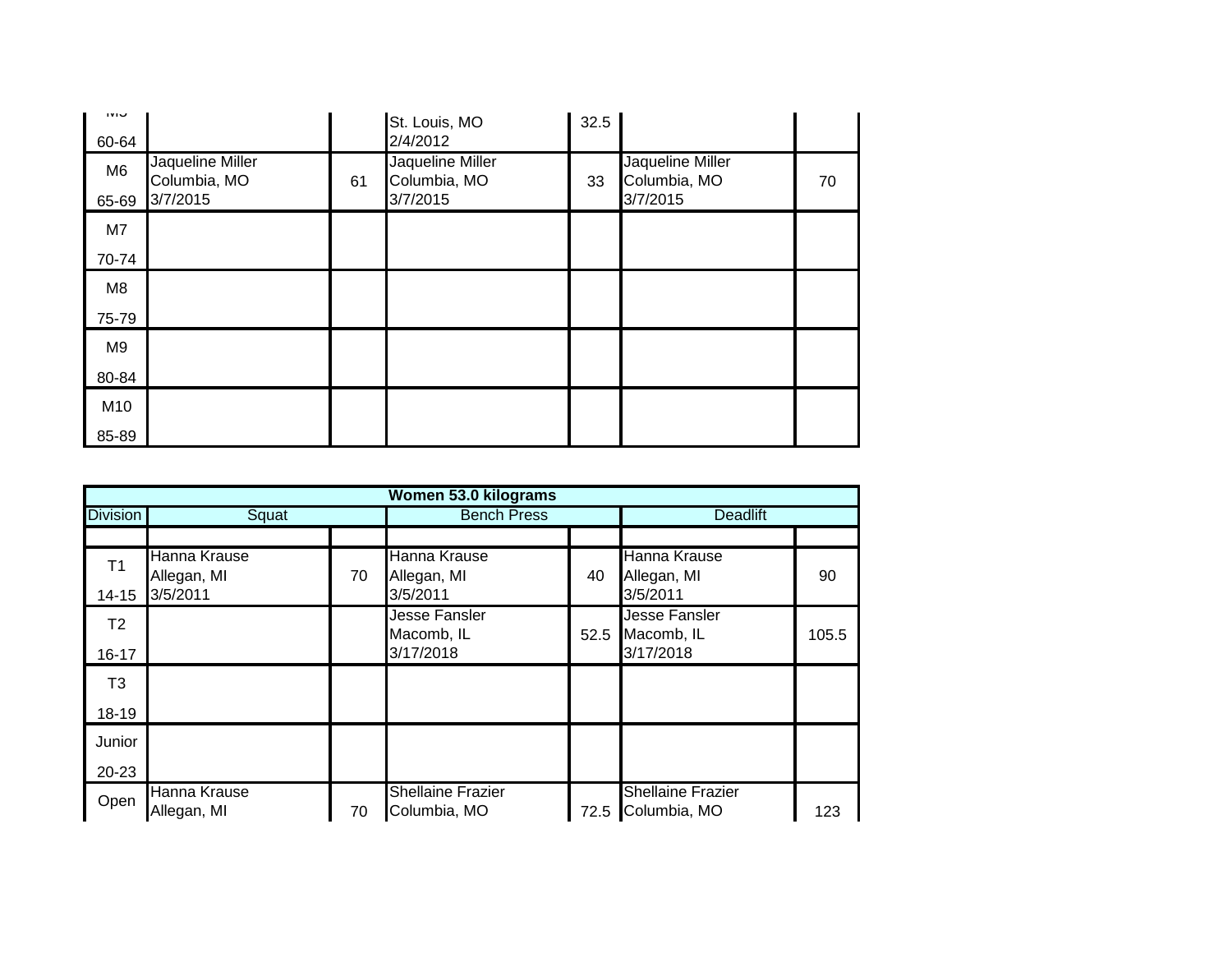|                         | 24-39 3/5/2011                                       |      | 3/4/2017                                             |      | 3/5/2016                                             |      |
|-------------------------|------------------------------------------------------|------|------------------------------------------------------|------|------------------------------------------------------|------|
| M1<br>40-44             |                                                      |      | <b>Shellaine Frazier</b><br>Columbia, MO<br>3/7/2015 | 71   | <b>Shellaine Frazier</b><br>Columbia, MO<br>3/7/2015 | 121  |
| M <sub>2</sub><br>45-49 | <b>Shellaine Frazier</b><br>Columbia, MO<br>3/4/2017 | 65.5 | <b>Shellaine Frazier</b><br>Columbia, MO<br>3/4/2017 | 72.5 | <b>Shellaine Frazier</b><br>Columbia, MO<br>3/5/2016 | 123  |
| M3<br>50-54             | Pat Okker<br>Columbia, MO<br>3/8/2014                | 65   | Pat Okker<br>Columbia, MO<br>3/8/2014                | 50   | Pat Okker<br>Columbia, MO<br>3/8/2014                | 92.5 |
| M4<br>55-59             | Kerin Anderson<br>Columbia, MO<br>3/4/2017           | 60   | <b>Kerin Anderson</b><br>Columbia, MO<br>3/4/2017    | 52.5 | Kerin Anderson<br>Columbia, MO<br>3/4/2017           | 80   |
| M <sub>5</sub>          |                                                      |      |                                                      |      |                                                      |      |
| 60-64                   |                                                      |      |                                                      |      |                                                      |      |
| M <sub>6</sub><br>65-69 | Linda LaFontaine<br>Columbia, MO<br>3/17/2018        | 65   | Linda LaFontaine<br>Columbia, MO<br>3/17/2018        | 51   | Linda LaFontaine<br>Columbia, MO<br>3/17/2018        | 92.5 |
| M7                      |                                                      |      |                                                      |      |                                                      |      |
| 70-74                   |                                                      |      |                                                      |      |                                                      |      |
| M <sub>8</sub>          |                                                      |      |                                                      |      |                                                      |      |
| 75-79                   |                                                      |      |                                                      |      |                                                      |      |
| M <sub>9</sub>          |                                                      |      |                                                      |      |                                                      |      |
| 80-84                   |                                                      |      |                                                      |      |                                                      |      |
| M10                     |                                                      |      |                                                      |      |                                                      |      |
| 85-89                   |                                                      |      |                                                      |      |                                                      |      |

| Women 55.5 kilograms |       |  |                    |  |          |  |  |
|----------------------|-------|--|--------------------|--|----------|--|--|
| <b>Division</b>      | პαuat |  | <b>Bench Press</b> |  | Deadlift |  |  |
|                      |       |  |                    |  |          |  |  |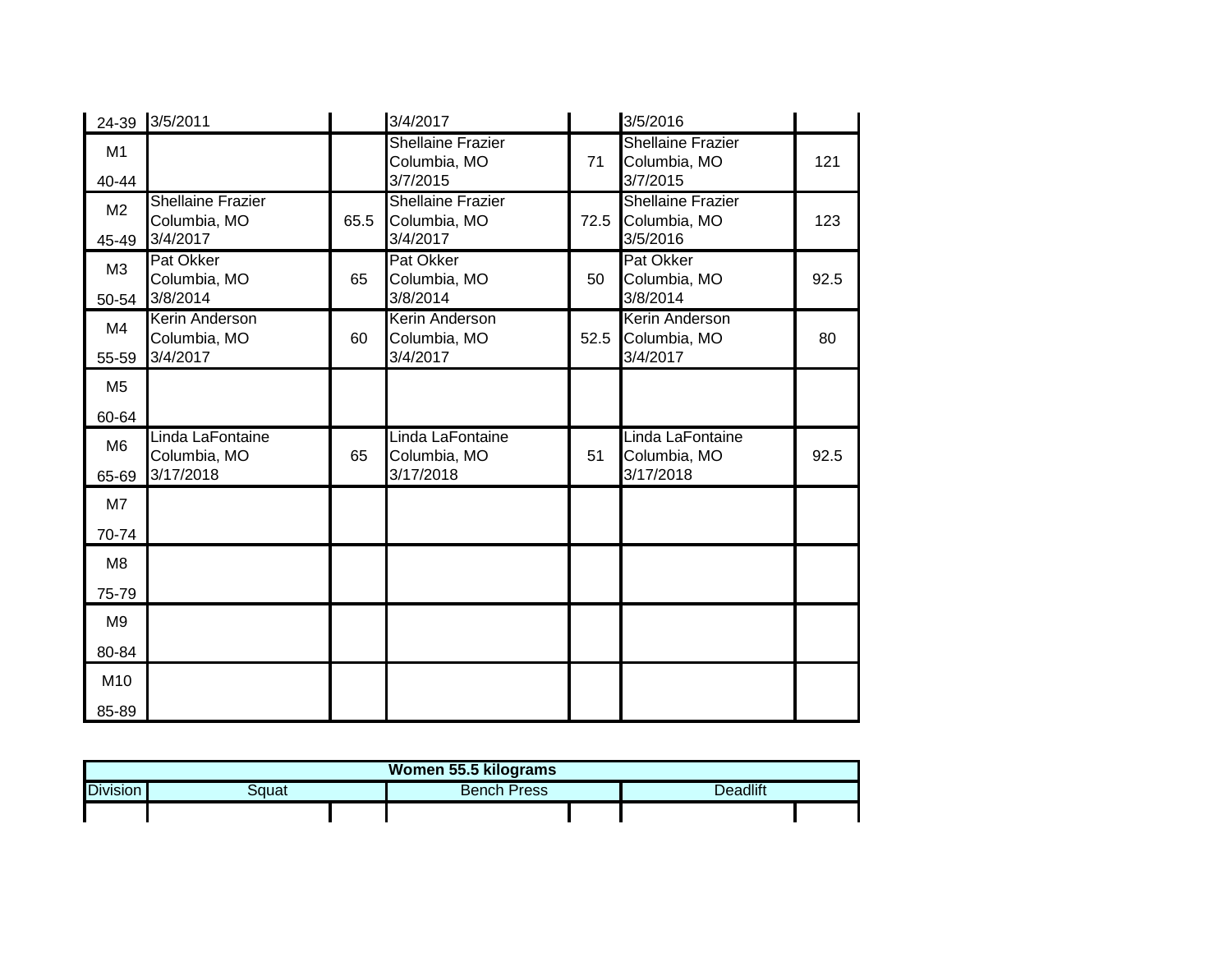| T1                          |                                                       |     |                                                       |      |                                                       |     |
|-----------------------------|-------------------------------------------------------|-----|-------------------------------------------------------|------|-------------------------------------------------------|-----|
| $14 - 15$                   |                                                       |     |                                                       |      |                                                       |     |
| T <sub>2</sub><br>$16 - 17$ |                                                       |     | <b>Whitney Piper</b><br>Macomb, IL<br>3/17/2018       | 45   | <b>Whitney Piper</b><br>Macomb, IL<br>3/17/2018       | 95  |
| T <sub>3</sub><br>18-19     |                                                       |     |                                                       |      | <b>Whitney Piper</b><br>Macomb, IL<br>10/9/2020       | 120 |
| Junior<br>20-23             | <b>Toni Lane</b><br>Macomb, IL<br>3/7/2015            | 105 | Jessie Fansler<br>Macomb, IL<br>10/9/2020             | 60   | <b>Toni Lane</b><br>Macomb, IL<br>3/7/2015            | 145 |
| Open<br>24-39               | <b>Toni Lane</b><br>Macomb, IL<br>3/7/2015            | 105 | <b>Shellaine Frazier</b><br>Columbia, MO<br>3/17/2018 | 70.5 | <b>Toni Lane</b><br>Macomb, IL<br>3/7/2015            | 145 |
| M1<br>40-44                 | <b>Lauren Poulin</b><br>Whitman, MA<br>4/17/2021      | 80  | <b>Shellaine Frazier</b><br>Columbia, MO<br>2/4/2012  | 65   | <b>Lauren Poulin</b><br>Whitman, MA<br>4/17/2021      | 120 |
| M <sub>2</sub><br>45-49     | <b>Shellaine Frazier</b><br>Columbia, MO<br>3/17/2018 | 70  | <b>Shellaine Frazier</b><br>Columbia, MO<br>3/17/2018 | 70.5 | <b>Shellaine Frazier</b><br>Columbia, MO<br>3/17/2018 | 121 |
| M3<br>50-54                 |                                                       |     |                                                       |      |                                                       |     |
| M <sub>4</sub><br>55-59     | Pat Okker<br>Columbia, MO<br>3/7/2015                 | 50  | Pat Okker<br>Columbia, MO<br>3/7/2015                 | 55   | <b>Pat Okker</b><br>Columbia, MO<br>3/7/2015          | 95  |
| M <sub>5</sub>              |                                                       |     |                                                       |      |                                                       |     |
| 60-64                       |                                                       |     |                                                       |      |                                                       |     |
| M <sub>6</sub>              |                                                       |     |                                                       |      |                                                       |     |
| 65-69                       |                                                       |     |                                                       |      |                                                       |     |
| M <sub>7</sub>              |                                                       |     |                                                       |      |                                                       |     |
| 70-74                       |                                                       |     |                                                       |      |                                                       |     |
| <b>MR</b>                   |                                                       |     |                                                       |      |                                                       |     |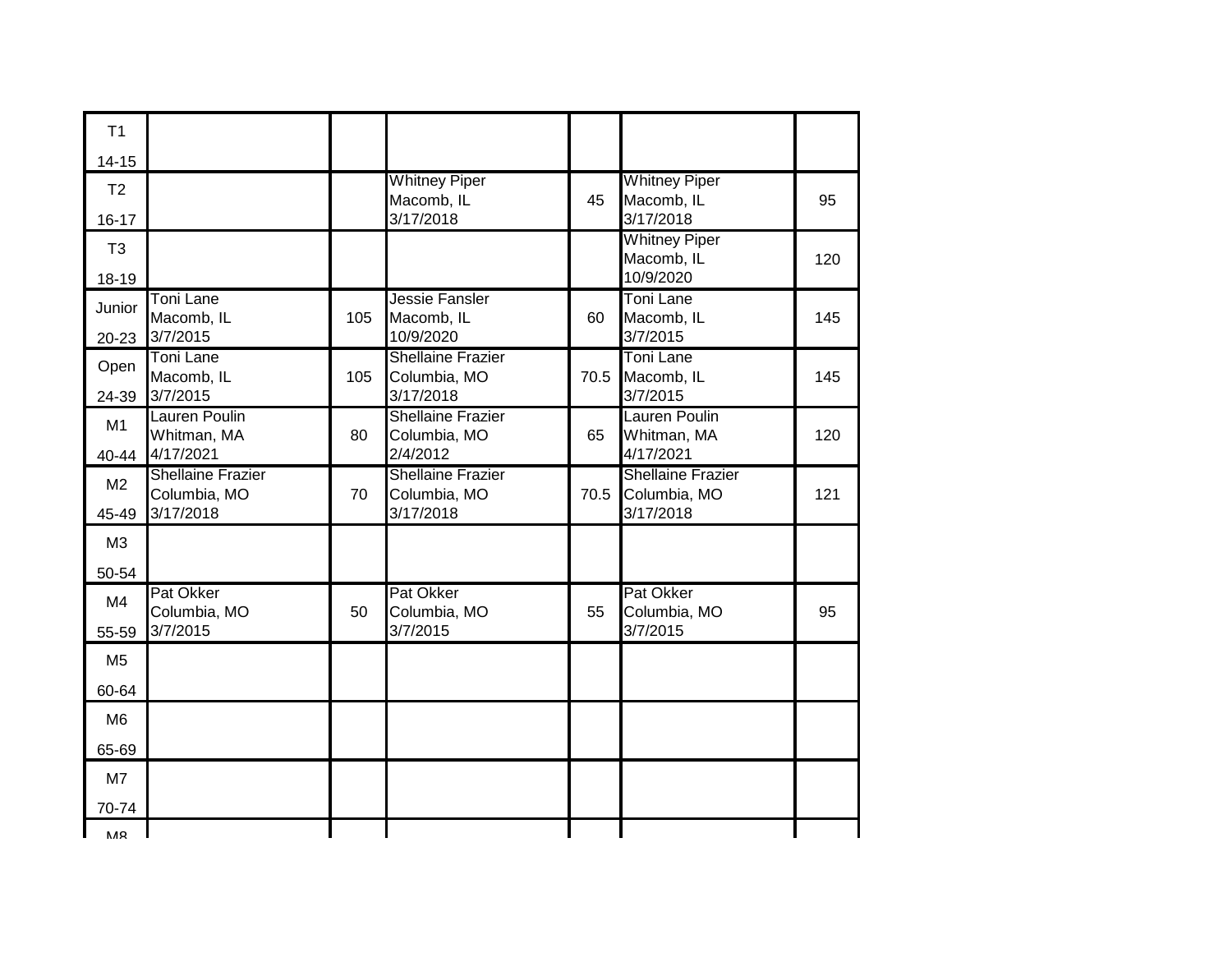| טועו           |  |  |  |
|----------------|--|--|--|
| 75-79          |  |  |  |
| M <sub>9</sub> |  |  |  |
| 80-84          |  |  |  |
| M10            |  |  |  |
| 85-89          |  |  |  |

|                         |                                               |    | Women 58.5 kilograms                       |      |                                                 |       |
|-------------------------|-----------------------------------------------|----|--------------------------------------------|------|-------------------------------------------------|-------|
| <b>Division</b>         | Squat                                         |    | <b>Bench Press</b>                         |      | <b>Deadlift</b>                                 |       |
| T1                      |                                               |    |                                            |      |                                                 |       |
| $14 - 15$               |                                               |    |                                            |      |                                                 |       |
| T <sub>2</sub>          |                                               |    |                                            |      |                                                 |       |
| $16 - 17$               |                                               |    |                                            |      |                                                 |       |
| T <sub>3</sub>          |                                               |    |                                            |      |                                                 |       |
| 18-19                   |                                               |    |                                            |      |                                                 |       |
| Junior<br>$20 - 23$     | Sophie Simmons<br>MaComb, IL<br>3/6/2010      | 80 | Jessica Fansler<br>MaComb, IL<br>4/17/2021 | 62.5 | <b>Whitney Piper</b><br>MaComb, IL<br>4/17/2021 | 147.5 |
| Open<br>24-39           | Kim Morgan-Jones<br>Columbia, MO<br>3/17/2018 | 91 | Koley Hockeborn<br>Walker, MI<br>4/5/2008  | 95   | Kim Morgan-Jones<br>Columbia, MO<br>3/17/2018   | 119   |
| M1                      |                                               |    |                                            |      |                                                 |       |
| 40-44                   |                                               |    |                                            |      |                                                 |       |
| M <sub>2</sub><br>45-49 |                                               |    | Koley Hockeborn<br>Walker, MI<br>4/5/2008  | 95   |                                                 |       |
| M <sub>3</sub>          |                                               |    |                                            |      |                                                 |       |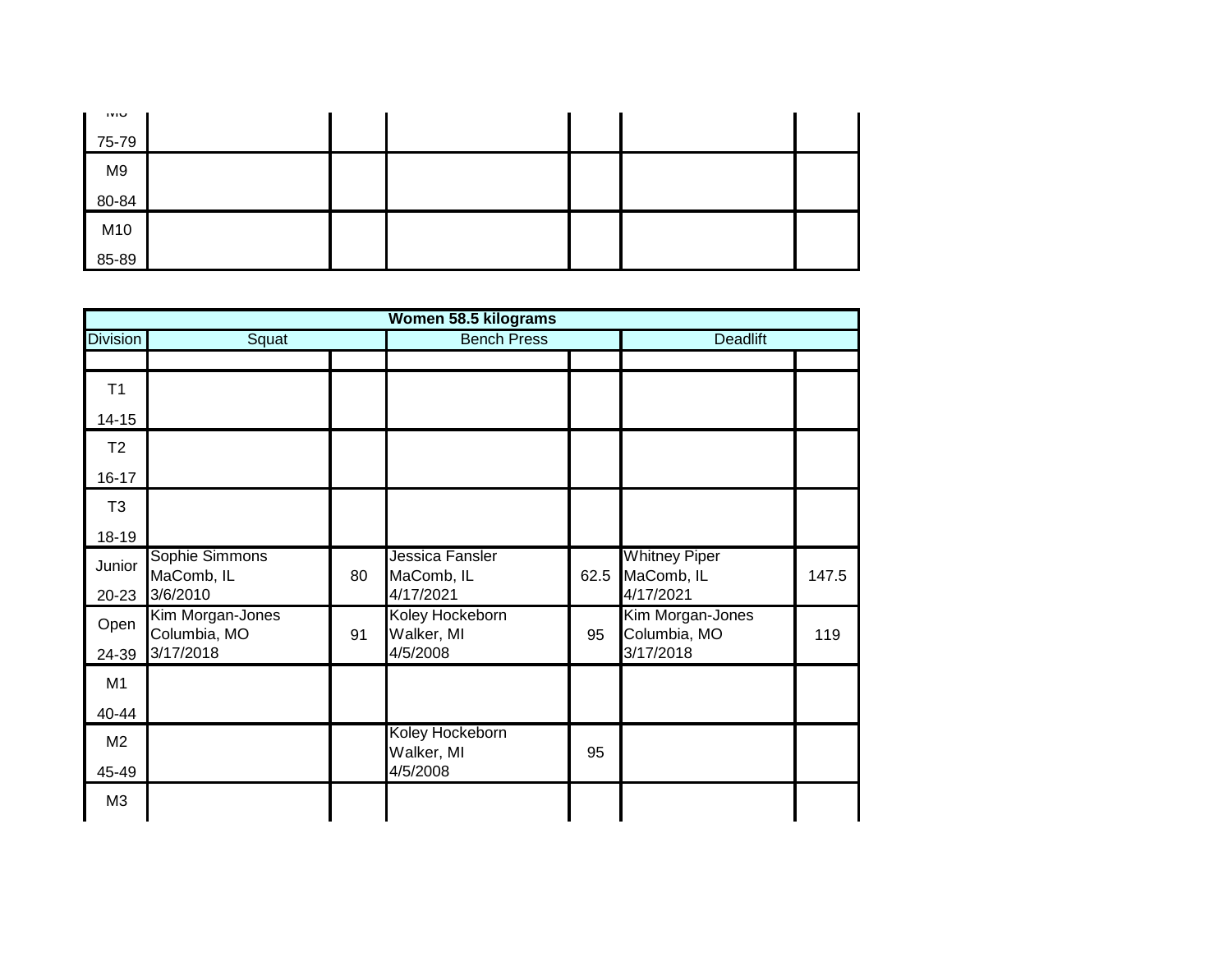| 50-54          |                                  |    |                                  |      |                                  |     |
|----------------|----------------------------------|----|----------------------------------|------|----------------------------------|-----|
| M4             |                                  |    |                                  |      |                                  |     |
| 55-59          |                                  |    |                                  |      |                                  |     |
| M <sub>5</sub> | Kim Morgan-Jones<br>Columbia, MO | 91 | Kim Morgan-Jones<br>Columbia, MO | 57.5 | Kim Morgan-Jones<br>Columbia, MO | 119 |
| 60-64          | 3/17/2018                        |    | 3/17/2018                        |      | 3/17/2018                        |     |
| M6             |                                  |    |                                  |      |                                  |     |
| 65-69          |                                  |    |                                  |      |                                  |     |
| M7             |                                  |    |                                  |      |                                  |     |
| 70-74          |                                  |    |                                  |      |                                  |     |
| M8             |                                  |    |                                  |      |                                  |     |
| 75-79          |                                  |    |                                  |      |                                  |     |
| M9             |                                  |    |                                  |      |                                  |     |
| 80-84          |                                  |    |                                  |      |                                  |     |
| M10            |                                  |    |                                  |      |                                  |     |
| 85-89          |                                  |    |                                  |      |                                  |     |

|                 | <b>Women 63 kilograms</b>                   |      |                                     |  |                                     |     |  |  |  |
|-----------------|---------------------------------------------|------|-------------------------------------|--|-------------------------------------|-----|--|--|--|
| <b>Division</b> | Squat                                       |      | <b>Bench Press</b>                  |  | <b>Deadlift</b>                     |     |  |  |  |
|                 |                                             |      |                                     |  |                                     |     |  |  |  |
| Τ1              | Claire Rittenhouse                          |      | <b>Claire Rittenhouse</b>           |  | <b>Claire Rittenhouse</b>           |     |  |  |  |
| 14-15           | MaComb, IL<br>3/6/2010                      | 90   | MaComb, IL<br>3/6/2010              |  | 57.5 MaComb, IL<br>3/6/2010         | 95  |  |  |  |
| T <sub>2</sub>  | Naomi Seifert<br>Mt. Vernon, IN             | 87.5 | Morgan Thompson<br>Fort Gratiot, MI |  | Alicia Doyle<br>57.5 Croswell, MI   | 130 |  |  |  |
| $16 - 17$       | 3/7/2015                                    |      | 3/5/2011                            |  | 3/5/2011                            |     |  |  |  |
| T <sub>3</sub>  | <b>Samantha Fromelius</b><br>Evansville, IN | 85   |                                     |  | <b>Ainsley Walter</b><br>MaComb, IL | 85  |  |  |  |
| $18 - 19$       | 3/8/2014                                    |      |                                     |  | 10/9/2020                           |     |  |  |  |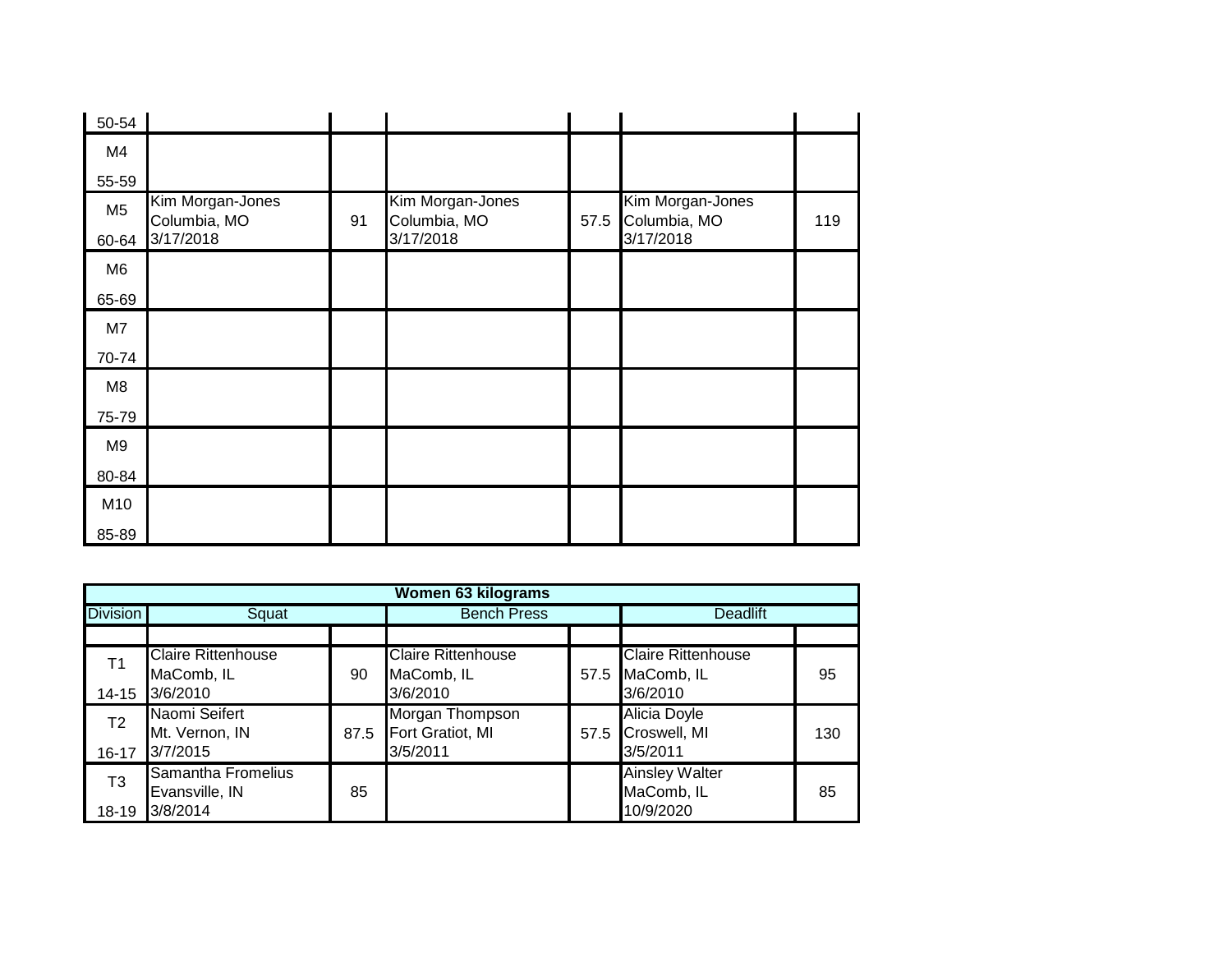| Junior         | Samantha Pauli            |       | Samantha Pauli            |      | Samantha Pauli            |       |
|----------------|---------------------------|-------|---------------------------|------|---------------------------|-------|
|                | Evansville, IN            | 90    | Evansville, IN            | 62.5 | Evansville, IN            | 62.5  |
| $20 - 23$      | 4/17/2021                 |       | 4/17/2021                 |      | 4/17/2021                 |       |
| Open           | Sara Gibson               |       | Koley Hockeborn           |      | Amanda Smith              |       |
|                | Evansville, IN            | 102.5 | Walker, MI                |      | 102.5 Evansville, IN      | 145   |
| 24-39          | 3/8/2014                  |       | 3/6/2010                  |      | 3/7/2015                  |       |
| M1             | Angela Holloway           |       | Angela Holloway           |      | Angela Holloway           |       |
|                | Columbia, MO              | 52.5  | Columbia, MO              | 42.5 | Columbia, MO              | 77.5  |
| 40-44          | 3/7/2015                  |       | 3/7/2015                  |      | 3/7/2015                  |       |
| M <sub>2</sub> | Angela Holloway           |       | <b>Carol Burr</b>         |      | Darlene Wallace           |       |
|                | Columbia, MO              | 60    | Hersey, MI                | 70   | Newburgh, IN              | 102.5 |
| 45-49          | 3/4/2017                  |       | 2/25/2006                 |      | 3/8/2014                  |       |
| M3             | <b>Cheryl Kyle</b>        |       | Koley Hockeborn           |      | <b>Cheryl Kyle</b>        |       |
|                | Columbia, MO              | 75    | Walker, MI                |      | 102.5 Columbia, MO        | 115   |
| 50-54          | 3/17/2018                 |       | 3/6/2010                  |      | 3/17/2018                 |       |
| M <sub>4</sub> | <b>Cheryl Kyle</b>        |       | <b>Cheryl Kyle</b>        |      | <b>Cheryl Kyle</b>        |       |
|                | Columbia, MO              | 80    | Columbia, MO              | 55   | Columbia, MO              | 126   |
| 55-59          | 3/16/2019                 |       | 3/16/2019                 |      | 3/16/2019                 |       |
| M <sub>5</sub> | <b>Sandy Falloon</b>      |       | <b>Anne Clark</b>         |      | <b>Anne Clark</b>         |       |
|                | Columbia, MO              | 42.5  | Columbia, MO              | 35   | Columbia, MO              | 80    |
| 60-64          | 3/7/2015                  |       | 3/8/2014                  |      | 3/8/2014                  |       |
| M <sub>6</sub> | <b>Catherine Morrison</b> |       | <b>Catherine Morrison</b> |      | <b>Catherine Morrison</b> |       |
|                | Portland, ME              | 75    | Portland, ME              | 52.5 | Portland, ME              | 117.5 |
| 65-69          | 3/16/2019                 |       | 3/16/2019                 |      | 3/16/2019                 |       |
| M7             |                           |       |                           |      |                           |       |
| 70-74          |                           |       |                           |      |                           |       |
| M <sub>8</sub> |                           |       |                           |      |                           |       |
| 75-79          |                           |       |                           |      |                           |       |
| M <sub>9</sub> |                           |       |                           |      |                           |       |
| 80-84          |                           |       |                           |      |                           |       |
| M10            |                           |       |                           |      |                           |       |
| 85-89          |                           |       |                           |      |                           |       |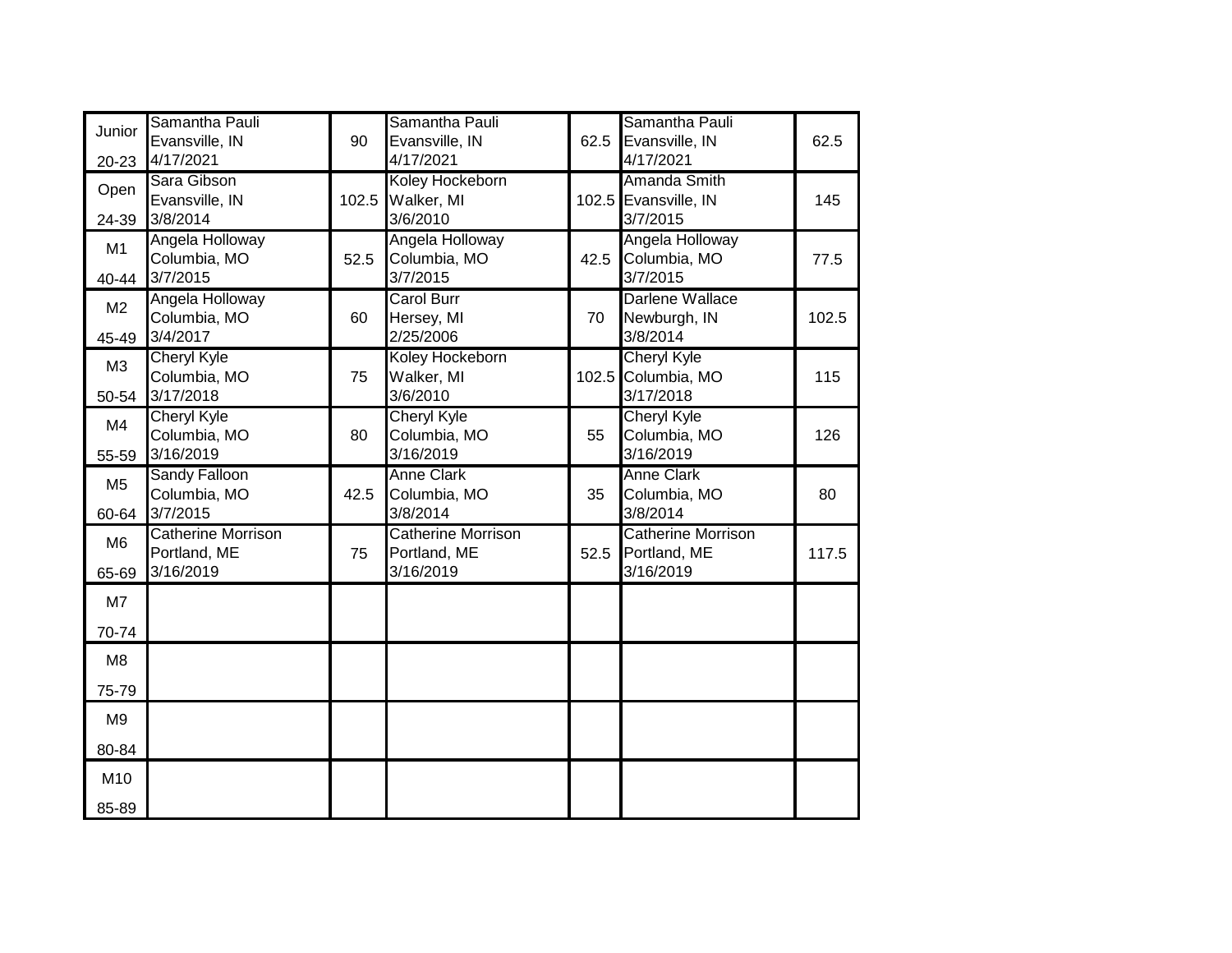|                 | <b>Women 70 kilograms</b>               |       |                                           |      |                                                |       |  |  |  |  |
|-----------------|-----------------------------------------|-------|-------------------------------------------|------|------------------------------------------------|-------|--|--|--|--|
| <b>Division</b> | Squat                                   |       | <b>Bench Press</b>                        |      | <b>Deadlift</b>                                |       |  |  |  |  |
|                 |                                         |       |                                           |      |                                                |       |  |  |  |  |
| T1              |                                         |       |                                           |      |                                                |       |  |  |  |  |
| $14 - 15$       |                                         |       |                                           |      |                                                |       |  |  |  |  |
| T <sub>2</sub>  | <b>Emily Phillips</b><br>Colchester, IL | 73.5  |                                           |      |                                                |       |  |  |  |  |
| $16 - 17$       | 3/7/2015                                |       |                                           |      |                                                |       |  |  |  |  |
| T <sub>3</sub>  |                                         |       |                                           |      | <b>Ainsley Walter</b><br>Macomb, IL            | 100   |  |  |  |  |
| 18-19           |                                         |       |                                           |      | 4/17/2021                                      |       |  |  |  |  |
| Junior          |                                         |       | <b>Marion Bosma</b><br>Hesperia, MI       | 80   | <b>Marion Bosma</b><br>Hesperia, MI            | 172.5 |  |  |  |  |
| 20-23           |                                         |       | 3/9/2013                                  |      | 3/9/2013                                       |       |  |  |  |  |
| Open            | <b>Katie Oursler</b><br>Macomb, IL      | 117.5 | <b>Marion Bosma</b><br>Hesperia, MI       | 80   | <b>Marion Bosma</b><br>Hesperia, MI            | 172.5 |  |  |  |  |
| 24-39           | 4/17/2021                               |       | 3/9/2013                                  |      | 3/9/2013                                       |       |  |  |  |  |
| M1              | Tara Helenthal<br>Hamilton, IL          | 80    | Tara Helenthal<br>Hamilton, IL            | 55   | Tara Helenthal<br>Hamilton, IL                 | 115   |  |  |  |  |
| 40-44           | 3/7/2015                                |       | 3/7/2015                                  |      | 3/7/2015                                       |       |  |  |  |  |
| M <sub>2</sub>  |                                         |       |                                           |      |                                                |       |  |  |  |  |
| 45-49           |                                         |       |                                           |      |                                                |       |  |  |  |  |
| M3              | Carol Burr<br>Hersey, MI                | 105   | <b>Carol Burr</b><br>Hersey, MI           | 77.5 | <b>Carol Burr</b><br>Hersey, MI                | 157.5 |  |  |  |  |
| 50-54           | 3/14/2009                               |       | 3/14/2009                                 |      | 3/6/2010                                       |       |  |  |  |  |
| M4              | Susan Sanaghan                          |       | Cheryl Kyle                               |      | Cheryl Kyle                                    |       |  |  |  |  |
| 55-59           | Michigan City, IN<br>3/9/2013           | 97.5  | Columbia, MO<br>10/10/2020                | 62.5 | Columbia, MO<br>10/10/2020                     | 137.5 |  |  |  |  |
| M <sub>5</sub>  |                                         |       |                                           |      |                                                |       |  |  |  |  |
| 60-64           |                                         |       |                                           |      |                                                |       |  |  |  |  |
| M <sub>6</sub>  | <b>Kate Walker</b><br>Columbia, MO      | 72.5  | <b>Catherine Morrison</b><br>Portland, ME |      | <b>Catherine Morrison</b><br>50.5 Portland, ME | 120   |  |  |  |  |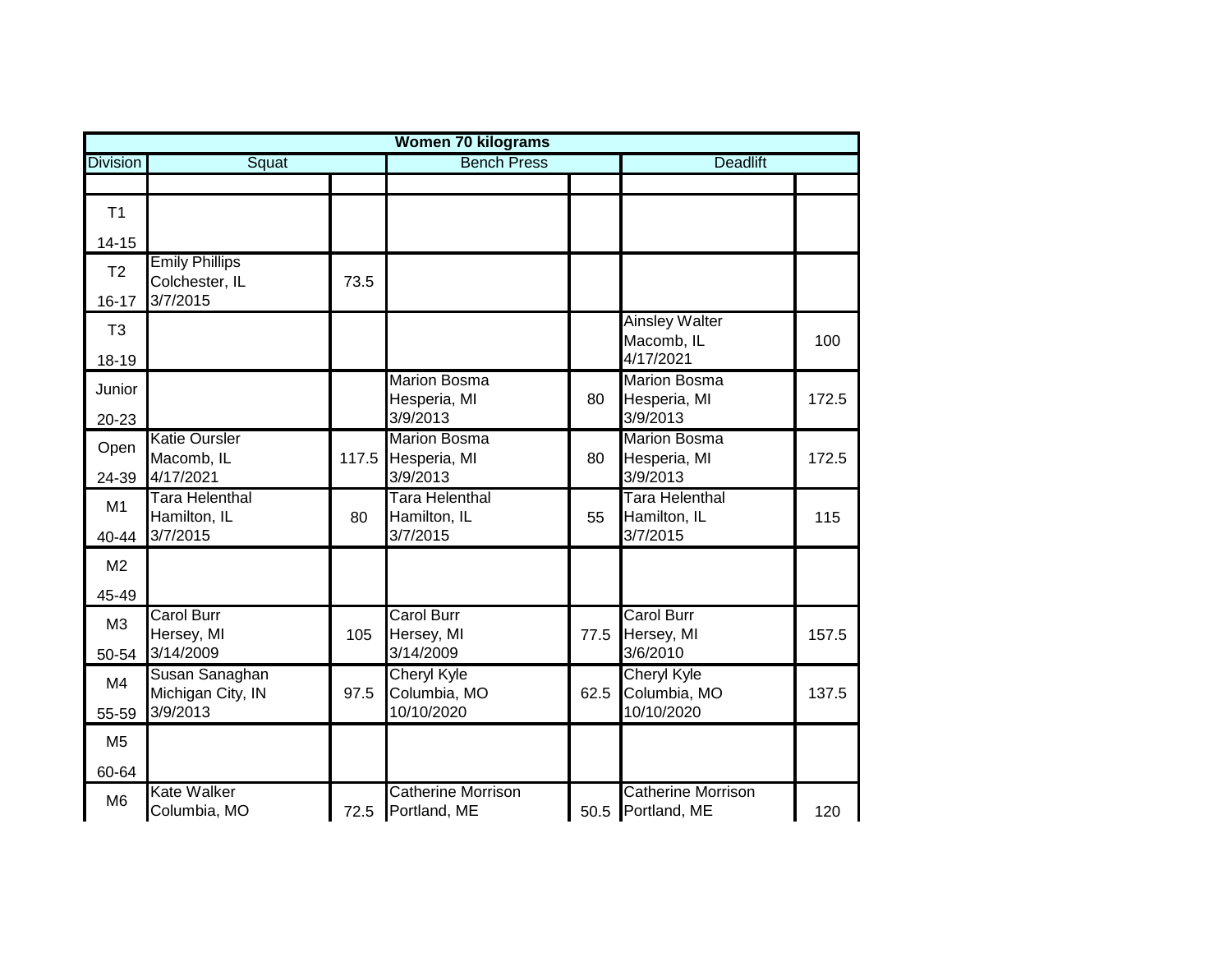| 65-69 | 3/7/2015 | 4/17/2021                          |      | 4/17/2021                          |    |
|-------|----------|------------------------------------|------|------------------------------------|----|
| M7    |          | <b>Kate Walker</b><br>Columbia, MO | 42.5 | <b>Kate Walker</b><br>Columbia, MO | 98 |
| 70-74 |          | 3/7/2015                           |      | 3/7/2015                           |    |
| M8    |          |                                    |      |                                    |    |
| 75-79 |          |                                    |      |                                    |    |
| M9    |          |                                    |      |                                    |    |
| 80-84 |          |                                    |      |                                    |    |
| M10   |          |                                    |      |                                    |    |
| 85-89 |          |                                    |      |                                    |    |

|                 | <b>Women 80 kilograms</b>        |     |                                    |      |                                    |                 |  |  |  |
|-----------------|----------------------------------|-----|------------------------------------|------|------------------------------------|-----------------|--|--|--|
| <b>Division</b> | Squat                            |     | <b>Bench Press</b>                 |      |                                    | <b>Deadlift</b> |  |  |  |
|                 |                                  |     |                                    |      |                                    |                 |  |  |  |
| T1              |                                  |     |                                    |      |                                    |                 |  |  |  |
| $14 - 15$       |                                  |     |                                    |      |                                    |                 |  |  |  |
| T <sub>2</sub>  | Lauren McClure<br>Macomb, IL     | 110 | Kateri Stachowicz<br>Whitehall, MI | 75   | Lauren McClure<br>Macomb, IL       | 148             |  |  |  |
| $16 - 17$       | 4/17/2021                        |     | 3/5/2011                           |      | 4/17/2021                          |                 |  |  |  |
| T <sub>3</sub>  | Lauren McClure<br>Macomb, IL     | 120 | Lauren McClure<br>Macomb, IL       | 57.5 | Lauren McClure<br>Macomb, IL       | 142.5           |  |  |  |
| 18-19           | 5/7/2022                         |     | 5/7/2022                           |      | 5/7/2022                           |                 |  |  |  |
| Junior          |                                  |     |                                    |      |                                    |                 |  |  |  |
| $20 - 23$       |                                  |     |                                    |      |                                    |                 |  |  |  |
| Open            | Jennifer McClain<br>Hannibal, MO | 105 | Kateri Stachowicz<br>Whitehall, MI | 75   | Kateri Stachowicz<br>Whitehall, MI | 145             |  |  |  |
| 24-39           | 3/7/2015                         |     | 3/5/2011                           |      | 3/5/2011                           |                 |  |  |  |
| M1              |                                  |     | Charla Wrenn                       |      | Charla Wrenn                       |                 |  |  |  |
| 40-44           |                                  |     | Good Hope, IL<br>3/5/2016          | 57.5 | Good Hope, IL<br>3/5/2016          | 105             |  |  |  |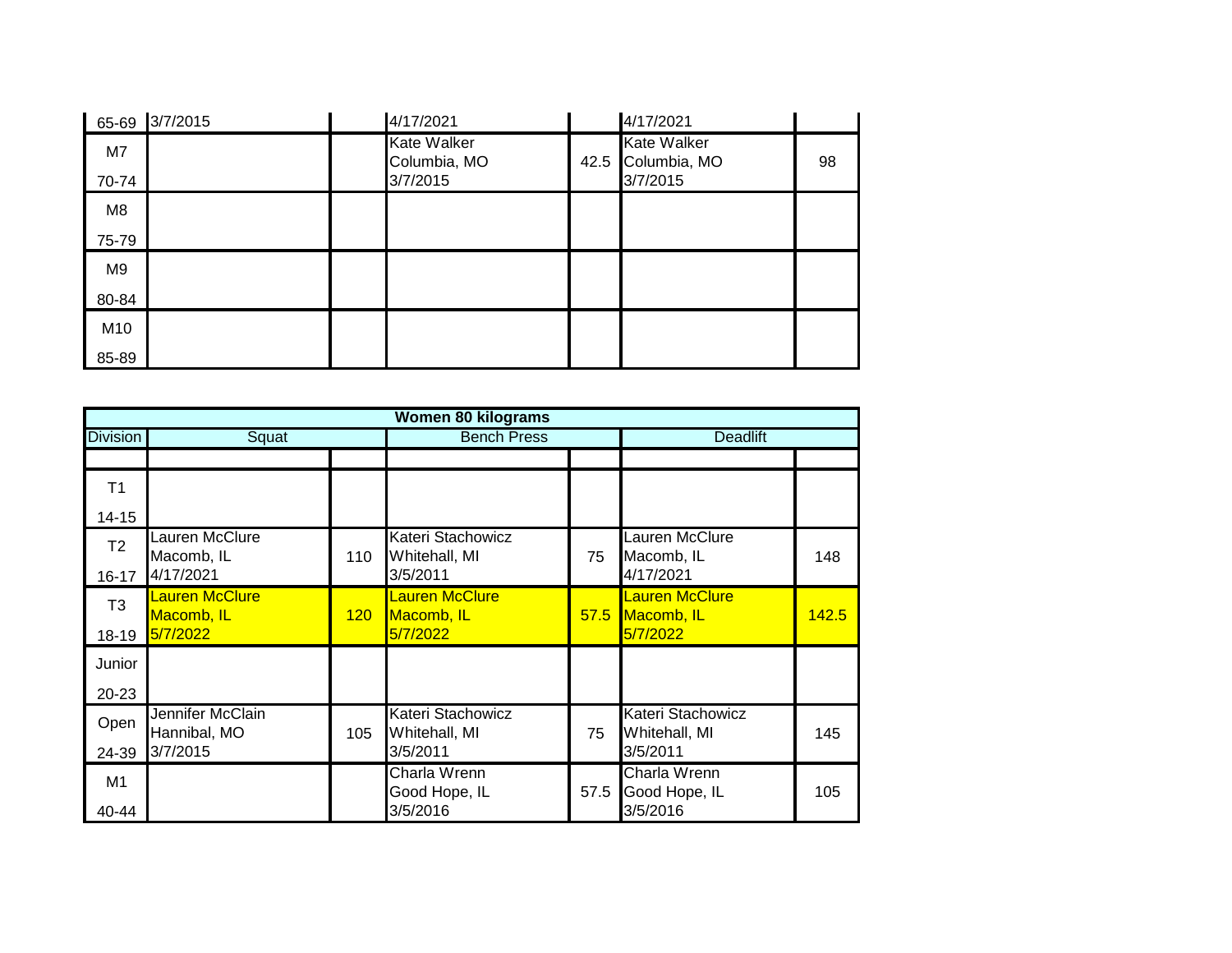| M <sub>2</sub><br>45-49 | Delsie Bonaparte<br>Columbia, MO<br>3/4/2017   | 75   | Delsie Bonaparte<br>Columbia, MO<br>3/4/2017        | 45   | Delsie Bonaparte<br>Columbia, MO<br>3/4/2017        | 92.5  |
|-------------------------|------------------------------------------------|------|-----------------------------------------------------|------|-----------------------------------------------------|-------|
| M3<br>50-54             |                                                |      |                                                     |      | <b>Kimberly Livelay</b><br>Newburgh, IN<br>3/8/2014 | 100   |
| M4<br>55-59             | <b>Beth Perrin</b><br>Columbia, MO<br>3/7/2015 | 77.5 | <b>Carolyn Beck</b><br>Evansville, IN<br>4/17/2021  | 65   | <b>Carolyn Beck</b><br>Evansville, IN<br>4/17/2021  | 110   |
| M <sub>5</sub><br>60-64 | <b>Beth Perrin</b><br>Columbia, MO<br>3/4/2017 | 95   | <b>Bridget Bufford</b><br>Columbia, MO<br>4/17/2021 | 65   | <b>Bridget Bufford</b><br>Columbia, MO<br>4/17/2021 | 117.5 |
| M6                      |                                                |      |                                                     |      |                                                     |       |
| 65-69                   |                                                |      |                                                     |      |                                                     |       |
| M7                      |                                                |      | Sandra Ollar<br>Columbia, MO                        | 27.5 | Sandra Ollar<br>Columbia, MO                        | 77.5  |
| 70-74                   |                                                |      | 3/7/2015                                            |      | 3/7/2015                                            |       |
| M <sub>8</sub>          |                                                |      |                                                     |      |                                                     |       |
| 75-79                   |                                                |      |                                                     |      |                                                     |       |
| M <sub>9</sub>          |                                                |      |                                                     |      |                                                     |       |
| 80-84                   |                                                |      |                                                     |      |                                                     |       |
| M10                     |                                                |      |                                                     |      |                                                     |       |
| 85-89                   |                                                |      |                                                     |      |                                                     |       |

|                 | <b>Women 90 kilograms</b> |  |  |                    |                |  |  |  |  |  |
|-----------------|---------------------------|--|--|--------------------|----------------|--|--|--|--|--|
| <b>Division</b> | Squat                     |  |  | <b>Bench Press</b> |                |  |  |  |  |  |
|                 |                           |  |  |                    |                |  |  |  |  |  |
| T1              |                           |  |  |                    |                |  |  |  |  |  |
| $14 - 15$       |                           |  |  |                    |                |  |  |  |  |  |
| тາ              |                           |  |  |                    | Alyssa Beadles |  |  |  |  |  |
|                 |                           |  |  |                    |                |  |  |  |  |  |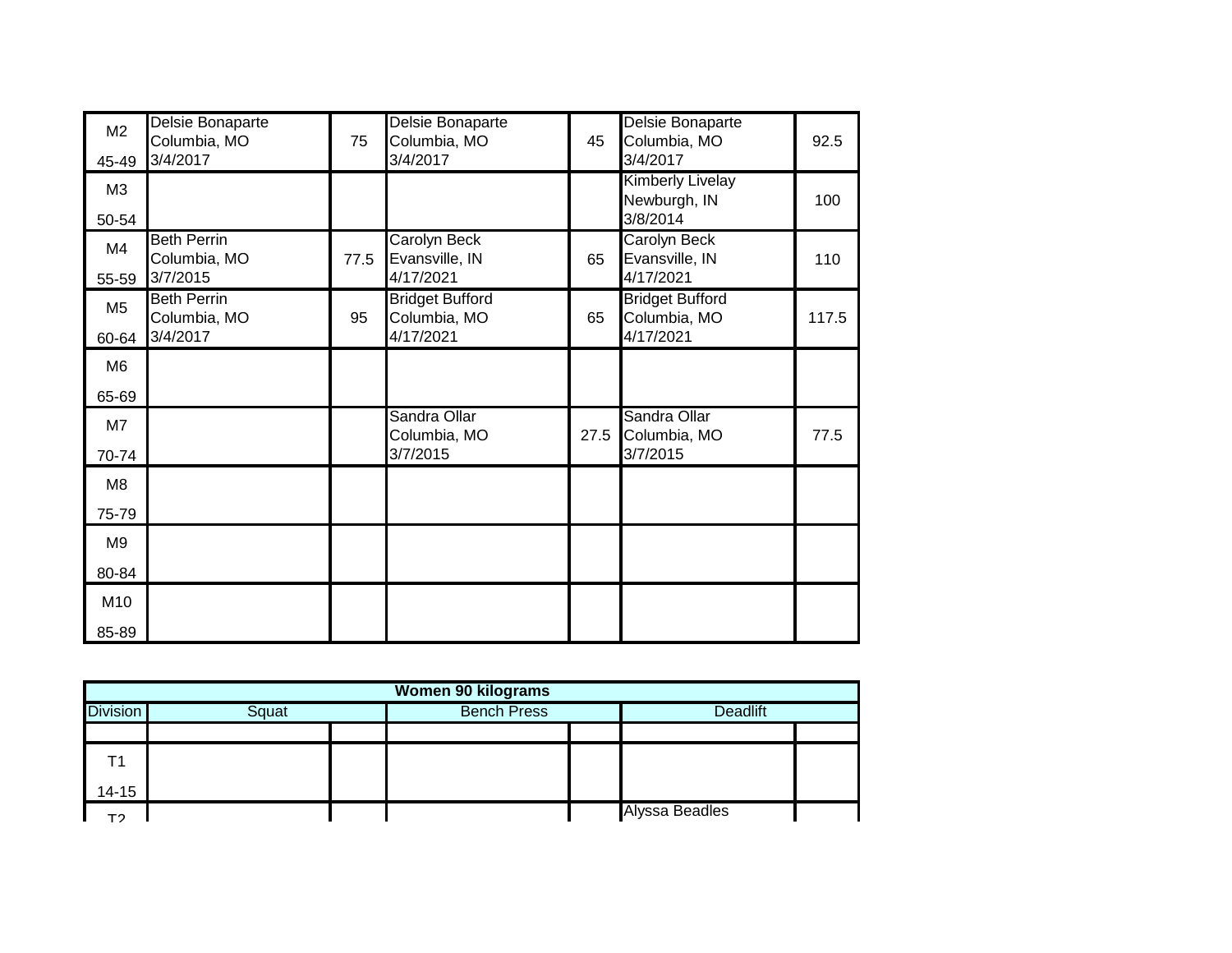| $\overline{1}$<br>$16 - 17$ |                                                    |      |                                                    |      | Boonville, IN<br>4/17/2021                       | 120   |
|-----------------------------|----------------------------------------------------|------|----------------------------------------------------|------|--------------------------------------------------|-------|
| T <sub>3</sub>              |                                                    |      |                                                    |      |                                                  |       |
| 18-19                       |                                                    |      |                                                    |      |                                                  |       |
| Junior                      |                                                    |      |                                                    |      |                                                  |       |
| 20-23                       |                                                    |      |                                                    |      |                                                  |       |
| Open<br>24-39               | <b>Beth Van Hove</b><br>Columbia, MO<br>3/17/2018  | 92.5 | Kim Welcher<br>Evansville, IN<br>3/8/2014          | 85   | Andrea Chappelear<br>Columbia, MO<br>3/4/2017    | 160   |
| M1<br>40-44                 | Andrea Chappelear<br>Columbia, MO<br>3/4/2017      | 75   | Andrea Chappelear<br>Columbia, MO<br>3/4/2017      | 52.5 | Andrea Chappelear<br>Columbia, MO<br>3/4/2017    | 160   |
| M <sub>2</sub><br>45-49     | Delsie Bonaparte<br>Columbia, MO<br>3/17/2018      | 72.5 | Kim Welcher<br>Evansville, IN<br>3/8/2014          | 85   | <b>Charla Wrenn</b><br>Good Hope, IL<br>3/4/2017 | 107.5 |
| M3<br>50-54                 | <b>Beth Van Hove</b><br>Columbia, MO<br>3/17/2018  | 92.5 | <b>Beth Van Hove</b><br>Columbia, MO<br>3/17/2018  | 62.5 | Beth Van Hove<br>Columbia, MO<br>3/17/2018       | 116   |
| M4<br>55-59                 | <b>Rachel Brown</b><br>Columbia, MO<br>3/7/2015    | 65   | <b>Rachel Brown</b><br>Columbia, MO<br>3/7/2015    | 57.5 | <b>Rachel Brown</b><br>Columbia, MO<br>3/7/2015  | 123   |
| M <sub>5</sub><br>60-64     | <b>Bridget Bufford</b><br>Columbia, MO<br>5/7/2022 | 90   | <b>Bridget Bufford</b><br>Columbia, MO<br>5/7/2022 | 66   | <b>Rachel Brown</b><br>Columbia, MO<br>3/4/2017  | 130.5 |
| M <sub>6</sub><br>65-69     | <b>Maggy Danley</b><br>Columbia, MO<br>3/7/2015    | 60   | <b>Maggy Danley</b><br>Columbia, MO<br>3/7/2015    | 48.5 | <b>Maggy Danley</b><br>Columbia, MO<br>3/7/2015  | 90    |
| M7                          |                                                    |      |                                                    |      |                                                  |       |
| 70-74                       |                                                    |      |                                                    |      |                                                  |       |
| M <sub>8</sub>              |                                                    |      |                                                    |      |                                                  |       |
| 75-79                       |                                                    |      |                                                    |      |                                                  |       |
| M <sub>9</sub>              |                                                    |      |                                                    |      |                                                  |       |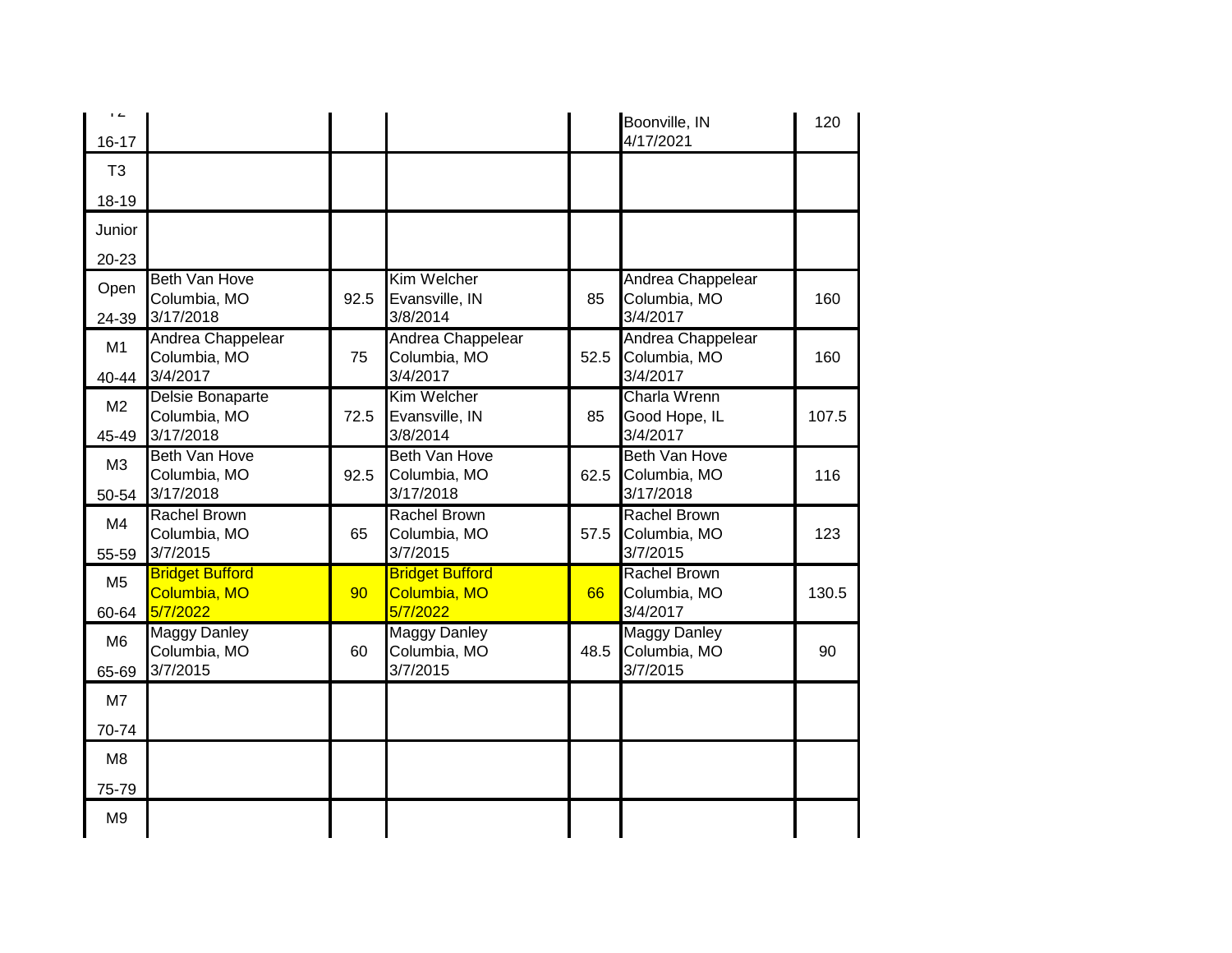| 80-84 |  |  |  |
|-------|--|--|--|
| M10   |  |  |  |
| 85-89 |  |  |  |

|                 |                                     |       | Women 90+ kilograms                    |    |                                    |       |
|-----------------|-------------------------------------|-------|----------------------------------------|----|------------------------------------|-------|
| <b>Division</b> | Squat                               |       | <b>Bench Press</b>                     |    | <b>Deadlift</b>                    |       |
|                 |                                     |       |                                        |    |                                    |       |
| T <sub>1</sub>  | Keri DeVolder<br>Macomb, IL         | 87.5  |                                        |    |                                    |       |
| $14 - 15$       | 3/4/2017                            |       |                                        |    |                                    |       |
| T <sub>2</sub>  | Keri DeVolder<br>Macomb, IL         | 102.5 | Keri DeVolder<br>Macomb, IL            | 70 | <b>Evie Delgado</b><br>Macomb, IL  | 147.5 |
| $16 - 17$       | 3/17/2018                           |       | 3/17/2018                              |    | 5/7/2022                           |       |
| T <sub>3</sub>  |                                     |       |                                        |    |                                    |       |
| 18-19           |                                     |       |                                        |    |                                    |       |
| Junior          |                                     |       |                                        |    |                                    |       |
| 20-23           |                                     |       |                                        |    |                                    |       |
| Open            | <b>Sharri Morgraves</b><br>Bath, MI | 127.5 | <b>Sharri Morgraves</b><br>Bath, MI    | 75 | Sara Ringbauer<br>Columbia, MO     | 172.5 |
| 24-39           | 3/5/2016                            |       | 3/5/2016                               |    | 3/4/2017                           |       |
| M1              |                                     |       |                                        |    |                                    |       |
| 40-44           |                                     |       |                                        |    |                                    |       |
| M <sub>2</sub>  | Sara Ringbauer<br>Columbia, MO      | 135   | <b>Stephanie Wells</b><br>Columbia, MO | 65 | Sara Ringbauer<br>Columbia, MO     | 172.5 |
| 45-49           | 3/4/2017                            |       | 3/17/2018                              |    | 3/4/2017                           |       |
| M <sub>3</sub>  | Sharri Morgraves                    |       | Sharri Morgraves                       |    | <b>Sharri Morgraves</b>            |       |
| 50-54           | Bath, MI<br>3/5/2016                | 127.5 | Bath, MI<br>3/5/2016                   | 75 | Bath, MI<br>3/5/2016               | 160   |
| M4              |                                     |       | <b>Judy Naeger</b><br>Columbia, MO     |    | <b>Judy Naeger</b><br>Columbia, MO |       |
| 55-59           |                                     |       | 3/17/2018                              | 45 | 3/17/2018                          | 130   |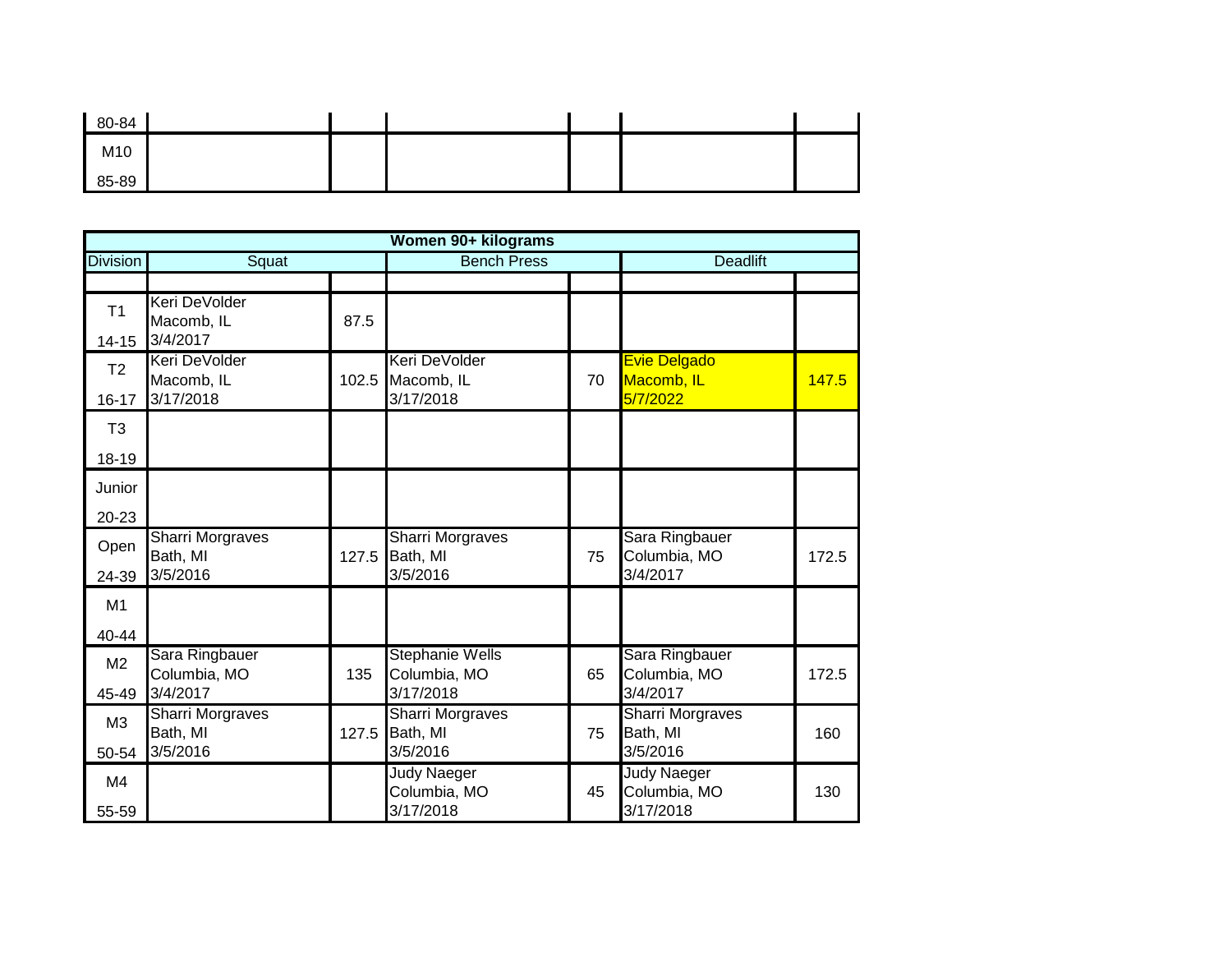| M <sub>5</sub> |  |                             |    |                             |       |
|----------------|--|-----------------------------|----|-----------------------------|-------|
| 60-64          |  |                             |    |                             |       |
| M <sub>6</sub> |  | Mary Rapert<br>Barnhart, MO | 60 | Mary Rapert<br>Barnhart, MO | 141.5 |
| 65-69          |  | 3/4/2017                    |    | 3/4/2017                    |       |
| M7             |  |                             |    |                             |       |
| 70-74          |  |                             |    |                             |       |
| M <sub>8</sub> |  |                             |    |                             |       |
| 75-79          |  |                             |    |                             |       |
| M9             |  |                             |    |                             |       |
| 80-84          |  |                             |    |                             |       |
| M10            |  |                             |    |                             |       |
| 85-89          |  |                             |    |                             |       |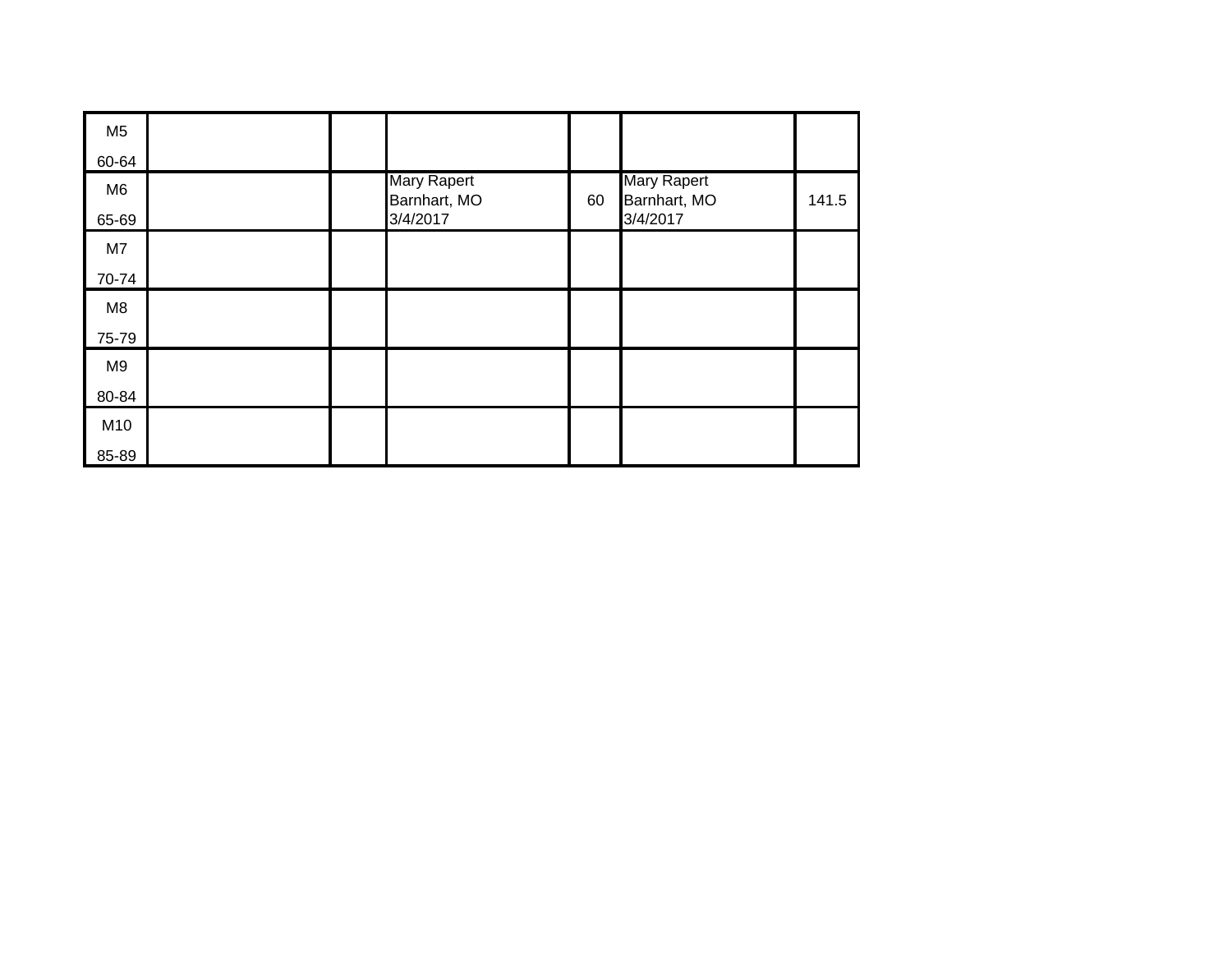## Single Event Equipped National Records Updated 3/6/2017 New Record

| Women 44 kilograms |       |  |                    |  |                 |  |  |  |
|--------------------|-------|--|--------------------|--|-----------------|--|--|--|
| <b>Division</b>    | Squat |  | <b>Bench Press</b> |  | <b>Deadlift</b> |  |  |  |
|                    |       |  |                    |  |                 |  |  |  |
| T1                 |       |  |                    |  |                 |  |  |  |
| $14 - 15$          |       |  |                    |  |                 |  |  |  |
| T2                 |       |  |                    |  |                 |  |  |  |
| $16 - 17$          |       |  |                    |  |                 |  |  |  |
| $\mathsf{T}3$      |       |  |                    |  |                 |  |  |  |
| $18 - 19$          |       |  |                    |  |                 |  |  |  |
| Junior             |       |  |                    |  |                 |  |  |  |
| $20 - 23$          |       |  |                    |  |                 |  |  |  |
| Open               |       |  |                    |  |                 |  |  |  |
| 24-39              |       |  |                    |  |                 |  |  |  |
| M1                 |       |  |                    |  |                 |  |  |  |
| $40 - 44$          |       |  |                    |  |                 |  |  |  |
| M2                 |       |  |                    |  |                 |  |  |  |
| 45-49              |       |  |                    |  |                 |  |  |  |
| M3                 |       |  |                    |  |                 |  |  |  |
| 50-54              |       |  |                    |  |                 |  |  |  |
| M4                 |       |  |                    |  |                 |  |  |  |
| 55-59              |       |  |                    |  |                 |  |  |  |
| M <sub>5</sub>     |       |  |                    |  |                 |  |  |  |
| 60-64              |       |  |                    |  |                 |  |  |  |
| MA                 |       |  |                    |  |                 |  |  |  |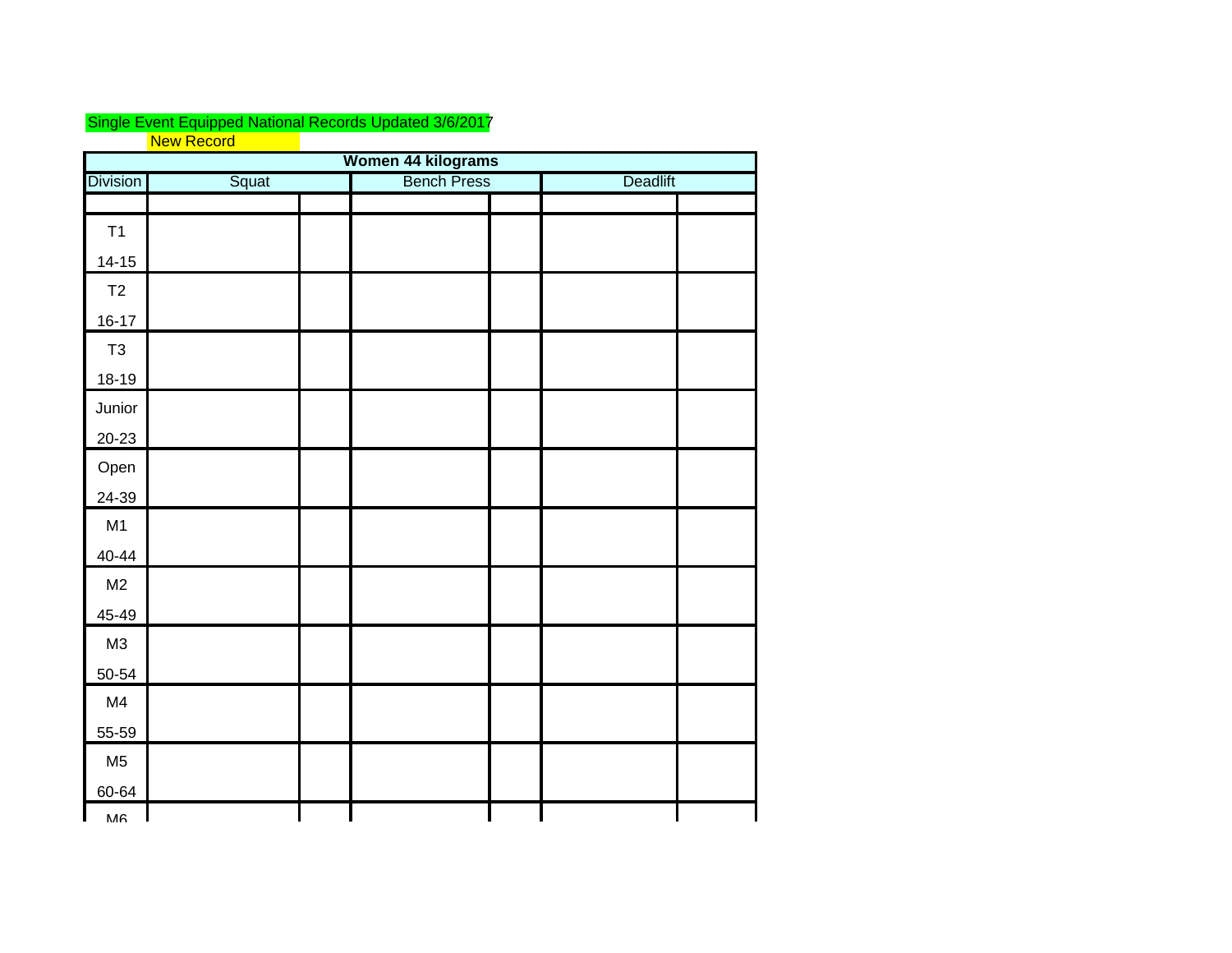| <b>IVIU</b> |  |  |  |
|-------------|--|--|--|
| 65-69       |  |  |  |
| M7          |  |  |  |
| 70-74       |  |  |  |
| M8          |  |  |  |
| 75-79       |  |  |  |
| M9          |  |  |  |
| 80-84       |  |  |  |
| M10         |  |  |  |
| 85-89       |  |  |  |

| Women 47.5 kilograms |       |  |                    |  |                 |  |  |  |  |
|----------------------|-------|--|--------------------|--|-----------------|--|--|--|--|
| <b>Division</b>      | Squat |  | <b>Bench Press</b> |  | <b>Deadlift</b> |  |  |  |  |
|                      |       |  |                    |  |                 |  |  |  |  |
| T1                   |       |  |                    |  |                 |  |  |  |  |
| $14 - 15$            |       |  |                    |  |                 |  |  |  |  |
| T2                   |       |  |                    |  |                 |  |  |  |  |
| $16 - 17$            |       |  |                    |  |                 |  |  |  |  |
| T <sub>3</sub>       |       |  |                    |  |                 |  |  |  |  |
| 18-19                |       |  |                    |  |                 |  |  |  |  |
| Junior               |       |  |                    |  |                 |  |  |  |  |
| $20 - 23$            |       |  |                    |  |                 |  |  |  |  |
| Open                 |       |  |                    |  |                 |  |  |  |  |
| 24-39                |       |  |                    |  |                 |  |  |  |  |
| M <sub>1</sub>       |       |  |                    |  |                 |  |  |  |  |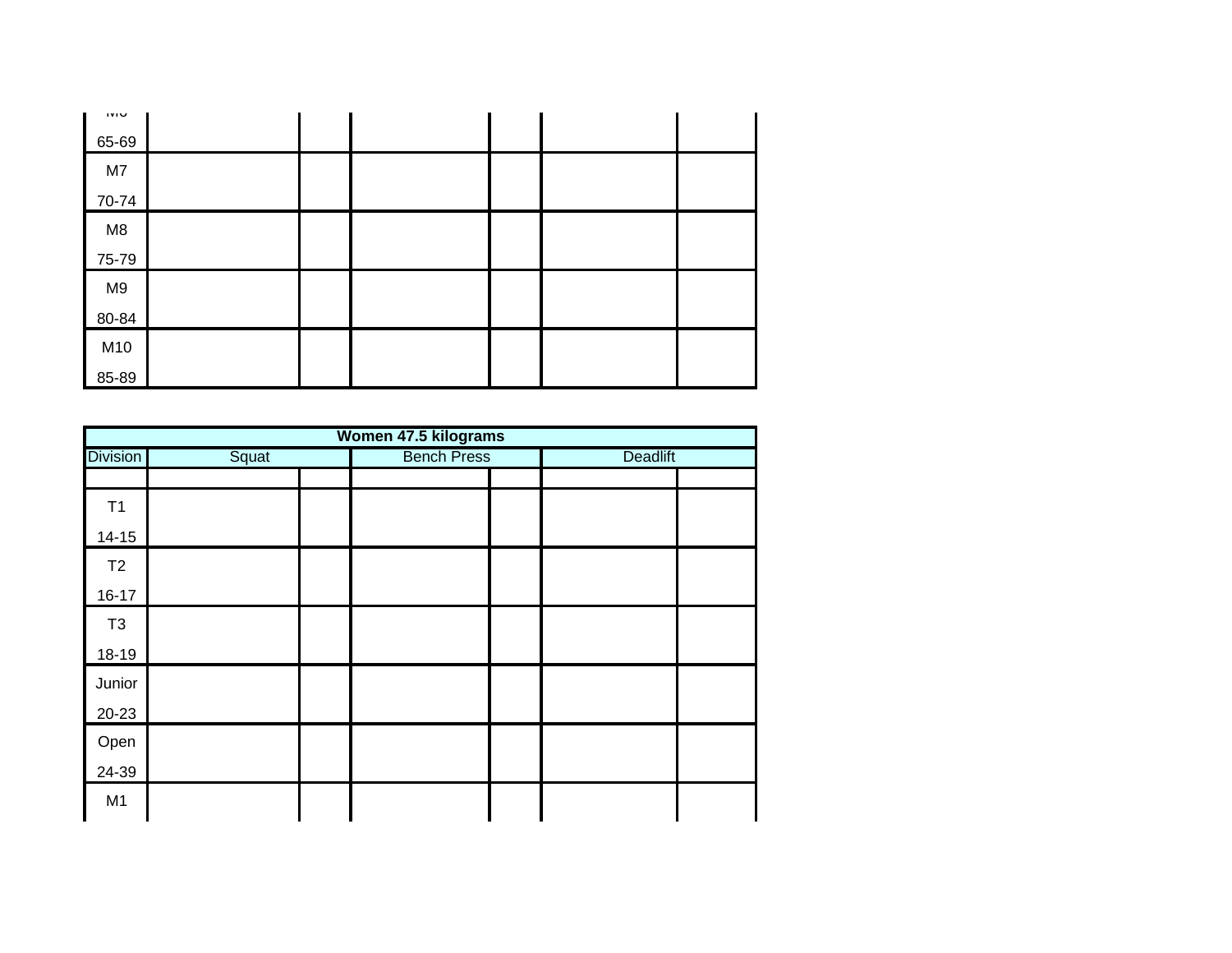| $40 - 44$      |  |  |  |
|----------------|--|--|--|
| M <sub>2</sub> |  |  |  |
| 45-49          |  |  |  |
| M3             |  |  |  |
| $50 - 54$      |  |  |  |
| M4             |  |  |  |
| 55-59          |  |  |  |
| M <sub>5</sub> |  |  |  |
| 60-64          |  |  |  |
| M6             |  |  |  |
| 65-69          |  |  |  |
| $\mathsf{M}7$  |  |  |  |
| 70-74          |  |  |  |
| $\mathsf{M}8$  |  |  |  |
| 75-79          |  |  |  |
| M9             |  |  |  |
| 80-84          |  |  |  |
| M10            |  |  |  |
| 85-89          |  |  |  |

| Women 50.5 kilograms                           |  |  |  |  |                 |  |  |  |  |
|------------------------------------------------|--|--|--|--|-----------------|--|--|--|--|
| <b>Division</b><br><b>Bench Press</b><br>Squat |  |  |  |  | <b>Deadlift</b> |  |  |  |  |
|                                                |  |  |  |  |                 |  |  |  |  |
|                                                |  |  |  |  |                 |  |  |  |  |
| 14-15                                          |  |  |  |  |                 |  |  |  |  |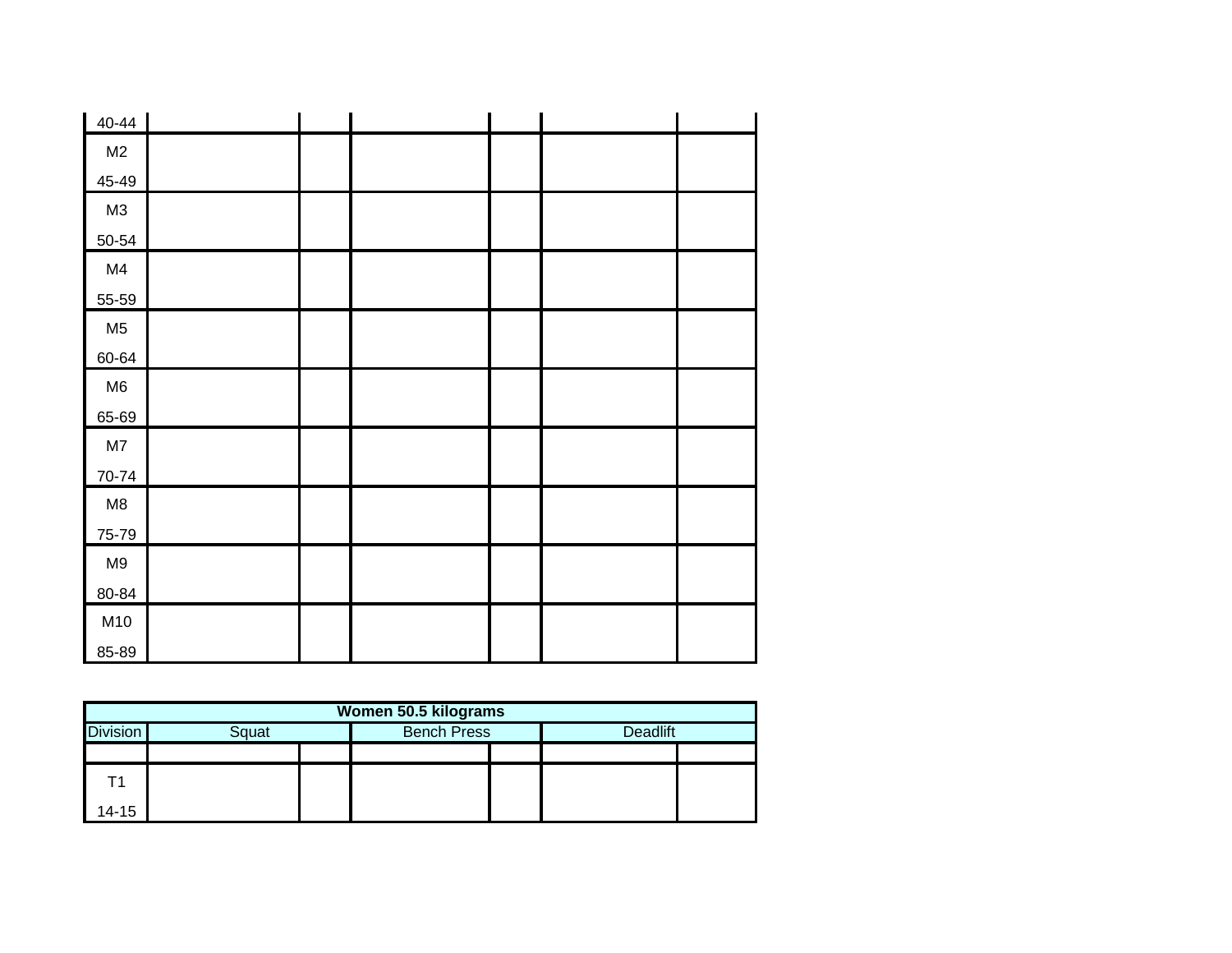| T2             |  |  |  |
|----------------|--|--|--|
| $16 - 17$      |  |  |  |
| $\mathsf{T}3$  |  |  |  |
| $18-19$        |  |  |  |
| Junior         |  |  |  |
| $20 - 23$      |  |  |  |
| Open           |  |  |  |
| 24-39          |  |  |  |
| M1             |  |  |  |
| $40 - 44$      |  |  |  |
| M <sub>2</sub> |  |  |  |
| 45-49          |  |  |  |
| M3             |  |  |  |
| 50-54          |  |  |  |
| M4             |  |  |  |
| 55-59          |  |  |  |
| M <sub>5</sub> |  |  |  |
| 60-64          |  |  |  |
| M6             |  |  |  |
| 65-69          |  |  |  |
| M7             |  |  |  |
| 70-74          |  |  |  |
| M8             |  |  |  |
| 75-79          |  |  |  |
| MQ             |  |  |  |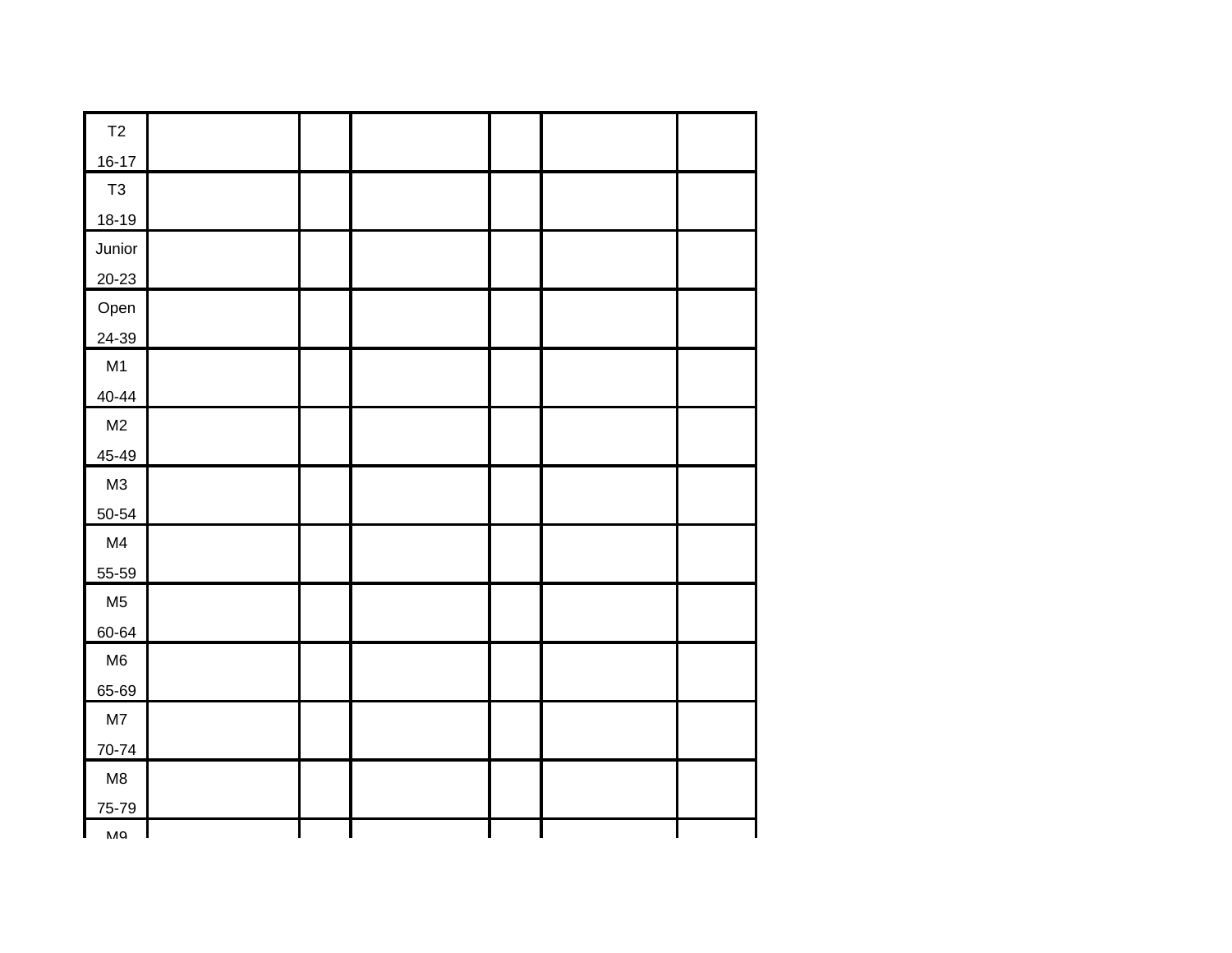| ت∎۷۱  |  |  |  |
|-------|--|--|--|
| 80-84 |  |  |  |
| M10   |  |  |  |
| 85-89 |  |  |  |

|                 |       | Women 53.0 kilograms      |      |                           |      |  |
|-----------------|-------|---------------------------|------|---------------------------|------|--|
| <b>Division</b> | Squat | <b>Bench Press</b>        |      | Deadlift                  |      |  |
|                 |       |                           |      |                           |      |  |
| T1              |       |                           |      |                           |      |  |
| $14 - 15$       |       |                           |      |                           |      |  |
| T2              |       |                           |      |                           |      |  |
| $16 - 17$       |       |                           |      |                           |      |  |
| T <sub>3</sub>  |       |                           |      |                           |      |  |
| 18-19           |       |                           |      |                           |      |  |
| Junior          |       |                           |      |                           |      |  |
| 20-23           |       |                           |      |                           |      |  |
| Open            |       | Angela Hardy              |      | Angela Hardy              |      |  |
| 24-39           |       | Mishawaka, IN<br>3/5/2011 | 42.5 | Mishawaka, IN<br>3/5/2011 | 97.5 |  |
| M <sub>1</sub>  |       |                           |      |                           |      |  |
| 40-44           |       |                           |      |                           |      |  |
| M2              |       | Angela Hardy              |      | Angela Hardy              |      |  |
| 45-49           |       | Mishawaka, IN<br>3/5/2011 | 42.5 | Mishawaka, IN<br>3/5/2011 | 97.5 |  |
| M3              |       |                           |      |                           |      |  |
| 50-54           |       |                           |      |                           |      |  |
|                 |       |                           |      |                           |      |  |
| M <sub>4</sub>  |       |                           |      |                           |      |  |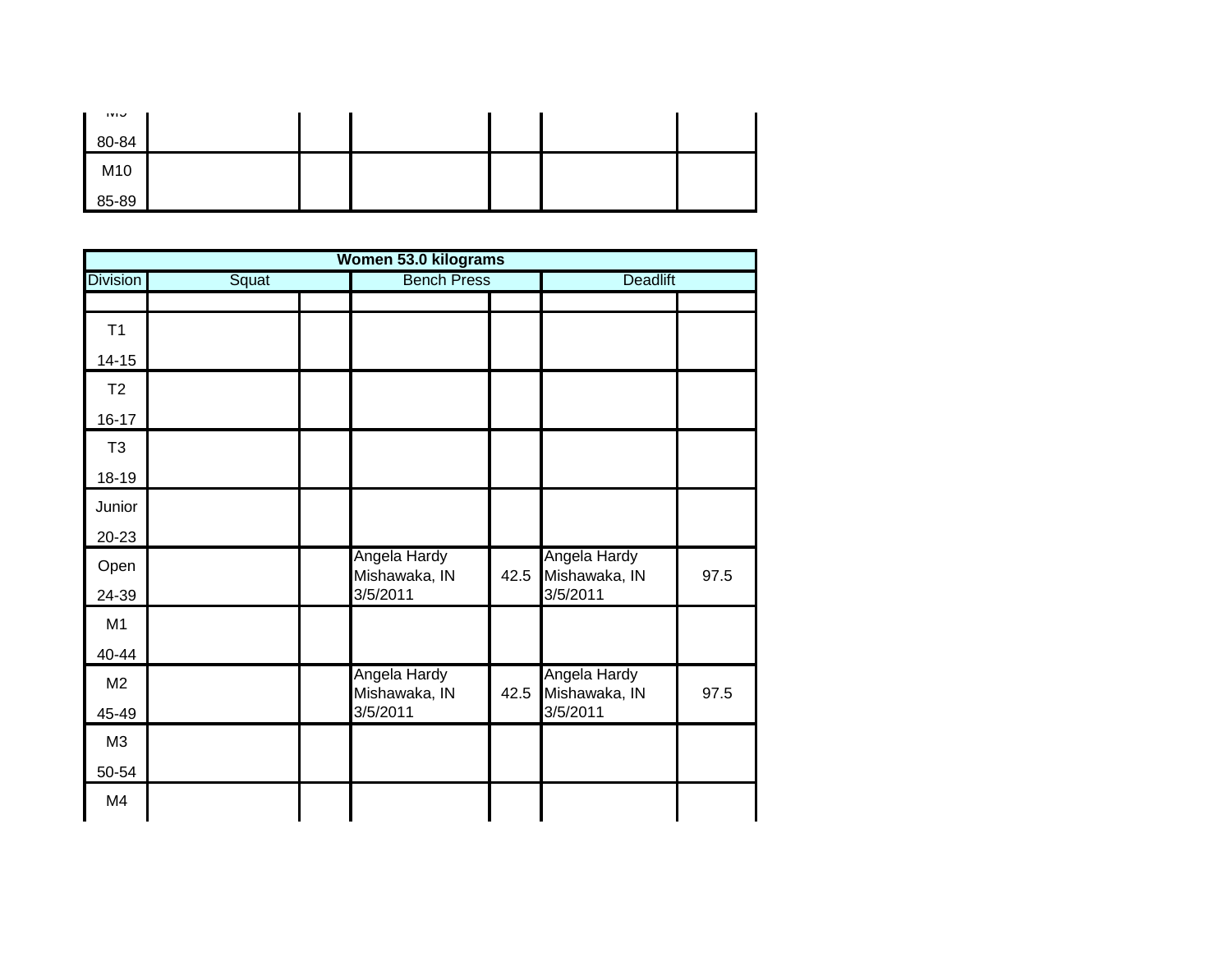| 55-59          |  |  |  |
|----------------|--|--|--|
| M <sub>5</sub> |  |  |  |
| 60-64          |  |  |  |
| M6             |  |  |  |
| 65-69          |  |  |  |
| M7             |  |  |  |
| 70-74          |  |  |  |
| M8             |  |  |  |
| 75-79          |  |  |  |
| M <sub>9</sub> |  |  |  |
| 80-84          |  |  |  |
| M10            |  |  |  |
| 85-89          |  |  |  |

| Women 55.5 kilograms |       |  |                    |  |                 |  |  |  |  |
|----------------------|-------|--|--------------------|--|-----------------|--|--|--|--|
| <b>Division</b>      | Squat |  | <b>Bench Press</b> |  | <b>Deadlift</b> |  |  |  |  |
|                      |       |  |                    |  |                 |  |  |  |  |
| T1                   |       |  |                    |  |                 |  |  |  |  |
| $14 - 15$            |       |  |                    |  |                 |  |  |  |  |
| T2                   |       |  |                    |  |                 |  |  |  |  |
| $16 - 17$            |       |  |                    |  |                 |  |  |  |  |
| T <sub>3</sub>       |       |  |                    |  |                 |  |  |  |  |
| 18-19                |       |  |                    |  |                 |  |  |  |  |
| Junior               |       |  |                    |  |                 |  |  |  |  |
| 20-23                |       |  |                    |  |                 |  |  |  |  |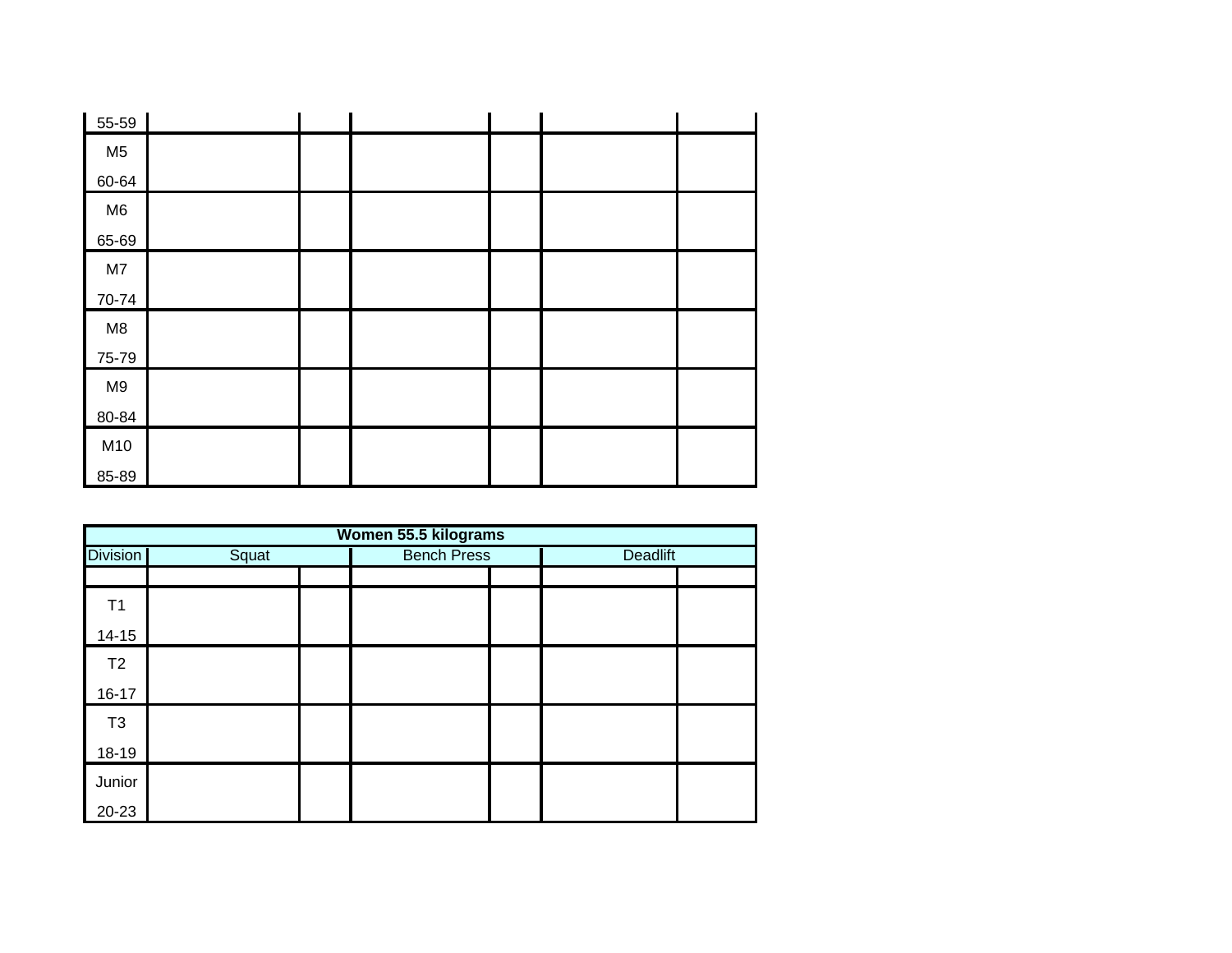| Open           |  |  |  |
|----------------|--|--|--|
| 24-39          |  |  |  |
| M1             |  |  |  |
| $40 - 44$      |  |  |  |
| M2             |  |  |  |
| 45-49          |  |  |  |
| M3             |  |  |  |
| $50 - 54$      |  |  |  |
| M4             |  |  |  |
| 55-59          |  |  |  |
| M <sub>5</sub> |  |  |  |
| 60-64          |  |  |  |
| M6             |  |  |  |
| 65-69          |  |  |  |
| $\mathsf{M}7$  |  |  |  |
| 70-74          |  |  |  |
| M8             |  |  |  |
| 75-79          |  |  |  |
| M9             |  |  |  |
| 80-84          |  |  |  |
| M10            |  |  |  |
| 85-89          |  |  |  |

**Women 58.5 kilograms**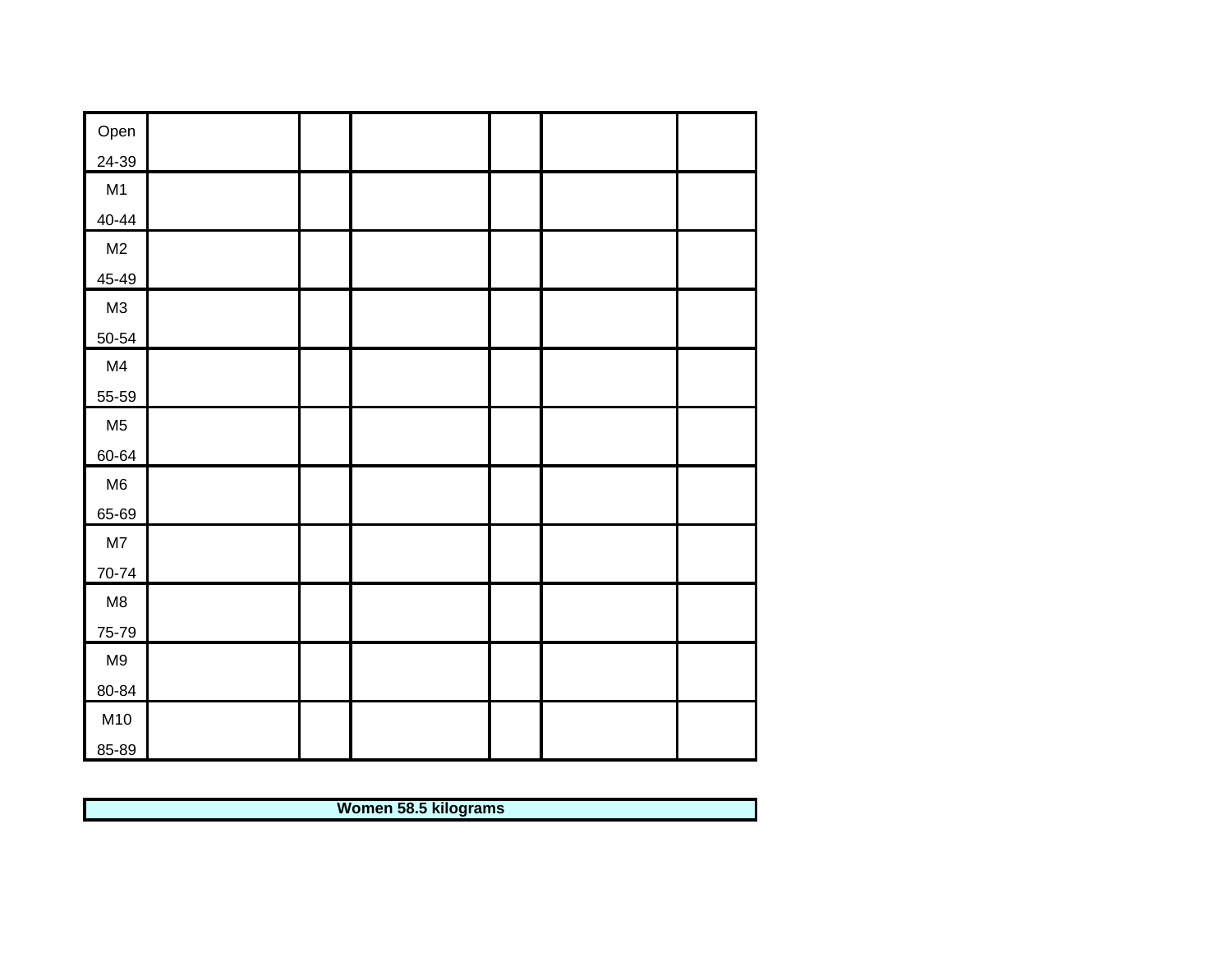| <b>Division</b> | Squat                         | <b>Bench Press</b>                 |      | <b>Deadlift</b>        |       |
|-----------------|-------------------------------|------------------------------------|------|------------------------|-------|
|                 |                               |                                    |      |                        |       |
| T1              |                               |                                    |      |                        |       |
| $14 - 15$       |                               |                                    |      |                        |       |
| T <sub>2</sub>  |                               | Brianna Palleschi<br>Applegate, MI | 72.5 |                        |       |
| $16 - 17$       |                               | 4/5/2008                           |      |                        |       |
| T <sub>3</sub>  |                               |                                    |      |                        |       |
| 18-19           |                               |                                    |      |                        |       |
| Junior          |                               |                                    |      |                        |       |
| $20 - 23$       |                               |                                    |      |                        |       |
| Open            | Koley Hockeborn<br>Walker, MI | Koley Hockeborn                    | 110  | Koley Hockeborn        | 142.5 |
| 24-39           | 3/9/2013                      | 142.5 Walker, MI<br>3/9/2013       |      | Walker, MI<br>3/9/2013 |       |
| M1              |                               |                                    |      |                        |       |
| 40-44           |                               |                                    |      |                        |       |
| M <sub>2</sub>  |                               |                                    |      |                        |       |
| 45-49           |                               |                                    |      |                        |       |
| M3              | Koley Hockeborn               | Koley Hockeborn                    |      | Koley Hockeborn        |       |
| 50-54           | Walker, MI<br>3/9/2013        | 142.5 Walker, MI<br>3/9/2013       | 110  | Walker, MI<br>3/9/2013 | 142.5 |
| M4              |                               |                                    |      |                        |       |
| 55-59           |                               |                                    |      |                        |       |
| M <sub>5</sub>  |                               |                                    |      |                        |       |
| 60-64           |                               |                                    |      |                        |       |
| M <sub>6</sub>  |                               |                                    |      |                        |       |
| 65-69           |                               |                                    |      |                        |       |
| M7              |                               |                                    |      |                        |       |
|                 |                               |                                    |      |                        |       |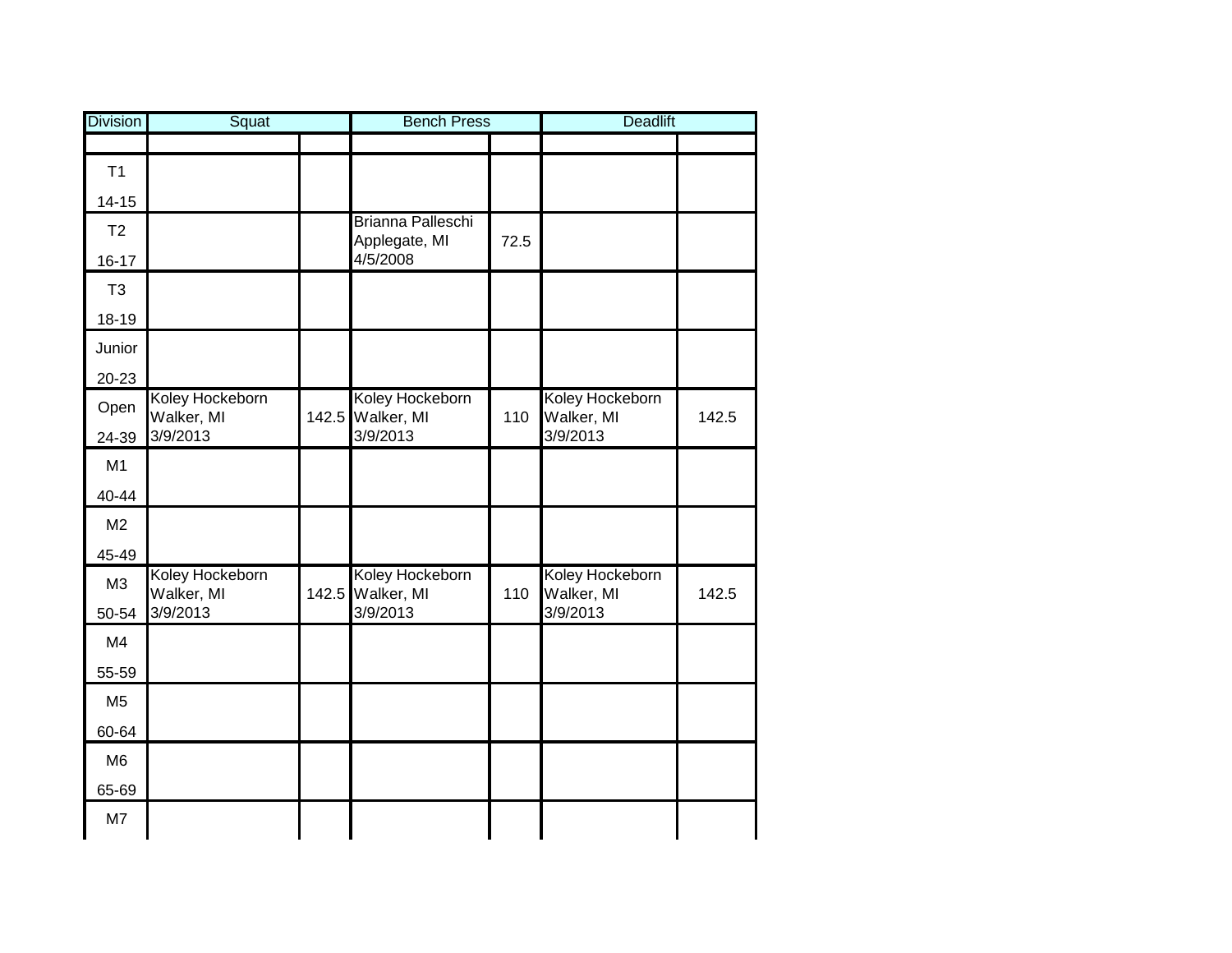| 70-74          |  |  |  |
|----------------|--|--|--|
| M8             |  |  |  |
| 75-79          |  |  |  |
| M <sub>9</sub> |  |  |  |
| 80-84          |  |  |  |
| M10            |  |  |  |
| 85-89          |  |  |  |

|                 | <b>Women 63 kilograms</b>     |     |                               |     |                               |       |  |  |  |
|-----------------|-------------------------------|-----|-------------------------------|-----|-------------------------------|-------|--|--|--|
| <b>Division</b> | Squat                         |     | <b>Bench Press</b>            |     | <b>Deadlift</b>               |       |  |  |  |
|                 |                               |     |                               |     |                               |       |  |  |  |
| T1              |                               |     |                               |     |                               |       |  |  |  |
| $14 - 15$       |                               |     |                               |     |                               |       |  |  |  |
| T2              |                               |     |                               |     |                               |       |  |  |  |
| $16 - 17$       |                               |     |                               |     |                               |       |  |  |  |
| T <sub>3</sub>  |                               |     |                               |     |                               |       |  |  |  |
| 18-19           |                               |     |                               |     |                               |       |  |  |  |
| Junior          |                               |     |                               |     |                               |       |  |  |  |
| 20-23           |                               |     |                               |     |                               |       |  |  |  |
| Open            | Koley Hockeborn<br>Walker, MI | 150 | Koley Hockeborn<br>Walker, MI | 120 | Koley Hockeborn<br>Walker, MI | 142.5 |  |  |  |
| 24-39           | 3/5/2011                      |     | 3/5/2011                      |     | 3/5/2011                      |       |  |  |  |
| M1              |                               |     |                               |     |                               |       |  |  |  |
| 40-44           |                               |     |                               |     |                               |       |  |  |  |
| M <sub>2</sub>  |                               |     |                               |     |                               |       |  |  |  |
| 45-49           |                               |     |                               |     |                               |       |  |  |  |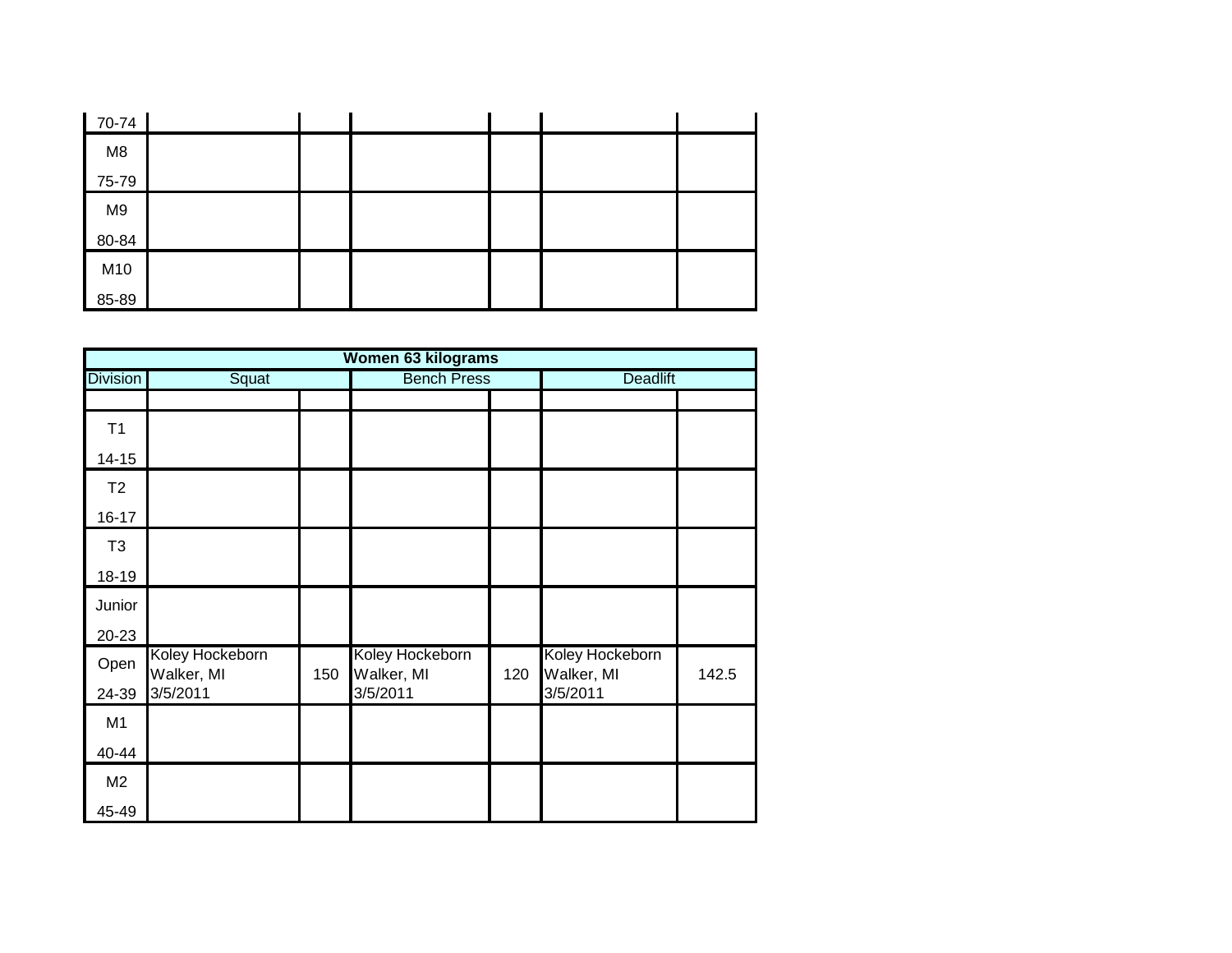| M3             | Koley Hockeborn<br>Walker, MI | 150 | Koley Hockeborn<br>Walker, MI | 120 | Koley Hockeborn<br>Walker, MI | 142.5 |
|----------------|-------------------------------|-----|-------------------------------|-----|-------------------------------|-------|
| 50-54          | 3/5/2011                      |     | 3/5/2011                      |     | 3/5/2011                      |       |
| M4             |                               |     |                               |     |                               |       |
| 55-59          |                               |     |                               |     |                               |       |
| M <sub>5</sub> |                               |     |                               |     |                               |       |
| 60-64          |                               |     |                               |     |                               |       |
| M <sub>6</sub> |                               |     |                               |     |                               |       |
| 65-69          |                               |     |                               |     |                               |       |
| M7             |                               |     |                               |     |                               |       |
| 70-74          |                               |     |                               |     |                               |       |
| M <sub>8</sub> |                               |     |                               |     |                               |       |
| 75-79          |                               |     |                               |     |                               |       |
| M <sub>9</sub> |                               |     |                               |     |                               |       |
| 80-84          |                               |     |                               |     |                               |       |
| M10            |                               |     |                               |     |                               |       |
| 85-89          |                               |     |                               |     |                               |       |

| <b>Women 70 kilograms</b> |       |  |                    |  |                 |  |  |  |
|---------------------------|-------|--|--------------------|--|-----------------|--|--|--|
| <b>Division</b>           | Squat |  | <b>Bench Press</b> |  | <b>Deadlift</b> |  |  |  |
|                           |       |  |                    |  |                 |  |  |  |
| Τ1                        |       |  |                    |  |                 |  |  |  |
| $14 - 15$                 |       |  |                    |  |                 |  |  |  |
| T2                        |       |  |                    |  |                 |  |  |  |
| $16 - 17$                 |       |  |                    |  |                 |  |  |  |
| т٩                        |       |  |                    |  |                 |  |  |  |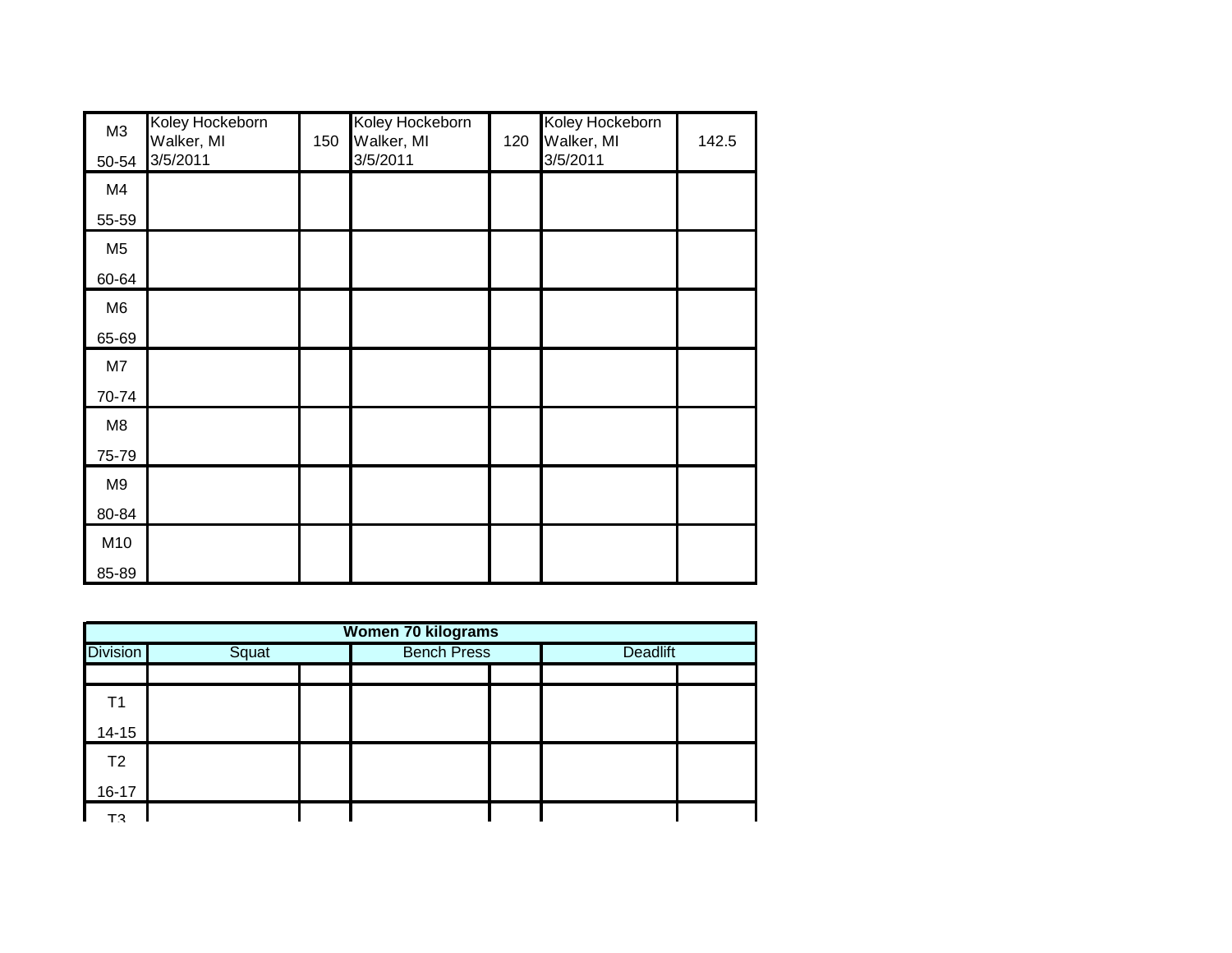| ن ا                 |  |  |                               |     |
|---------------------|--|--|-------------------------------|-----|
| $18 - 19$           |  |  |                               |     |
| Junior              |  |  |                               |     |
| $20 - 23$           |  |  |                               |     |
| Open                |  |  | Susan Sanaghan                | 130 |
| 24-39               |  |  | Michigan City, IN<br>4/5/2008 |     |
| M1                  |  |  |                               |     |
| 40-44               |  |  |                               |     |
| M <sub>2</sub>      |  |  |                               |     |
| 45-49               |  |  |                               |     |
| M3                  |  |  | Susan Sanaghan                |     |
| 50-54               |  |  | Michigan City, IN<br>4/5/2008 | 130 |
| M4                  |  |  |                               |     |
| $\underline{55-59}$ |  |  |                               |     |
| M <sub>5</sub>      |  |  |                               |     |
| 60-64               |  |  |                               |     |
| M <sub>6</sub>      |  |  |                               |     |
| 65-69               |  |  |                               |     |
| M7                  |  |  |                               |     |
| 70-74               |  |  |                               |     |
| M <sub>8</sub>      |  |  |                               |     |
| 75-79               |  |  |                               |     |
| M <sub>9</sub>      |  |  |                               |     |
| 80-84               |  |  |                               |     |
| M10                 |  |  |                               |     |
|                     |  |  |                               |     |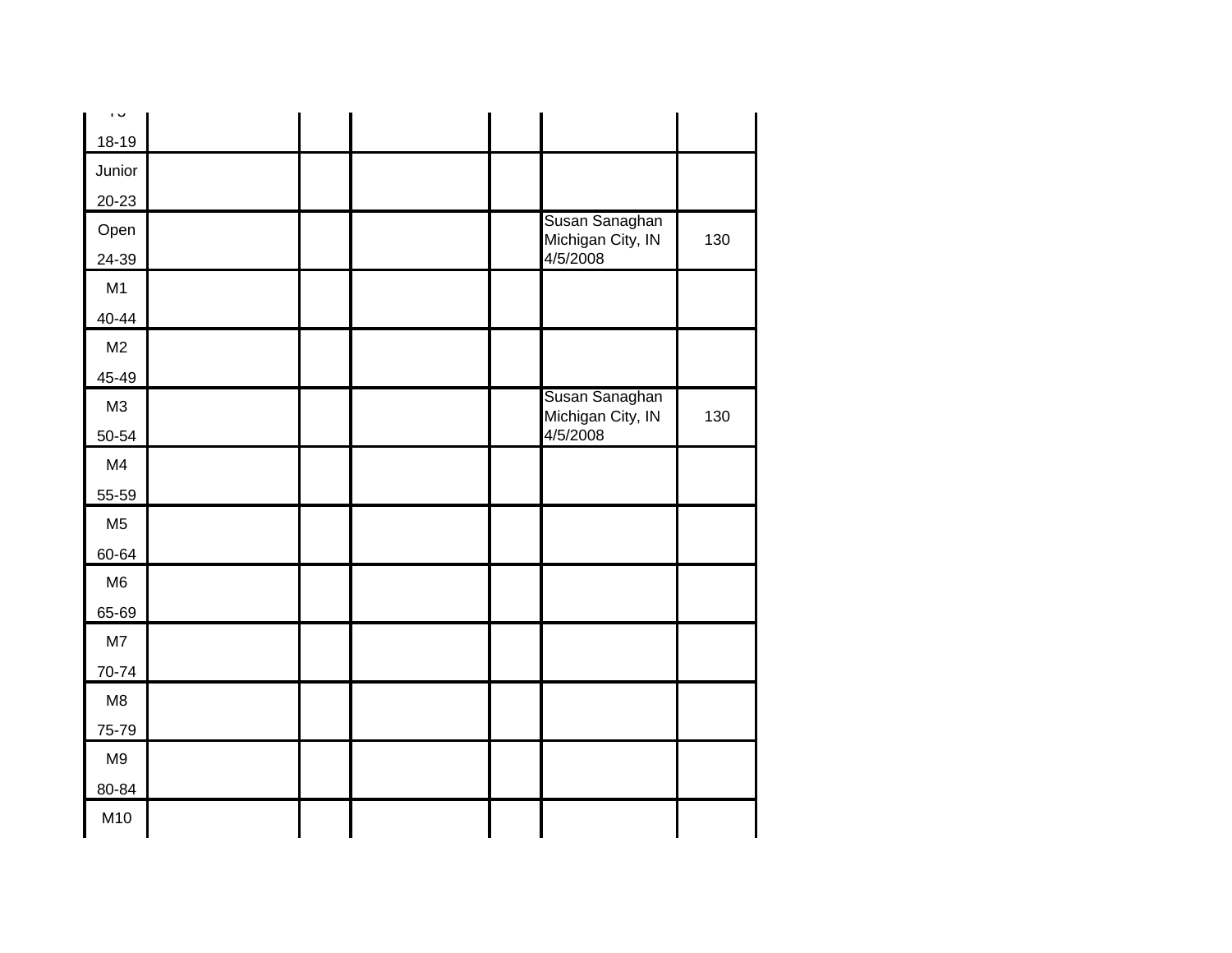| $85 - 89$ |  |  |
|-----------|--|--|
|           |  |  |

|                 |                                |      | Women 80 kilograms |                 |  |
|-----------------|--------------------------------|------|--------------------|-----------------|--|
| <b>Division</b> | Squat                          |      | <b>Bench Press</b> | <b>Deadlift</b> |  |
|                 |                                |      |                    |                 |  |
| T1              |                                |      |                    |                 |  |
| $14 - 15$       |                                |      |                    |                 |  |
| T2              |                                |      |                    |                 |  |
| $16 - 17$       |                                |      |                    |                 |  |
| T <sub>3</sub>  |                                |      |                    |                 |  |
| $18-19$         |                                |      |                    |                 |  |
| Junior          |                                |      |                    |                 |  |
| $20 - 23$       |                                |      |                    |                 |  |
| Open            |                                |      |                    |                 |  |
| 24-39           |                                |      |                    |                 |  |
| M1              |                                |      |                    |                 |  |
| 40-44           |                                |      |                    |                 |  |
| M <sub>2</sub>  |                                |      |                    |                 |  |
| 45-49           |                                |      |                    |                 |  |
| M3              |                                |      |                    |                 |  |
| 50-54           |                                |      |                    |                 |  |
| M4              | Carolyn Beck<br>Evansville, IN | 92.5 |                    |                 |  |
| 55-59           | 10/10/2020                     |      |                    |                 |  |
| M <sub>5</sub>  |                                |      |                    |                 |  |
| 60-64           |                                |      |                    |                 |  |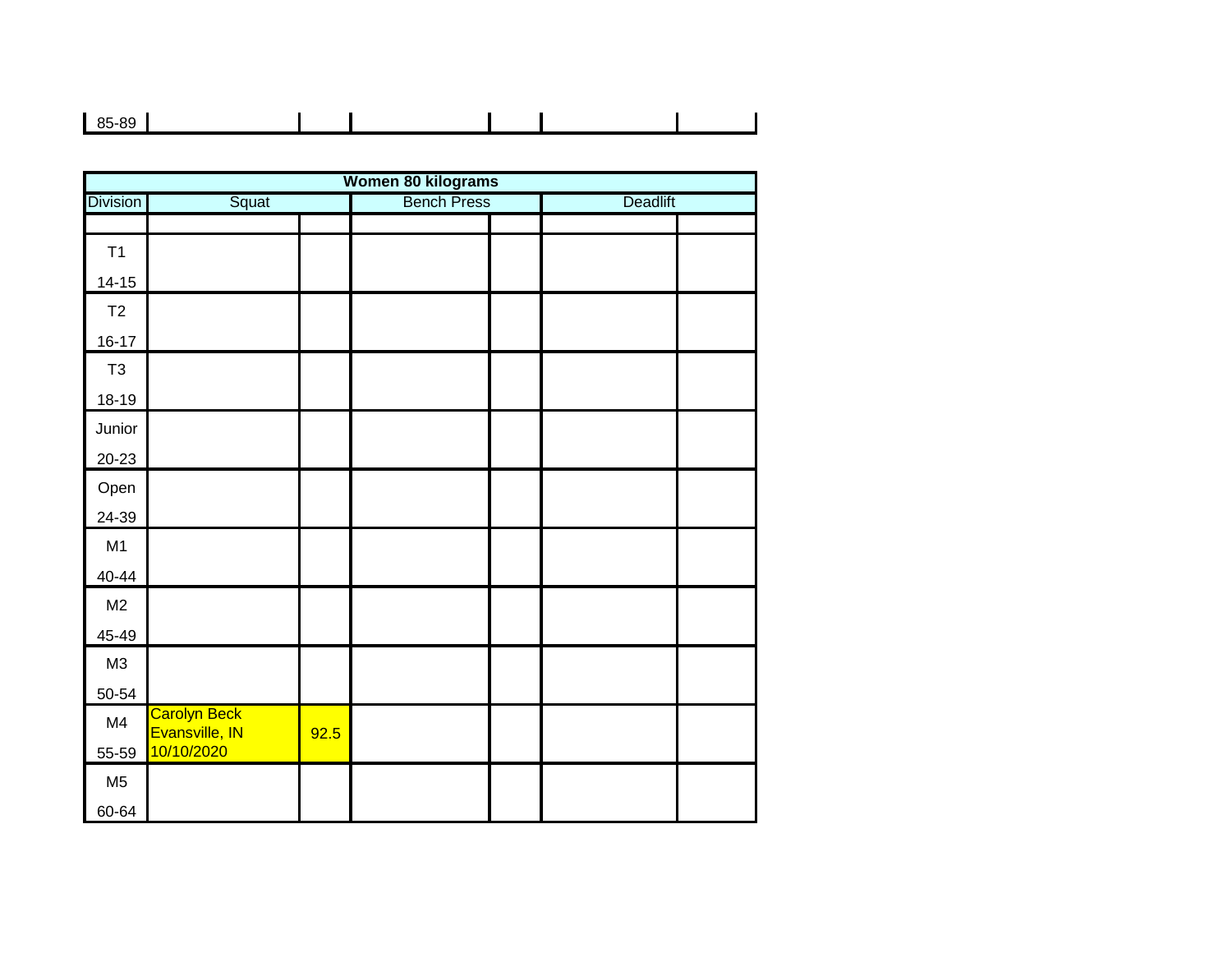| M <sub>6</sub> |  |  |  |
|----------------|--|--|--|
| 65-69          |  |  |  |
| M7             |  |  |  |
| 70-74          |  |  |  |
| M8             |  |  |  |
| 75-79          |  |  |  |
| M <sub>9</sub> |  |  |  |
| 80-84          |  |  |  |
| M10            |  |  |  |
| 85-89          |  |  |  |

| Women 90 kilograms |       |  |                    |  |                 |  |  |  |  |  |
|--------------------|-------|--|--------------------|--|-----------------|--|--|--|--|--|
| <b>Division</b>    | Squat |  | <b>Bench Press</b> |  | <b>Deadlift</b> |  |  |  |  |  |
|                    |       |  |                    |  |                 |  |  |  |  |  |
| T1                 |       |  |                    |  |                 |  |  |  |  |  |
| $14 - 15$          |       |  |                    |  |                 |  |  |  |  |  |
| T <sub>2</sub>     |       |  |                    |  |                 |  |  |  |  |  |
| $16 - 17$          |       |  |                    |  |                 |  |  |  |  |  |
| T <sub>3</sub>     |       |  |                    |  |                 |  |  |  |  |  |
| 18-19              |       |  |                    |  |                 |  |  |  |  |  |
| Junior             |       |  |                    |  |                 |  |  |  |  |  |
| 20-23              |       |  |                    |  |                 |  |  |  |  |  |
| Open               |       |  |                    |  |                 |  |  |  |  |  |
| 24-39              |       |  |                    |  |                 |  |  |  |  |  |
| <b>M1</b>          |       |  |                    |  |                 |  |  |  |  |  |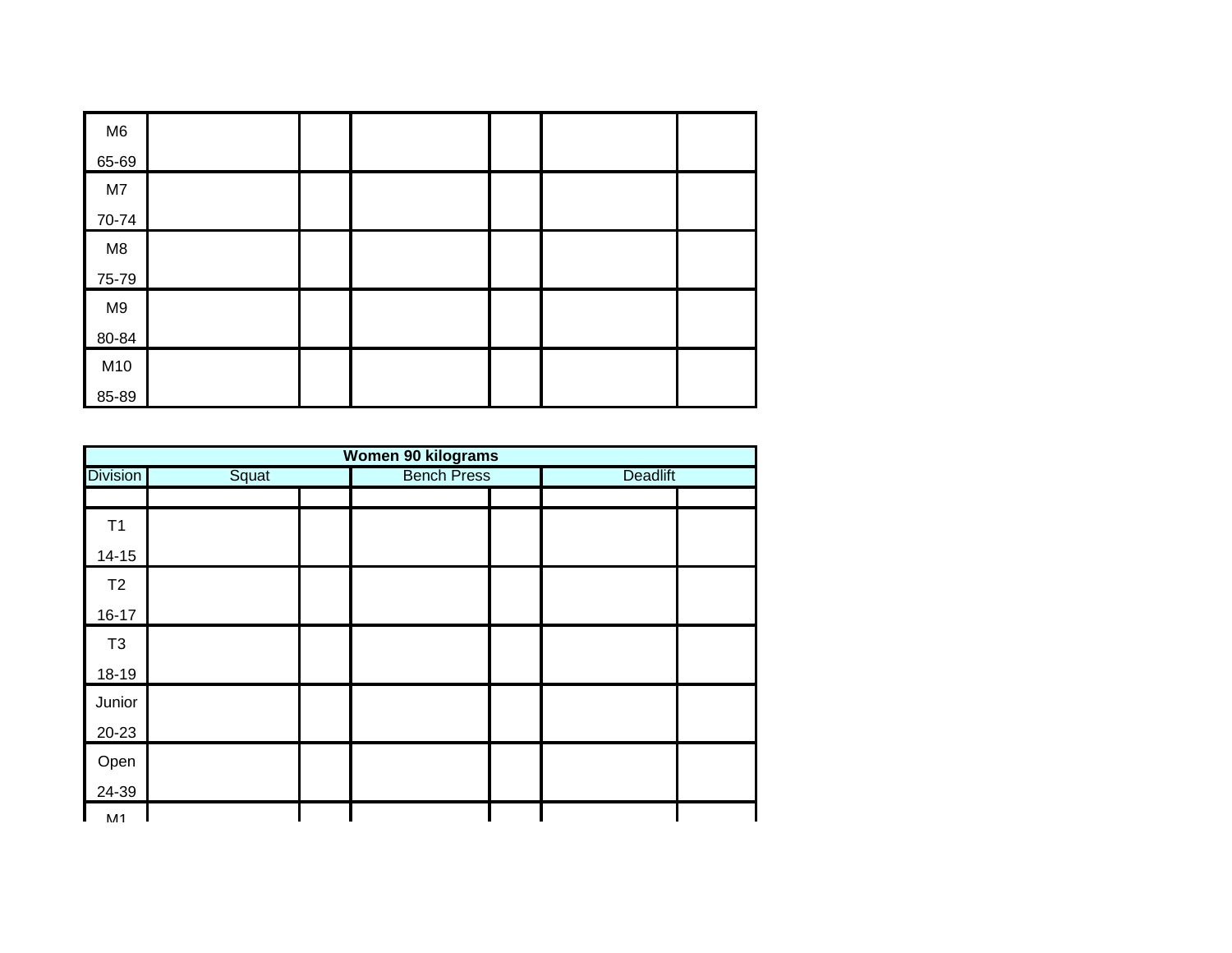| TVT T          |  |  |  |
|----------------|--|--|--|
| 40-44          |  |  |  |
| M <sub>2</sub> |  |  |  |
| 45-49          |  |  |  |
| M3             |  |  |  |
| 50-54          |  |  |  |
| M4             |  |  |  |
| 55-59          |  |  |  |
| M <sub>5</sub> |  |  |  |
| 60-64          |  |  |  |
| M6             |  |  |  |
| 65-69          |  |  |  |
| M7             |  |  |  |
| 70-74          |  |  |  |
| M8             |  |  |  |
| 75-79          |  |  |  |
| M9             |  |  |  |
| 80-84          |  |  |  |
| M10            |  |  |  |
| 85-89          |  |  |  |

| Women 90+ kilograms                                               |  |  |  |  |  |  |  |  |
|-------------------------------------------------------------------|--|--|--|--|--|--|--|--|
| <b>Division</b><br><b>Deadlift</b><br><b>Bench Press</b><br>Squat |  |  |  |  |  |  |  |  |
|                                                                   |  |  |  |  |  |  |  |  |
|                                                                   |  |  |  |  |  |  |  |  |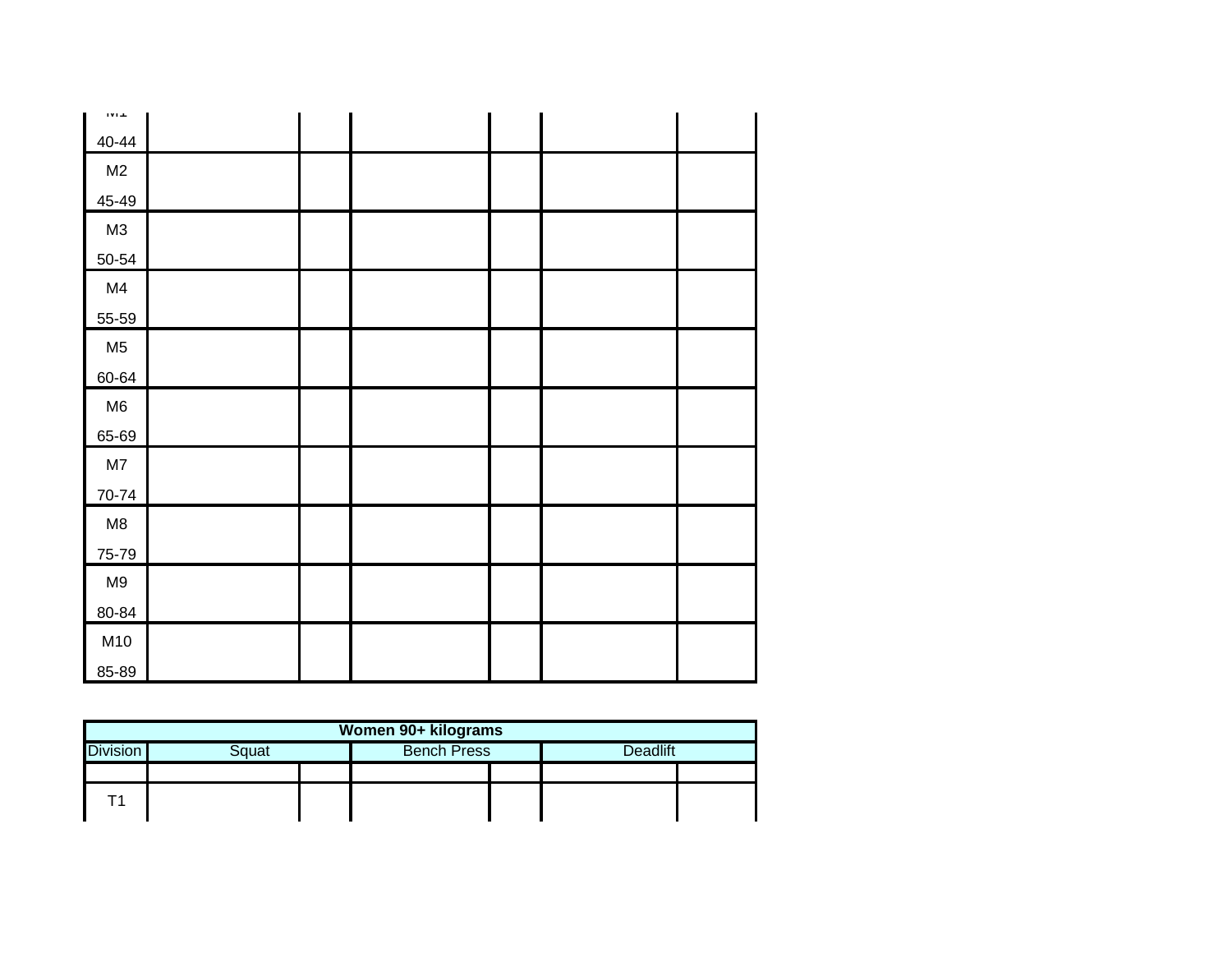| $14-15$        |  |                       |      |                       |     |
|----------------|--|-----------------------|------|-----------------------|-----|
| T2             |  |                       |      |                       |     |
| $16 - 17$      |  |                       |      |                       |     |
| T <sub>3</sub> |  |                       |      |                       |     |
| $18 - 19$      |  |                       |      |                       |     |
| Junior         |  |                       |      |                       |     |
| $20 - 23$      |  |                       |      |                       |     |
| Open           |  | <b>Denise Gilbert</b> | 52.5 | <b>Denise Gilbert</b> | 125 |
| 24-39          |  | 3/7/2015              |      | 3/7/2015              |     |
| M1             |  |                       |      |                       |     |
| 40-44          |  |                       |      |                       |     |
| M <sub>2</sub> |  |                       |      |                       |     |
| 45-49          |  |                       |      |                       |     |
| M3             |  |                       |      |                       |     |
| 50-54          |  |                       |      |                       |     |
| M4             |  | <b>Denise Gilbert</b> | 52.5 | <b>Denise Gilbert</b> | 125 |
| 55-59          |  | 3/7/2015              |      | 3/7/2015              |     |
| M <sub>5</sub> |  |                       |      |                       |     |
| 60-64          |  |                       |      |                       |     |
| M <sub>6</sub> |  |                       |      |                       |     |
| 65-69          |  |                       |      |                       |     |
| M7             |  |                       |      |                       |     |
| 70-74          |  |                       |      |                       |     |
| M8             |  |                       |      |                       |     |
| 75-79          |  |                       |      |                       |     |